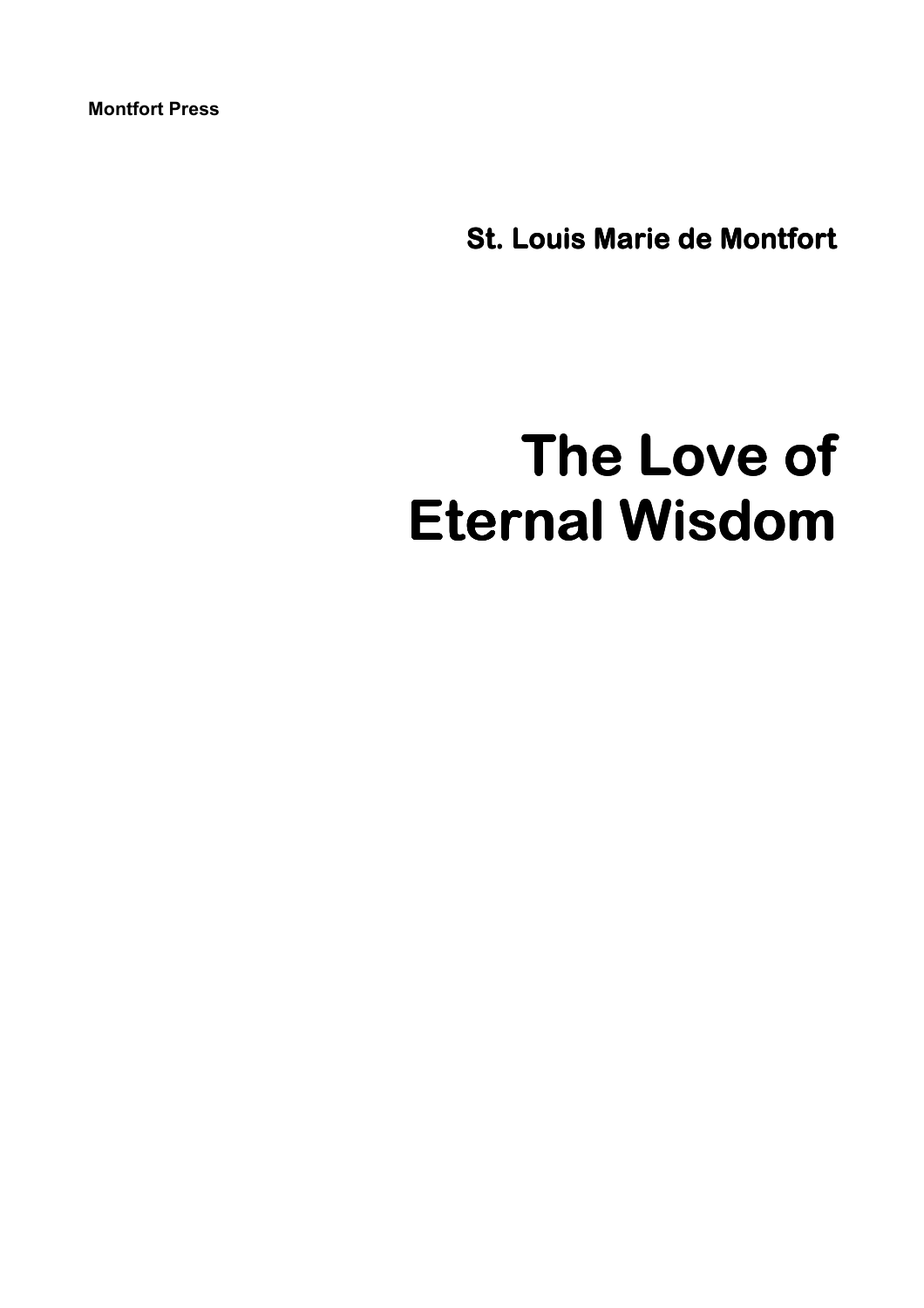"The Love of Eternal Wisdom" by St. Louis Marie de Montfort

Text copyright © Montfort Publications 1987

This version for Internet publication © Copyright Montfort Missionaries 2003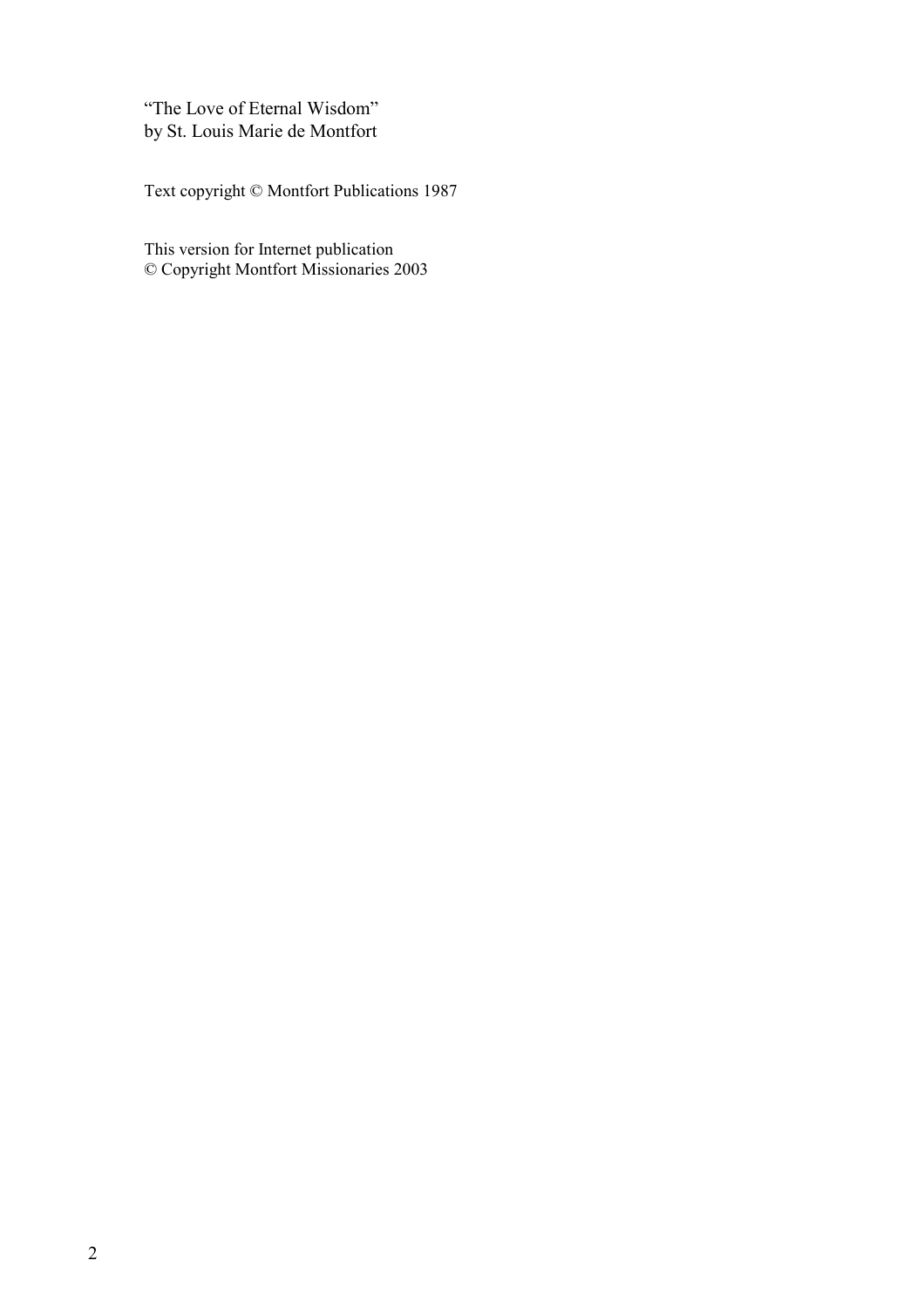# **THE LOVE OF ETERNAL WISDOM**

#### *1. Prayer to eternal Wisdom*

**1.** O divine Wisdom, Lord of heaven and earth, I humbly beg pardon for my audacity in attempting to speak of your perfections, ignorant and sinful as I am. I beg you not to consider the darkness of my mind or the uncleanness of my lips unless it be to take them away with a glance of your eyes and a breath of your mouth.

 There is in you so much beauty and delight; you have shielded me from so many evils and showered on me so many favours, and you are moreover so little known and so much slighted. How can I remain silent? Not only justice and gratitude, but my own interests urge me to speak about you, even though it be so imperfectly. It is true, I can only lisp like a child, but then I am only a child, anxious to learn how to speak properly through my lisping, once I have attained the fullness of your age (cf. Eph. 4:13).

**2.** I know there seems to be neither order nor sense in what I write, but because I long so dearly to possess you, I am looking for you everywhere, like Solomon, wandering in all directions (Wisd. 8:18). If I am striving to make you known in this world, it is because you yourself have promised that all who explain you and make you known will have eternal life (cf. Sir. 8:18).

 Accept, then, my loving Lord, these humble words of mine as though they were a masterly discourse. Look upon the strokes of my pen as so many steps to find you and from your throne above bestow your blessings and your enlightenment on what I mean to say about you, so that those who read it may be filled with a fresh desire to love you and possess you, on earth as well as in heaven.

#### *2. Admonitions of divine Wisdom to the rulers of this world given in the sixth chapter of the "Book of Wisdom"*

**3.** 1. Wisdom is better than strength and prudence is better than courage.

2. Listen, therefore, kings, and understand. Learn, you judges of the nations.

3. Hear this, you who rule the people and boast of the large number of nations subject to you.

 4. Remember you have received your power from the Lord and your authority from the Most High, who will examine your works and scrutinise your thoughts.

 5. For, though ministers of his kingdom, you have not judged fairly, nor observed the law of justice, nor walked according to his will.

6. He will appear to you terribly and swiftly, because those who rule others will be judged severely.

 7. For God has more compassion for the lowly and they are forgiven more easily, but the mighty will be punished mightily.

 8. God shows no partiality; he does not stand in awe of anyone's greatness, because he himself made both the lowly and the great and he is concerned for all alike.

9. But the great are threatened with greater punishment.

10. To you then, rulers, my words are directed so that you may learn wisdom and may not go astray.

 11. For they who perform just deeds will be considered just and those who have understood what I teach will have a valid defence.

12. Therefore, desire ardently to know my words, love them and you will find instruction in them.

**4.** 13. Wisdom is resplendent and her beauty never fades. Those who love her will have no trouble in recognising her; and those who seek her will find her.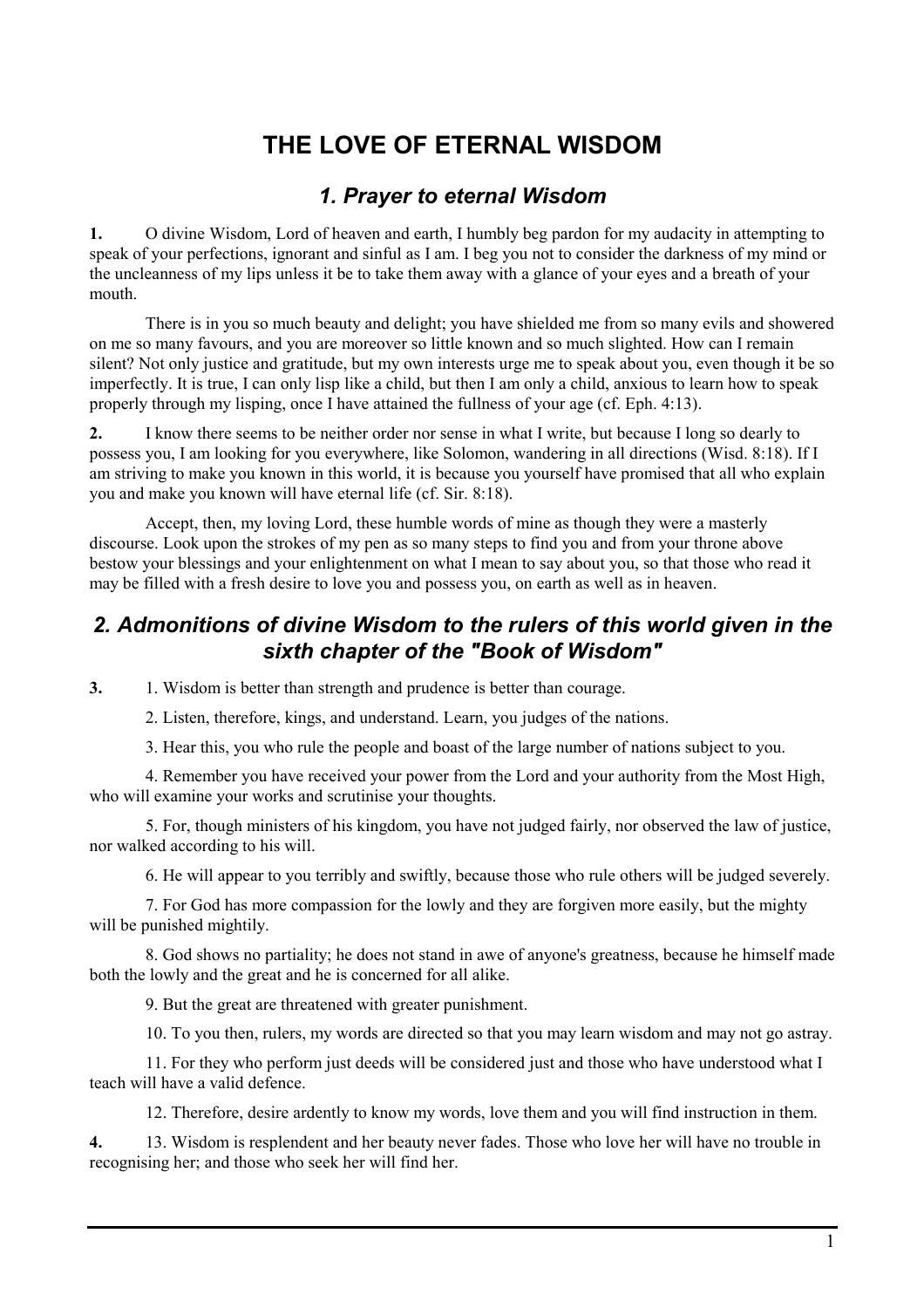14. She anticipates those who desire her and makes herself known first to them.

 15. He who rises early to look for her will not be disappointed, for she will be found sitting at his gate.

 16. To reflect on Wisdom is the highest prudence and he who foregoes sleep to possess her will soon be given repose.

 17. For she goes around seeking those worthy of her, graciously shows her ways to them, guides them and provides for them with loving care.

 18. The first step, then, towards acquiring Wisdom is a sincere desire for instruction; the desire for instruction is love; and love is the keeping of her laws.

19. Assiduous obedience to her laws assures a perfect purity of soul.

20. And perfect purity brings one close to God.

21. Thus the desire for Wisdom leads to the everlasting kingdom.

 22. If then, rulers of nations, you delight in thrones and sceptres, love Wisdom and you will reign eternally.

23. All you who rule over the peoples of the world, love the insight given by Wisdom.

 24. I will tell you now what Wisdom is and how she came to be. I will not hide the secrets of God from you but I will trace her right from the beginning. I will throw light upon her and make her known and not hide the truth.

 25. I will not imitate the man consumed with envy, for the envious have nothing in common with Wisdom.

 26. Multitudes of wise men will bring salvation to the world, and a prudent king is a strong support for his people.

27. Accept, then, instruction from my words and you will draw profit from them.

[3. Preliminary observations]

**5.** I did not want, my dear reader, to mingle my poor words with the inspired words of the Holy Spirit. Yet I make bold to offer a few comments:

 1. How gentle, attractive and approachable is eternal Wisdom who possesses such splendour, excellence and grandeur. He invites men to come to him because he wants to teach them the way to happiness. He is for ever searching for them and always greets them with a smile. He bestows blessings on them many times over and forestalls their needs in a thousand different ways, and even goes as far as to wait at their very doorstep to give them proofs of his friendship.

Who could be so heartless as to refuse to love this gentle conqueror?

**6.** 2. How unfortunate are the rich and powerful if they do not love eternal Wisdom. How terrifying are the warnings he gives them, so terrifying that they cannot be expressed in human terms: "He will appear to you terribly and swiftly ... those who rule will be judged severely ... the mighty will be punished mightily ... the great are threatened with greater punishment" (Wisd.  $6.6,7,9$ ).

 To these words can be added those he uttered after he became man: "Woe to you who are rich (Lk. 6:24) ... it is easier for a camel to pass through the eye of a needle than for a rich man to enter the kingdom of heaven" (Mat. 19; Mk. 10; Lk. 18).

 So often were these last words repeated by divine Wisdom while on earth that the three evangelists handed them down without the least variation. They ought to make the rich weep and lament: "And now, you rich people, weep and wail over the miseries that are coming upon you" (Jas. 5:1).

 But alas! they find their consolation (Lk. 6:24) here on earth; they are as though captivated by the riches and pleasures they enjoy and are blind to the evils that hang over their heads.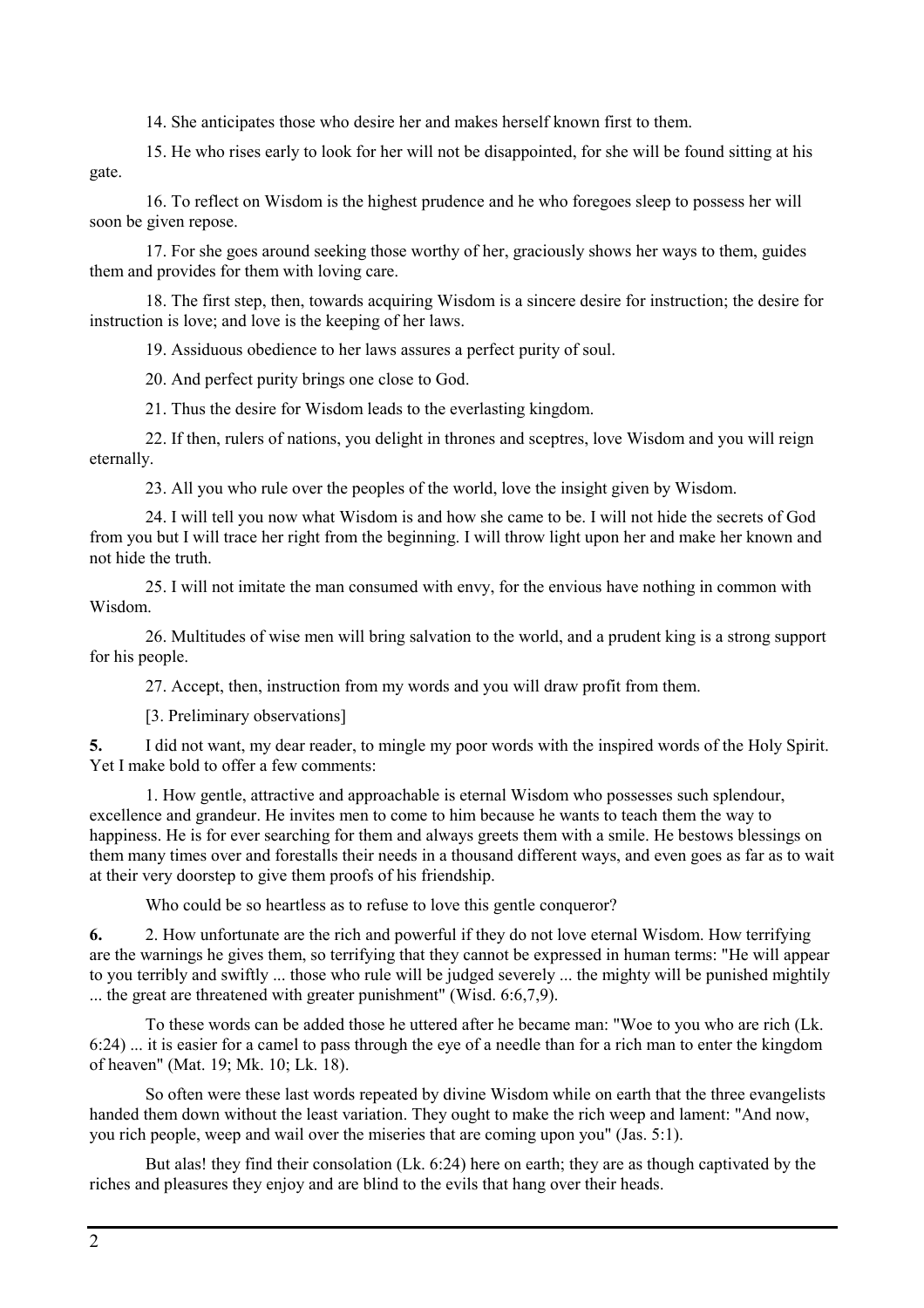**7.** 3. Solomon promises that he will give a faithful and exact description of divine Wisdom and that neither envy nor pride - both contrary to love - can prevent him from making known this heaven-sent knowledge, and he has not the least fear that anyone will surpass him or equal him in knowledge (cf. Wisd. 6:24-26).

 Following the example of this great man, I am going, in my simple way, to portray eternal Wisdom before, during and after his incarnation and show by what means we can possess and keep him.

 But as I do not have Solomon's profound learning or his insights I have less to fear from pride and envy than from my incompetence and ignorance, which I trust, in your kindness, you will overlook.

#### *CHAPTER ONE TO LOVE AND SEEK DIVINE WISDOM WE NEED TO KNOW HIM*

#### **[1. Our need to acquire knowledge of divine Wisdom]**

**8.** Can we love someone we do not even know? Can we love deeply someone we know only vaguely? Why is Jesus, the adorable, eternal and incarnate Wisdom loved so little if not because he is either too little known or not known at all?

 Hardly anyone studies the supreme science of Jesus, as did St. Paul (Eph. 3:19). And yet this is the most noble, the most consoling, the most useful and the most vital of all sciences and subjects in heaven and on earth.

**9.** 1. First, it is the most noble of all sciences because its subject is the most noble and the most sublime: Wisdom uncreated and incarnate. He possesses in himself the fullness of divinity and humanity alike and all that is great in heaven and on earth, namely, all creatures visible and invisible, spiritual and corporal.

 St. John Chrysostom says that our Lord is the summary of all God's works, the epitome of all the perfections to be found in God and in his creatures (cf. Col. 1:16; 2:9).

 "Jesus Christ is everything that you can and should wish for. Long for him, seek for him, because he is that unique and precious pearl for which you should be ready to sell everything you possess."

 "Let the wise man boast no more of his wisdom nor the strong man of his strength, nor the rich man of his wealth. But if anyone wants to boast, let him boast only of understanding and knowing me and nothing else (Jer. 9:23-24)."

**10.** 2. Nothing is more consoling than to know divine Wisdom. Happy are those who listen to him; happier still are those who desire him and seek him; but happiest of all are those who keep his laws. Their hearts will be filled with that infinite consolation which is the joy and happiness of the eternal Father and the glory of the angels (cf. Prov. 2:1-9).

 If only we knew the joy of a soul that perceives the beauty of divine Wisdom and is nourished with the milk of divine kindness, we would cry out with the bride in the Song of Songs: "Your love is better than wine" (Song 1:3) better by far than all created delights. This is especially true when divine Wisdom says to those who contemplate him, "Taste and see" (Ps. 33:9) eat and drink, be filled with my eternal sweetness (Song 5:1), for you will discover that conversing with me is in no way distasteful, that my companionship is never tedious and in me only will you find joy and contentment (Wisd. 8:16).

**11.** 3. This knowledge of eternal Wisdom is not only the most noble and the most consoling of all, it is also the most useful and the most necessary since eternal life consists in knowing God and Jesus Christ, his Son (Jn. 17:3). Speaking to eternal Wisdom, the Wise man exclaims, "To know you is perfect righteousness and to know your justice and your power is the root of immortality" (Wisd. 15:3). If we really want to have eternal life let us learn all there is to know about eternal Wisdom.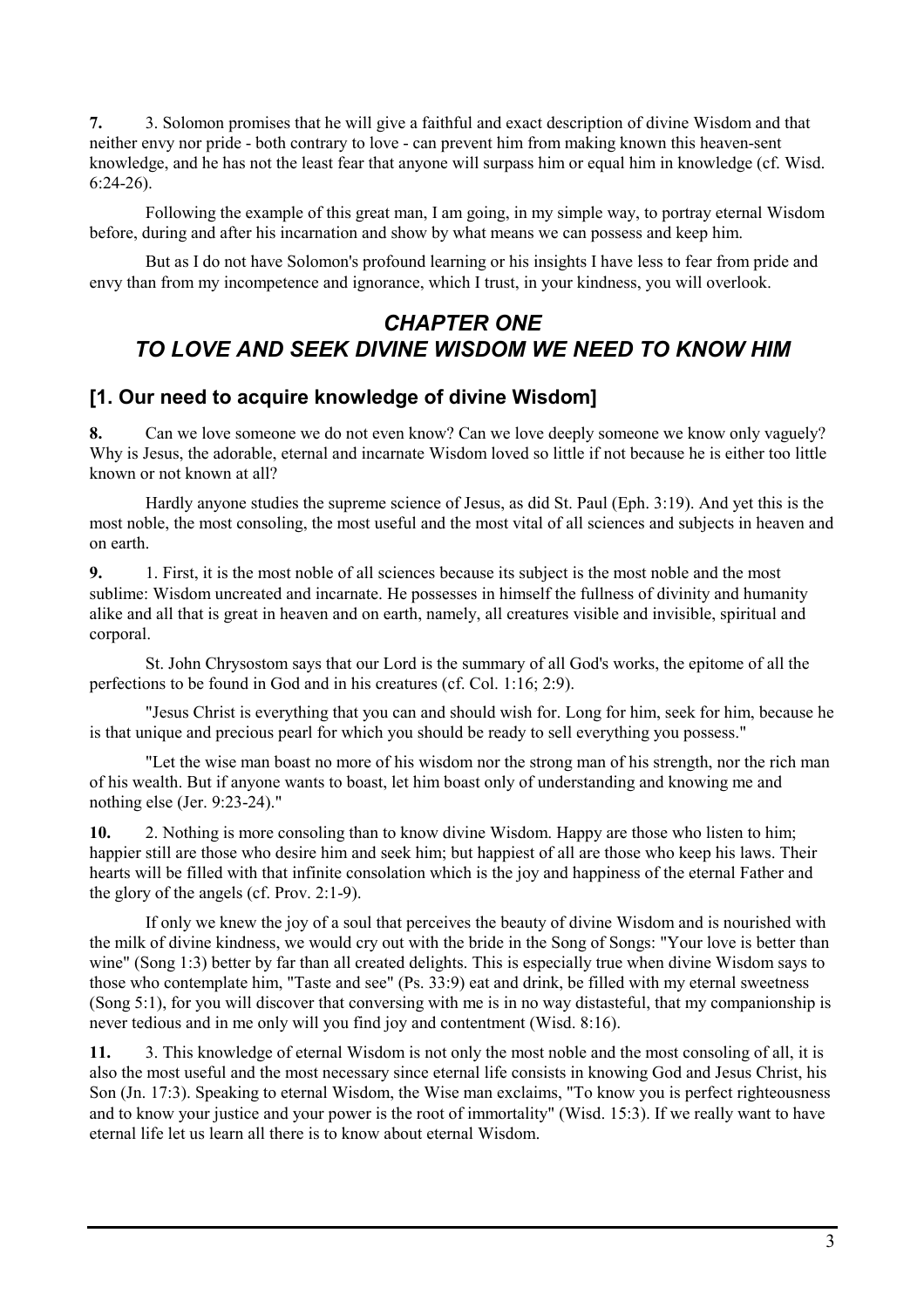If we wish to have roots of immortality deeply embedded in our heart we must have in our mind knowledge of eternal Wisdom. To know Jesus Christ incarnate Wisdom, is to know all we need. To presume to know everything and not know him is to know nothing at all.

**12.** Of what use is it for an archer to hit the outer part of a target if he cannot hit the centre? What good will it do us to know all the other branches of knowledge necessary for salvation if we do not learn the only essential one, the knowledge of our Lord Jesus Christ, the centre towards which all the other branches of knowledge must tend? Although the great Apostle St. Paul was a man of such extensive knowledge and so well versed in human learning, still he said that he did not know anything except Jesus Christ and him nailed to a cross (1 Cor. 2:2).

 Let us then say with him, "I count as loss all the knowledge I have prized so highly until now when I compare it to the knowledge of Jesus Christ, my Saviour" (Phil. 3:7-8). Now I see and understand that this knowledge is so excellent, so captivating, so profitable, so admirable that I no longer take any interest in other branches of knowledge that I used to like so much. Everything else is so meaningless, so absurd and a foolish waste of time. "I say this to make sure that no one deceives you with beguiling words. Make sure that no one ensnares you with empty, rational philosophy" (Col. 2:4,8). I state that Jesus is the abyss of all knowledge so that you do not let yourself be deceived by the fine, glowing words of orators or by the specious subtleties of philosophers. "Grow in grace and the knowledge of our Lord and Saviour Jesus Christ" (2 Pet. 3:18).

 That we may all grow in the knowledge and grace of our Lord and Saviour, Jesus Christ, incarnate Wisdom, we are going to speak of him in the following chapters. But first, let us consider the different kinds of wisdom.

#### **[2. Definition and division of the subject]**

**13.** In the general sense of the term wisdom means a delectable knowledge, a taste for God and his truth.

There are several kinds of wisdom.

 First, true and false wisdom. True wisdom is a taste for truth without falsehood or deception. False wisdom is a taste for falsehood disguised as truth.

 This false wisdom is the wisdom or the prudence of the world, which the Holy Spirit divides into three classes: earthly, sensual, and diabolical.

True wisdom may be divided into natural and supernatural wisdom.

 Natural wisdom is the knowledge, in an outstanding degree, of natural things in their principles. Supernatural wisdom is knowledge of supernatural and divine things in their origin.

 This supernatural wisdom is divided into substantial or uncreated Wisdom, and accidental or created wisdom. Accidental or created wisdom is the communication that uncreated Wisdom makes of himself to mankind. In other words, it is the gift of wisdom. Substantial or uncreated Wisdom is the Son of God, the second person of the most Blessed Trinity. In other words, it is eternal Wisdom in eternity or Jesus Christ in time.

It is precisely about this eternal Wisdom that we are going to speak.

**14.** Starting with his very origin, we shall consider Wisdom in eternity, dwelling in his Father's bosom and object of his Father's love.

Next, we shall see him in time, shining forth in the creation of the universe.

 Then we shall consider him in the deep abasement of his incarnation and his mortal life; and then we shall see him glorious and triumphant in heaven.

Finally we shall propose the means to acquire and keep him.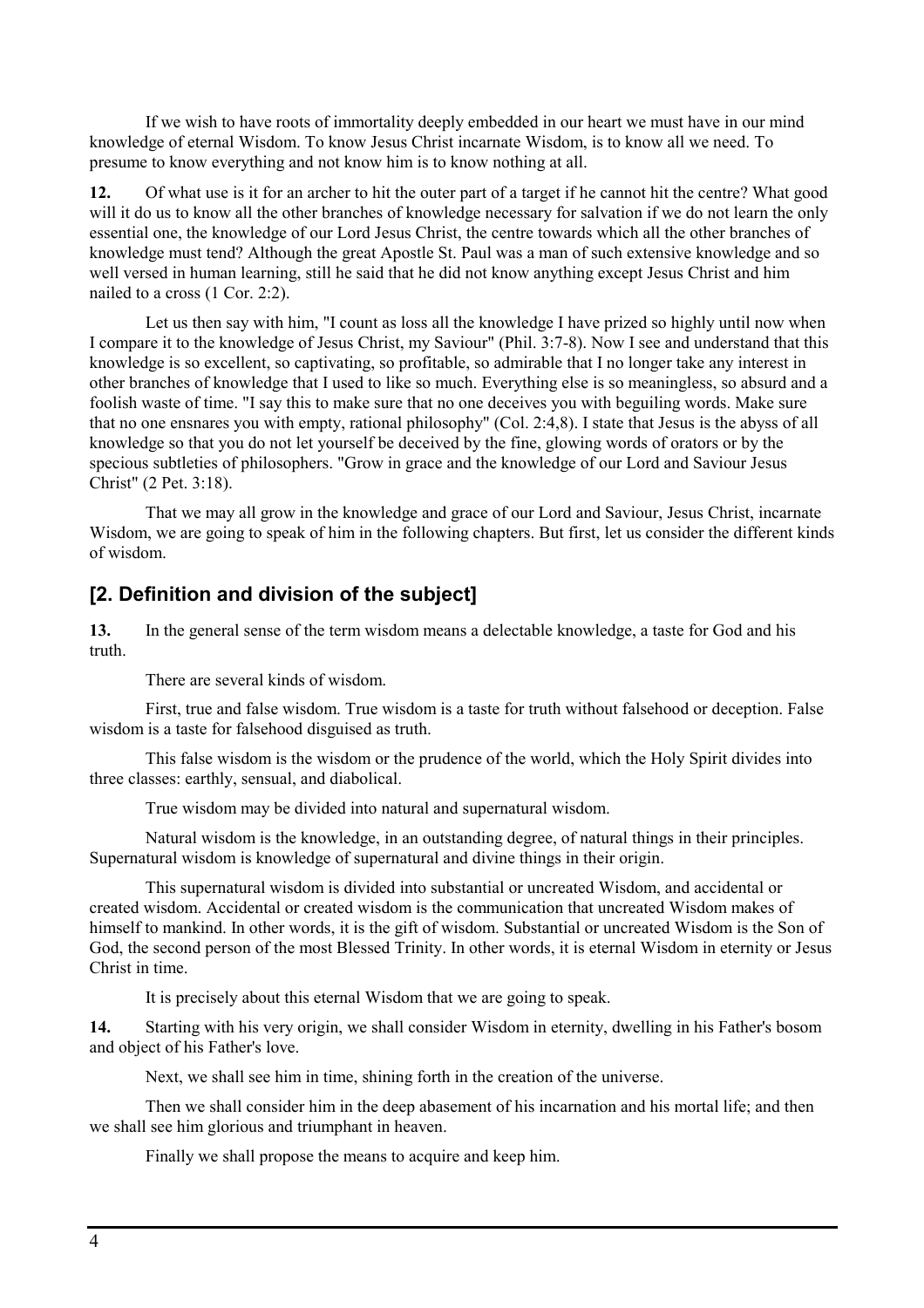I leave to philosophers their useless philosophical arguments and to scientists the secrets of their worldly wisdom.

 Let us now speak to chosen souls seeking perfection (1 Cor. 2:6) of true wisdom, eternal Wisdom, Wisdom uncreated and incarnate.

## *CHAPTER TWO ORIGIN AND EXCELLENCE OF ETERNAL WISDOM*

**15.** Here, with St. Paul, we must declare, "O the depth, the immensity and the incomprehensibility of the Wisdom of God" (Rom. 11:33) : Generationem ejus quis enarrabit? (Is. 53:8; Acts 8:33). Who is the angel so enlightened, who is the man rash enough as to attempt to give us an adequate explanation of the origin of eternal Wisdom? For here all human beings must close their eyes so as not to be blinded by the vivid brightness of his light.

All should be silent for fear of tarnishing his perfect beauty by attempting to portray him.

 Every mind should realise its inadequacy and adore, lest in striving to fathom him, it be crushed by the tremendous weight of his glory.

#### **[1. Wisdom in reference to the Father]**

**16.** Adapting himself to our weakness, the Holy Spirit offers this description of eternal Wisdom in the Book of Wisdom which he composed just for us.

 "Eternal Wisdom is a breath of the power of God, a pure emanation of the glory of the Almighty. Hence nothing defiled gains entrance into him. He is the reflection of eternal light, the spotless mirror of God's majesty, the image of his goodness" (Wisd. 7:25,26).

**17.** He is the substantial and eternal idea of divine beauty which was shown to St. John the Evangelist in his ecstatic vision on the island of Patmos, when he exclaimed, "In the beginning was the Word - the Son of God, or eternal Wisdom - and the Word was in God and the Word was God" (Jn. 1:1).

**18.** This is the eternal Wisdom of which Solomon often speaks in his book (cf. Sir. 1:4,8; 24:14) when he says that Wisdom was created - that is, produced - from the very beginning before anything was made or even before the beginning of time.

 Speaking of himself, Wisdom says, "I was begotten from eternity, before the creation of the world. The depths did not exist as yet and I was already conceived" (Prov. 8:23,24).

**19.** God the Father was well pleased with the sovereign beauty of eternal Wisdom, his Son, throughout time and eternity, as he himself explicitly testified on the day of his Son's baptism and his transfiguration, "This is my beloved Son with whom I am well pleased" (Mt. 17:5; cf. Mt. 3:17. Cf. Nos. 55, 98).

 This splendour of dazzling and incomprehensible light of which the apostles caught a glimpse in the Transfiguration, filled them with delight and lifted them to the heights of ecstasy:

> Illustre quiddam (cernimus) Sublime, celsum, interminum, Antiquius caelo et chao:

This eternal Wisdom is -

Something resplendent, Sublime, immense, and infinite, More ancient than the universe.

 My words fail to give even the faintest idea of his beauty and supreme gentleness, and fall infinitely short of his excellence: for who can ever form an adequate idea of him? Who could ever portray him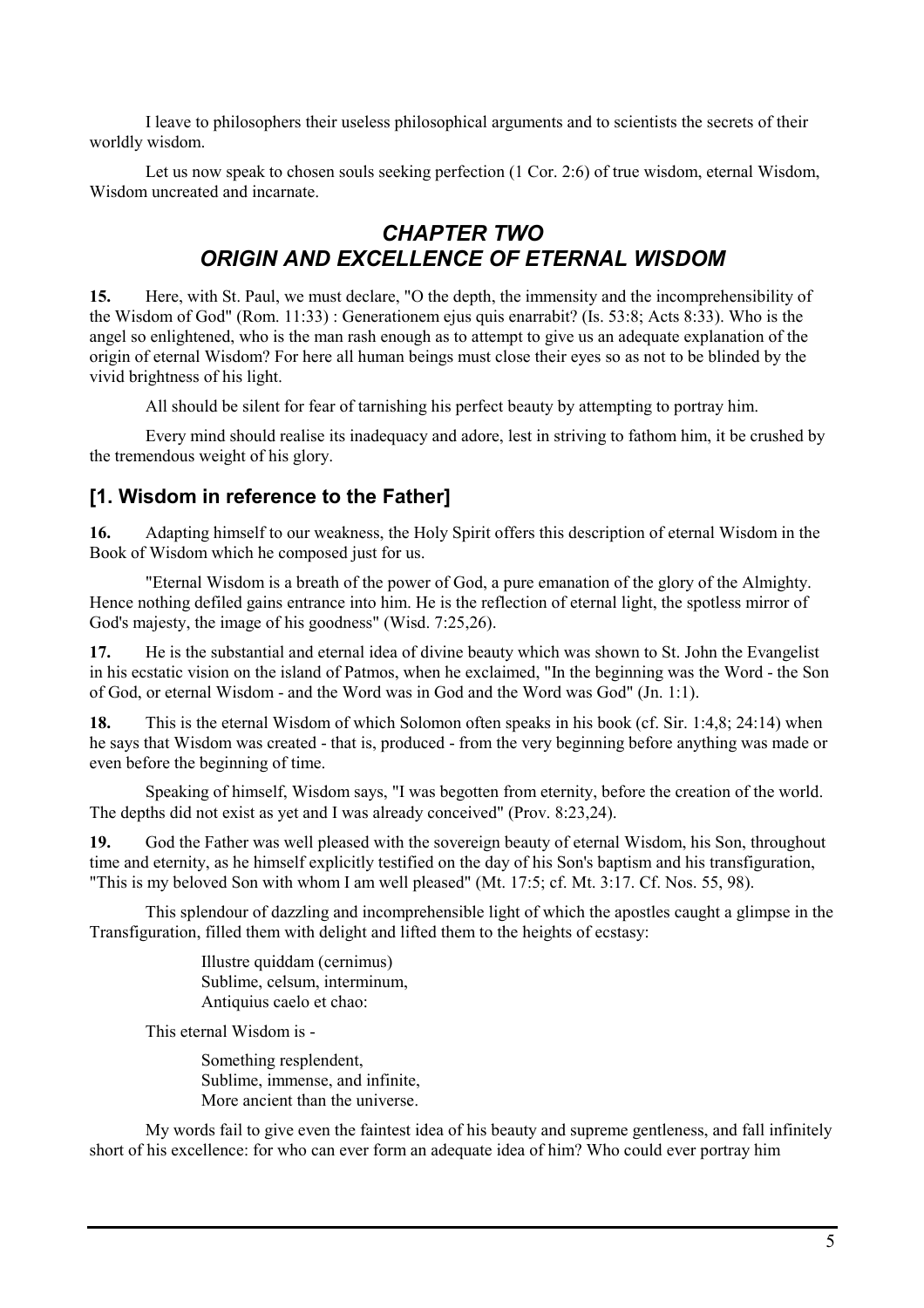faithfully? You alone, great God, know who he is and can reveal him to all you wish (cf. Mt. 11:27; Lk. 10:22).

#### **[2. The activity of eternal Wisdom in souls]**

**20.** This is how divine Wisdom himself describes in the twenty-fourth chapter of Ecclesiasticus the effects of his activity in souls. I shall not mingle my poor words with his for fear of diminishing their clarity and sublime meaning.

1. Wisdom will sing her own praises. She will be honoured in the Lord and will proclaim his glory before his own people.

2. In the assembly of the Most High she will open her mouth; she will glorify herself in the armies of the Lord.

3. She will be raised up in the midst of her own people and will be admired in the assembly of all the saints.

4. In the multitude of the elect she will be praised and will be blessed by those who are blessed by God. She will say:

**21.** 5. I came forth from the mouth of the Most High; I was born before all creatures.

6. I made an unquenchable light appear in the sky and I covered the whole earth like a mist.

7. I had my dwelling in the heights and my throne was in a pillar of cloud.

8. Alone I compassed the vault of heaven; I penetrated into the depths of the abyss; I walked on the waves of the sea,

9. and travelled all over the earth.

**22.** 10. I held sway over every people and every nation.

11. By my power I have trodden underfoot the hearts of all men, great and small; and among all these things I searched for a resting-place and a dwelling in the heritage of the Lord.

**23.** 12. Then the Creator of the universe commanded me and spoke to me: he who created me rested in my tent.

13. And he said to me: "Dwell in Jacob, let Israel be your heritage, and take root in my elect."

**24.** 14. In the beginning, before all ages, he created me and through the ages I shall never cease to be, and in the holy tabernacle I ministered before him.

15. I fixed my abode in Sion; I found rest in the holy City, and Jerusalem became my domain.

**25.** 16. I took root in the people whom the Lord had honoured, whose heritage is the portion of the Lord. I fixed my abode in the assembly of all the saints.

17. Like a cedar on Lebanon and like a cypress on Mount Sion I have grown tall.

18. I raised my branches high like a palm-tree in Engedi and like the rose-bushes of Jericho.

19. I grew tall like a beautiful olive-tree in the field, like a plane-tree planted along the road near the water.

20. I gave forth fragrance like cinnamon or the most precious balm; I gave forth perfume like the most exquisite myrrh.

21. I have filled my house with sweet fragrance as of galbanum, onycha, myrrh and with the sweet smell of incense; I exude the scent of the purest balm.

22. I spread out my branches like a terebinth and my branches are glorious and graceful.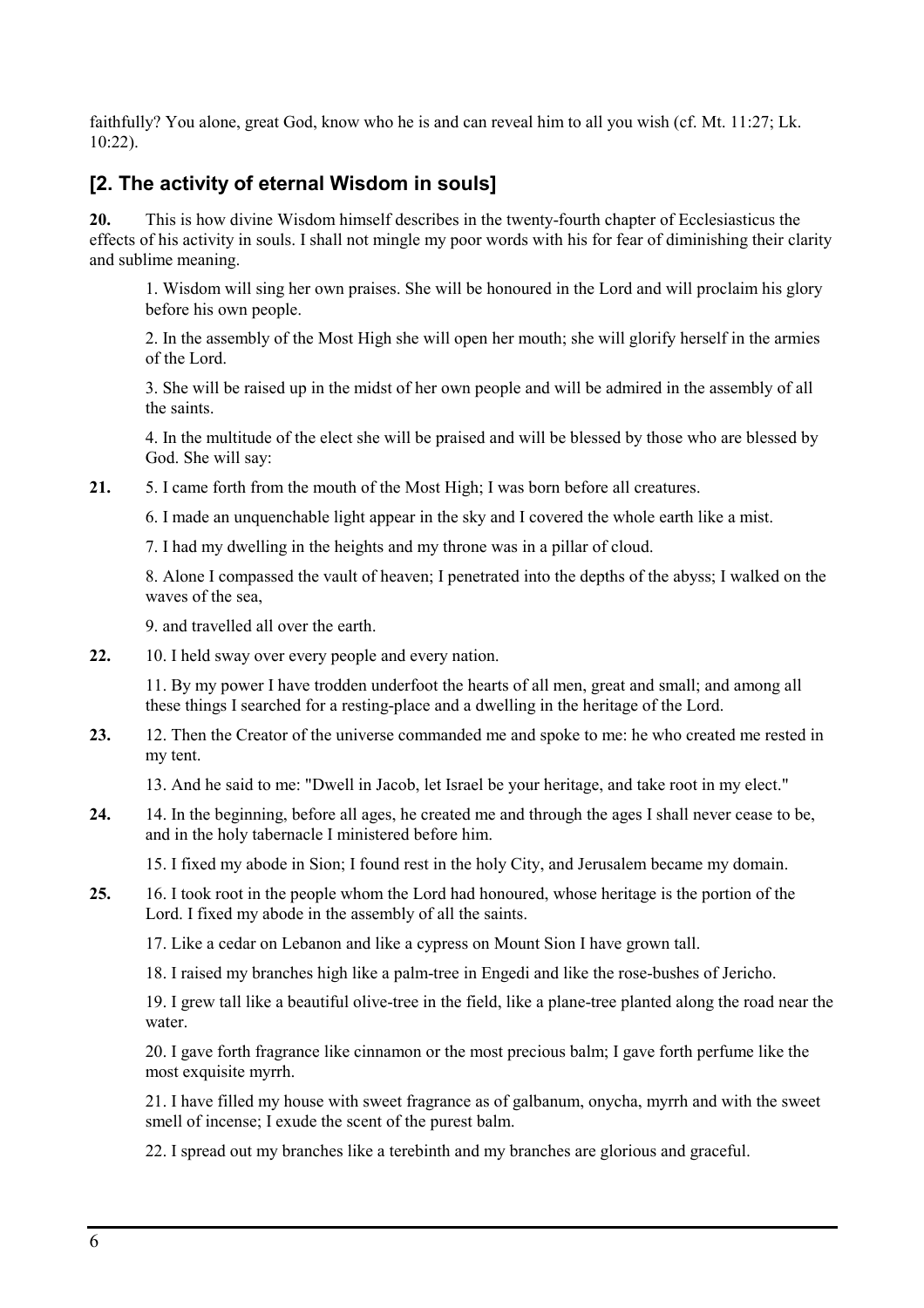23. I have grown sweet-smelling flowers like the vine; my blossoms are the fruits of glory and wealth.

**26.** 24. I am the mother of pure love, of fear, of knowledge and of holy hope.

25. In me is all grace of the way and of the truth; in me is all hope of life and strength.

**27.** 26. Come to me, all you who desire for me, and be filled with my fruits.

27. For my spirit is sweeter than honey and my inheritance more delightful than the sweetest honeycomb.

- 28. My renown will endure down through the ages.
- **28.** 29. Those who eat of me will hunger for more; those who drink of me will thirst for more.
	- 30. Those who listen to me will not be put to shame; those who work with me will not sin.
	- 31. Those who make me known will possess eternal life.
	- 32. All this is the book of life, the covenant of the Most High, and the knowledge of the truth."

**29.** Eternal Wisdom compares himself to all these trees and plants, characterised by their varied fruits and qualities which illustrate the great variety of states, functions and virtues of privileged souls. These resemble cedars by the loftiness of their hearts raised up towards heaven, or cypress trees by their constant meditation on death. They resemble palm-trees by their humble endurance of labour, or rose-bushes by martyrdom and the shedding of their blood. They resemble plane-trees planted along river banks, or terebinths with their branches spread out wide, signifying their great love for their fellow-men. They resemble all the other less noticeable but fragrant plants like balm, myrrh and others which symbolise all those retiring souls who prefer to be known by God more than by man.

**30.** Divine Wisdom shows himself to be the mother and source of all good and he exhorts all men to give up everything and desire him alone. Because, as St Augustine says, "he gives himself only to those who desire him and seek him with all the zeal such a lofty aim deserves."

 In verses 30 and 31 divine Wisdom lists three degrees in holy living, the last of which constitutes perfection:

(1) Listen to God with humble submission;

(2) Act in him and through him with persevering fidelity;

 (3) Seek to acquire the light and unction you need to inspire others with that love for Wisdom which will lead them to eternal life.

## *CHAPTER THREE THE MARVELLOUS POWER OF DIVINE WISDOM SHOWN IN THE CREATION OF THE WORLD AND MAN*

#### **[1. In the creation of the world]**

**31.** Eternal Wisdom began to manifest himself outside the bosom of God the Father when, after a whole eternity, he made light, heaven and earth. St John tells us that everything was made through the Word, that is eternal Wisdom: "All things were made by him" (Jn. 1:3; cf. Heb. 1:2; Col. 1:16-17).

 Solomon says that eternal Wisdom is the mother and maker of all things. Notice that Solomon does not call him simply the maker of the universe but also its mother because the maker does not love and care for the work of his hands like a mother does for her child (Wisd. 7: 12,21).

**32.** After creating all things, eternal Wisdom abides in them to contain, maintain and renew them (Wisd. 1:7; 7:27). It was this supremely perfect beauty who, after creating the universe, established the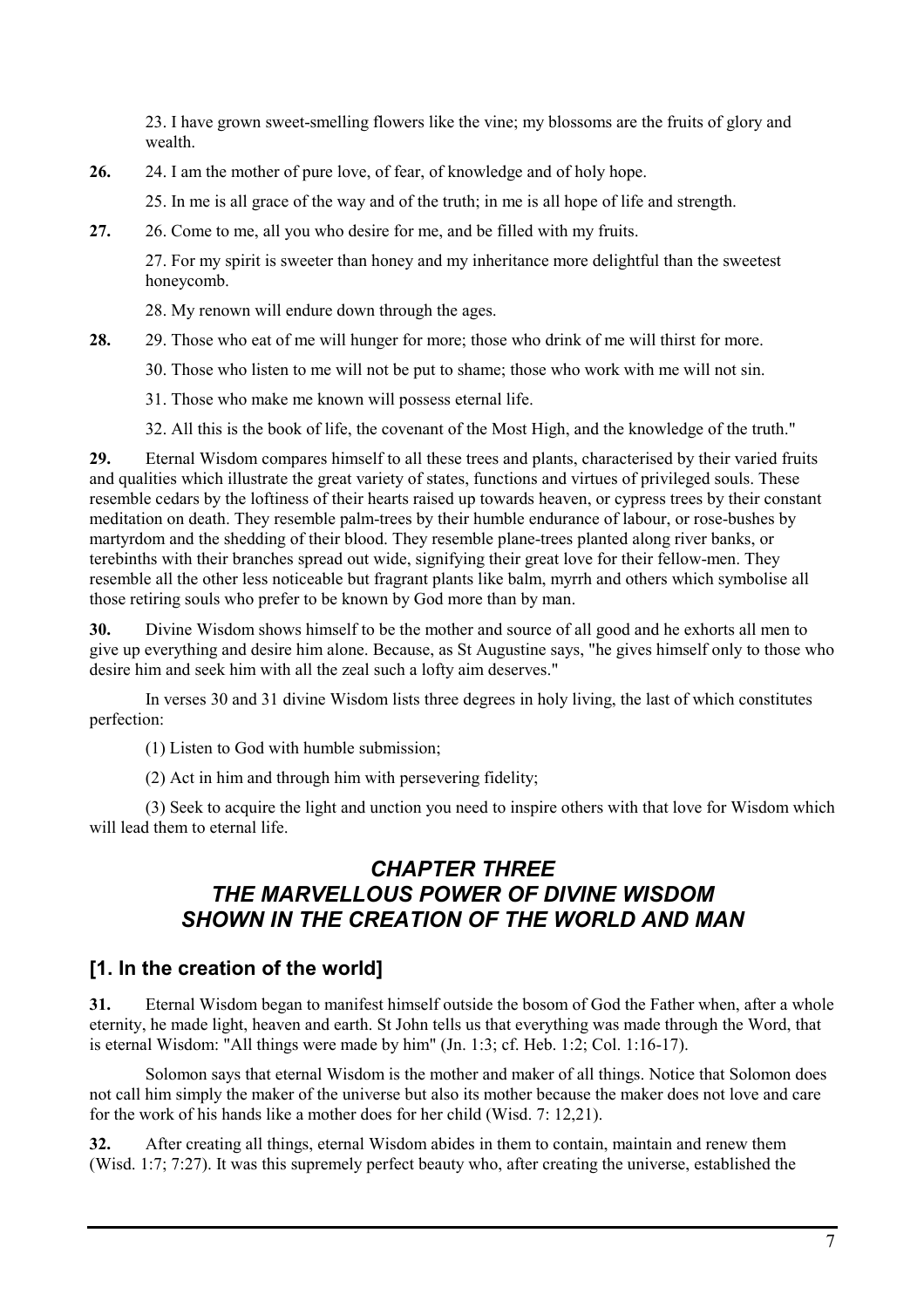magnificent order we find there. He it was who separated, arranged, evaluated, augmented and calculated everything.

 He spread out the skies; he set the sun, the moon, the stars and the planets in perfect order. He laid the foundations of the earth and assigned limits and laws to the sea and depths to the ocean. He raised mountains and gave moderation to all things even to the springs of water. Finally, he says, "I was with God and I disposed everything with such perfect precision and such pleasing variety that it was like playing a game to entertain my Father and myself" (Prov. 8:30-31).

**33.** This mysterious game of divine Wisdom is clearly seen in the great variety of all he created. Apart from considering the different species of angels whose number is well-nigh infinite, and the varied brightness of the stars and the different temperaments of men, we are filled with wonderment at the changes we see in the seasons and the weather, at the variety of instincts in animals, at the different species of plants, at the diversified beauty of the flowers and the different tastes of the fruits. "Let him who is wise understand these things" (Hos. 14:10; cf. Jer. 9:12; Ps. 106:43). Who is the one to whom eternal Wisdom has communicated his wisdom? That person alone will understand these mysteries of nature.

**34.** Eternal Wisdom has revealed these things to the saints, as we learn from their biographies. At times they were so astonished at the beauty, the harmony and the order that God has put into the smallest things, such as a bee, an ant, an ear of corn, a flower, a worm, that they were carried away in rapture and ecstasy.

## **[2. In the creation of man]**

**35.** If the power and gentleness of eternal Wisdom were so luminously evident in the creation, the beauty and order of the universe, they shone forth far more brilliantly in the creation of man. For man is his supreme masterpiece, the living image of his beauty and his perfection, the great vessel of his graces, the wonderful treasury of his wealth and in a unique way his representative on earth. "By your wisdom you appointed man to have dominion over every creature you made" (Wisd. 9:2).

**36.** For the glory of this magnificent and powerful Worker I must describe the original beauty and excellence of man as created by divine Wisdom. But the state of man's grievous sin has fallen upon me, poor miserable child of Eve, dulling my understanding to the point that I can describe only very imperfectly the work of man's creation.

**37.** We might say that eternal Wisdom made copies, that is, shining likenesses of his own intelligence, memory, and will, and infused them into the soul of man so that he might become the living image of the Godhead. In man's heart he enkindled the fire of the pure love of God. He gave him a radiant body and virtually enshrined within him a compendium of all the various perfections of angels, animals, and other created things.

**38.** Man's entire being was bright without shadow, beautiful without blemish, pure without stain, perfectly proportioned without deformity, flaw, or imperfection. His mind, gifted with the light of wisdom, understood perfectly both Creator and creature. The grace of God was in his soul making him innocent and pleasing to the most High God. His body was endowed with immortality. He had the pure love of God in his heart without any fear of death, for he loved God ceaselessly, without wavering and purely for God himself. In short, man was so godlike, so absorbed and rapt in God that he had no unruly passions to subdue and no enemies to overcome.

 Such was the generosity shown to man by eternal Wisdom and such was the happiness that man enjoyed in his state of innocence.

**39.** But, alas, the vessel of the Godhead was shattered into a thousand pieces. This beautiful star fell from the skies. This brilliant sun lost its light. Man sinned, and by his sin lost his wisdom, his innocence, his beauty, his immortality. In a word, he lost all the good things he was given and found himself burdened with a host of evils. His mind was darkened and impaired. His heart turned cold towards the God he no longer loved. His sin-stained soul resembled Satan himself. The passions were in disorder; he was no longer master of himself. His only companions are the devils who have made him their slave and their abode. Even creatures have risen up in warfare against him.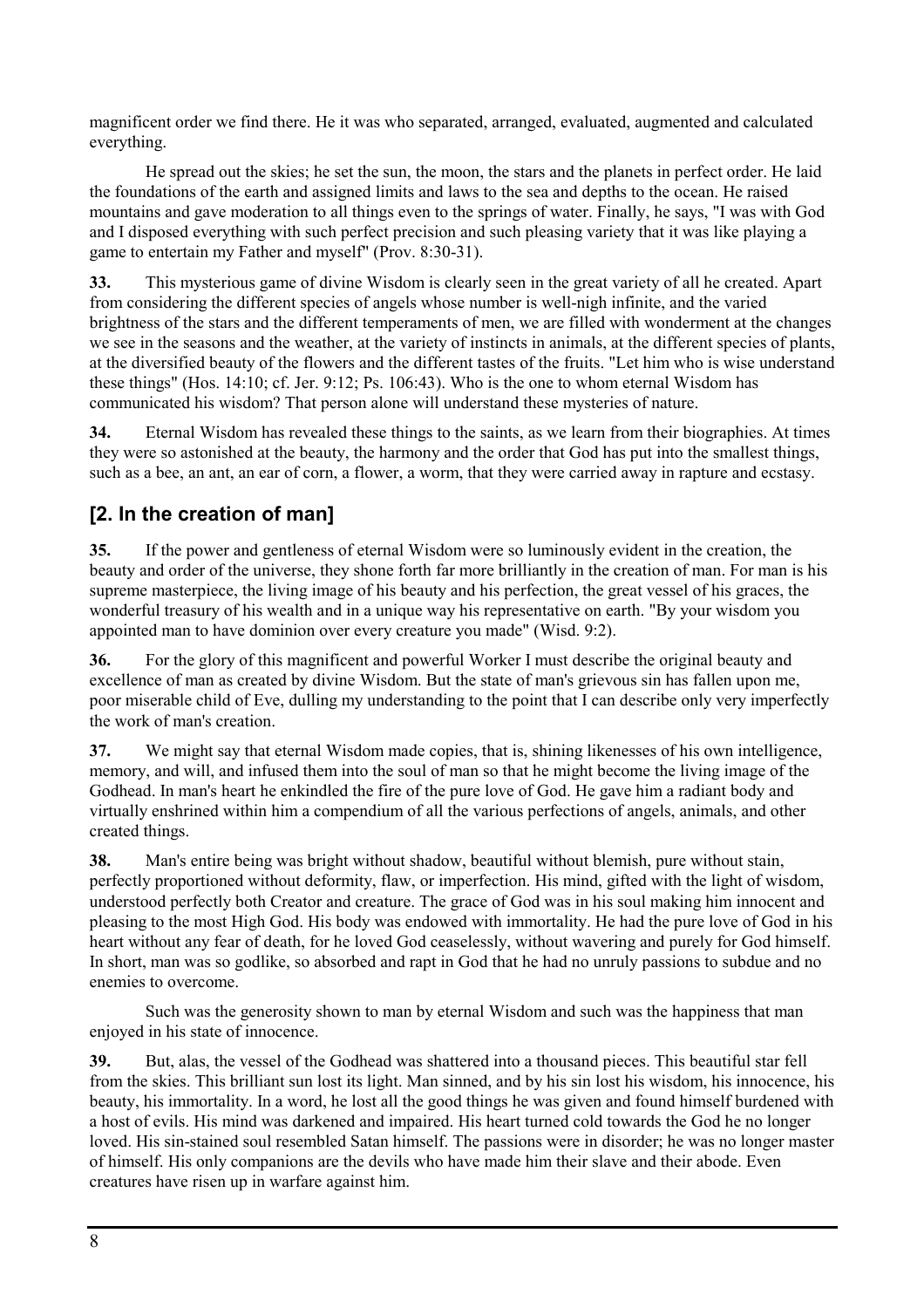In a single instant, man became the slave of demons, the object of God's anger (Cf. Eph. 2:3), the prey of the powers of hell.

 He became so hideous in his own sight that he hid himself for shame. He was cursed and condemned to death. He was driven from the earthly paradise and excluded from heaven. With no hope of future happiness, he was doomed to eke out a pitiable life upon an earth under curse (cf. Gen. 3:10; 17:23; 4:11,12). He would eventually die like a criminal and after death, together with all his posterity, share the devil's damnation in body and soul.

 Such was the frightful calamity which befell man when he sinned. Such was the well-deserved sentence God in his justice pronounced against him.

**40.** Seeing himself in such a plight, Adam came close to despair. He could not hope for help from angels or any of God's creatures. Nothing could restore his privileges because he had been so eminently fair, so very magnificently fashioned when he was created, and now by his sin he had become so hideous, so repulsive. He saw himself banished from Paradise and from the presence of God. He could see God's justice pursuing him in all his descendants. He saw heaven closed and no one to open it; he saw hell open and no one to close it.

## *CHAPTER FOUR MARVELS OF WISDOM'S GOODNESS AND MERCY BEFORE HIS INCARNATION*

**41.** Eternal Wisdom was deeply moved by the plight of Adam and all his descendants. He was profoundly distressed at seeing his vessel of honour shattered, his image torn to pieces, his masterpiece destroyed, his representative in this world overthrown.

 He listened tenderly to man's sighs and entreaties and he was moved with compassion when he saw the sweat of his brow, the tears in his eyes, the fatigue of his arms, his sadness of heart, his affliction of soul.

#### **[1. The Incarnation is decreed]**

**42.** I seem to see this lovable Sovereign convoking and assembling the most holy Trinity, a second time, so to speak, for the purpose of rehabilitating man in the state he formerly created him (cf. Gen. 1:26). We can picture a kind of contest going on in this grand council between eternal Wisdom and God's justice.

**43.** I seem to hear eternal Wisdom, in his plea on behalf of man, admit that because of his sin man and all his descendants deserve to be condemned and to spend all eternity with the rebel angels. Still, man should be pitied because he sinned more through ignorance and weakness than through malice. He points out that it would be a pity if such an exquisite masterpiece were to become the slave of the devil for ever, and millions upon millions of men were to be lost eternally, through the sin of only one man. Besides, eternal Wisdom draws attention to the places left vacant by the fall of the apostate angels. Would it not be fitting to fill these places? And would not God receive great glory in time and in eternity if man were saved?

**44.** It seems to me that I hear the God of justice replying that the sentence of death and eternal damnation has been pronounced against man and his descendants, and it must be carried out without pardon or mercy, just as happened in the case of Lucifer and his followers. Man has shown himself ungrateful for the gifts he received, has followed the devil in pride and disobedience and should therefore follow him in his punishment, for sin must necessarily be punished.

**45.** Eternal Wisdom seeing that nothing on earth can expiate man's sin, that nothing can satisfy divine justice and appease God's anger and still, wishing to save unfortunate man whom he cannot help loving, finds a wonderful way of accomplishing this.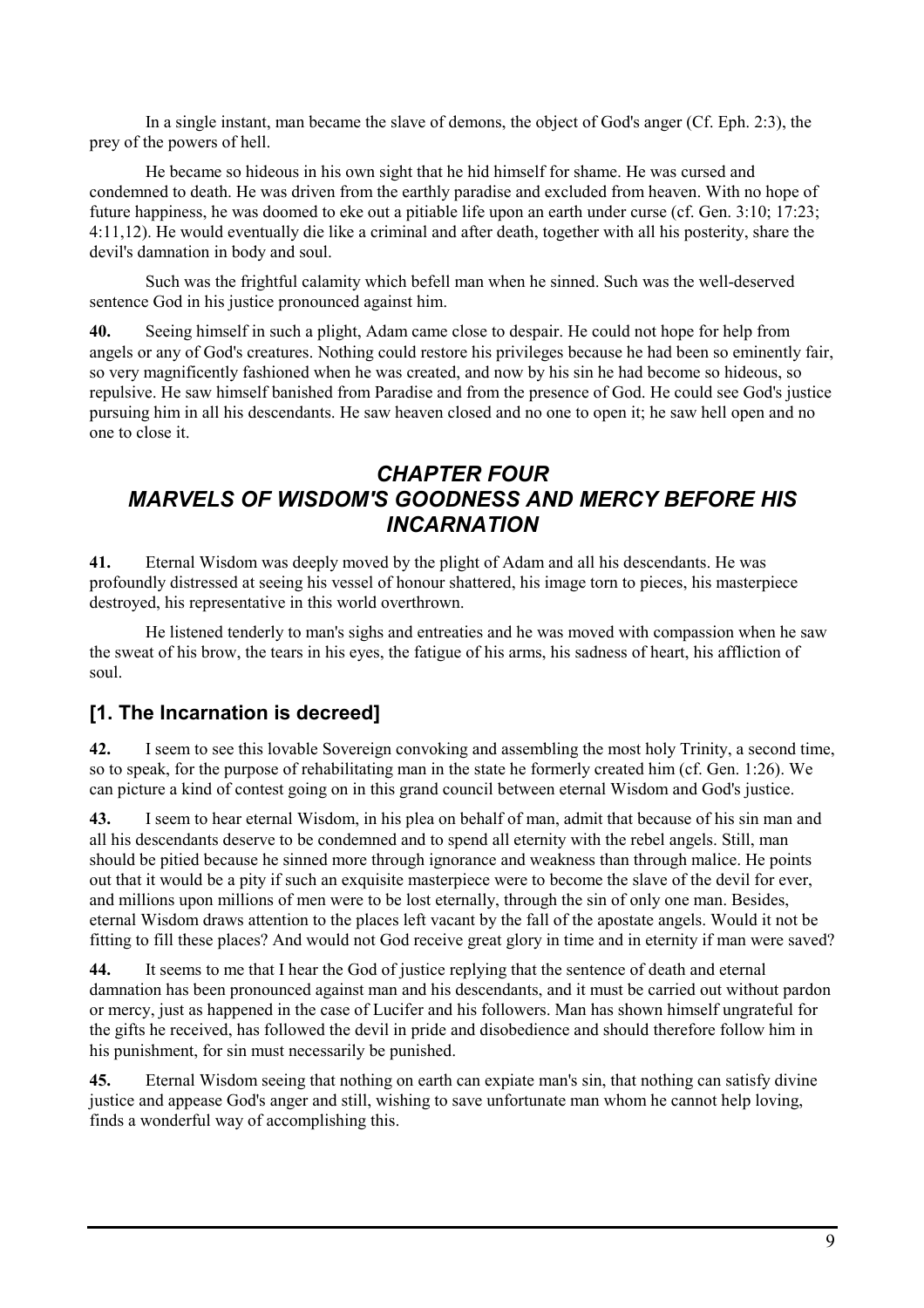Wonder of wonders! With boundless and incomprehensible love, this tender-hearted Lord offers to comply with his justice, to calm the divine anger, to rescue us from the slavery of the devil and from the flames of hell, and to merit for us eternal happiness.

**46.** His offer is accepted; a decision is reached and made. Eternal Wisdom, the Son of God, will become man at a suitable time and in determined circumstances. For about four thousand years - from the creation of the world and Adam's sin until the Incarnation of divine Wisdom - Adam and his descendants were subject to death, just as God had decreed. But in view of the Incarnation of the Son of God, they received the graces they needed to obey his commandments and do salutary penance for any they might have transgressed. If they died in the state of grace and in God's friendship, their souls went to Limbo, there to await their Saviour and Deliverer who would open the gates of heaven for them.

## **[2. The time before the Incarnation]**

**47.** During the whole time preceding his Incarnation, eternal Wisdom proved in a thousand ways his friendship for men and his great desire to bestow his favours on them and to converse with them. "My delight is to be with the children of men" (Prov. 8:31). He went about seeking those worthy of him (Wisd. 6:16), that is those worthy of his friendship, his precious gifts, his very person. He passed through different nations, making them prophets and friends of God (Wisd. 7:27; cf. 7:14). He it was who instructed all the holy patriarchs, all the friends of God, all the saints and prophets of the old and new testaments (Wisd. 7).

 This same Wisdom inspired men of God and spoke by the mouths of the prophets. He directed their ways and enlightened them in their doubts. He upheld them in their weakness and freed them from all harm.

**48.** This is how the Holy Spirit tells it in the tenth chapter of the Book of Wisdom (Wisd. 10:1-21).

1. It was Wisdom who safeguarded Adam, the first man, created alone to be the father of all men.

2. He rescued him from his sin and gave him power to control and rule over all things.

 3. When the sinful Cain in anger withdrew from Wisdom, he perished because through his fury he became the murderer of his brother.

 4. When the Deluge flooded the earth, because of him, it was Wisdom again who saved it, piloting the just man Noah in a frail wooden ark.

 5. When the nations conspired together to do evil, Wisdom discerned the just man, Abraham, preserved him in innocence before God and kept him resolute in overcoming the pity he felt for his son, Isaac.

 6. Wisdom rescued the righteous man, Lot, when he fled from the company of wicked men who perished as fire descended upon the Five Cities.

 7. Evidence of their wickedness still remains - a smoking wasteland, plants bearing fruit that never ripen, and a pillar of salt standing as a monument to an unbelieving soul.

 8. For those who neglected to see Wisdom were not only kept from knowledge of good, but they also left to mankind a memorial of their folly, and so their crime could never remain hidden.

**49.** 9. But Wisdom delivered those who served him from all evils.

 10. When the just man Jacob fled from the wrath of his brother Esau, Wisdom guided him along straight paths and showed him the kingdom of God. God gave him knowledge of holy things, prospered him in his labours and increased the fruits of his work.

11. He stood by him against the greed of defrauders and made him rich.

 12. He protected him from his enemies and saved him from seducers. He gave him victory in his arduous struggle so that he might know that Wisdom is mightier than anything.

 13. He did not abandon Joseph, the just man, when he was old, but delivered him from the hands of sinners and went down with him into the well.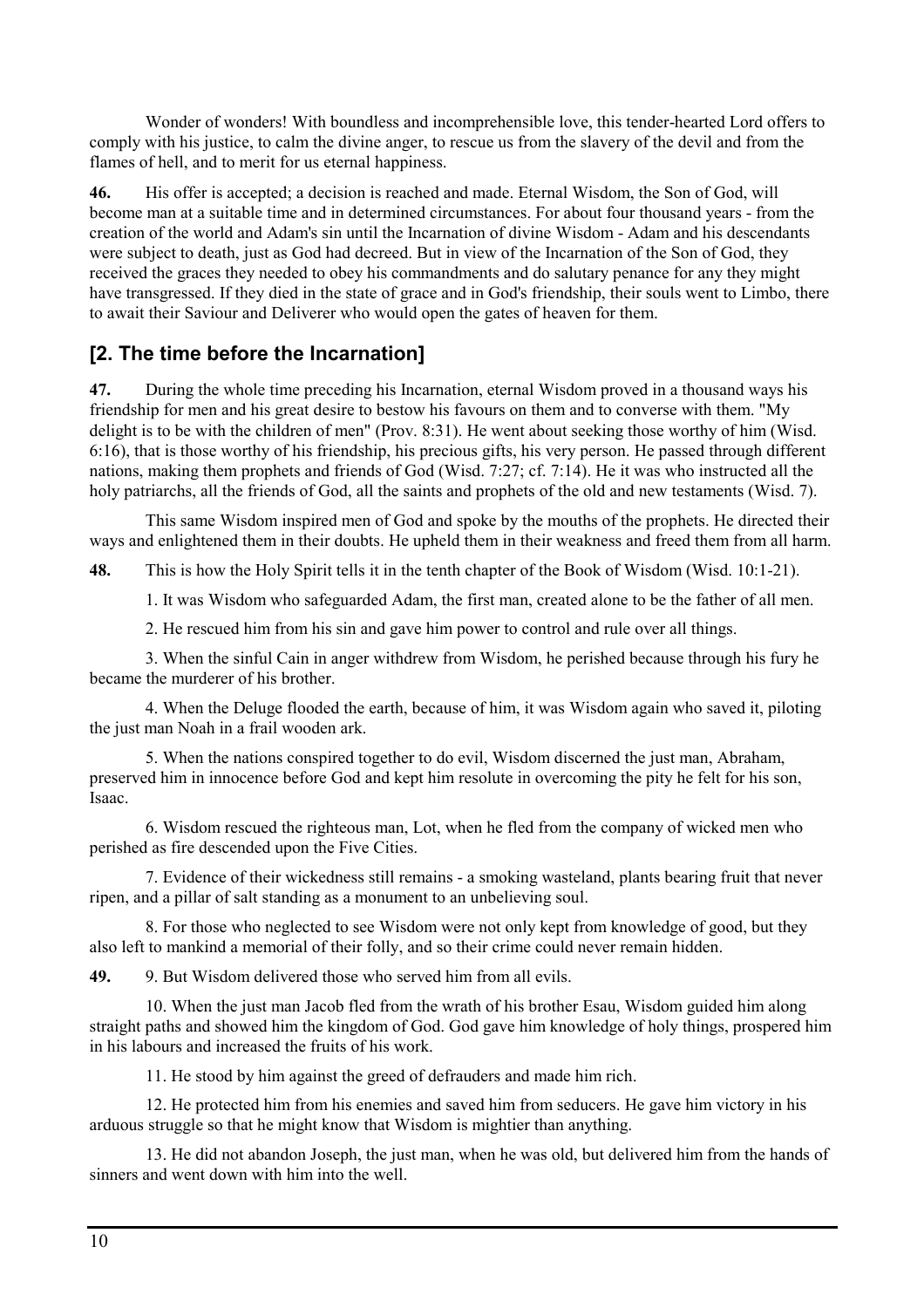14. He did not desert him in his chains until he brought him the sceptre of royalty and authority over his oppressors. He showed those who had defamed him to be liars and gave him an eternal renown.

15. He liberated a holy people and a blameless race, the Hebrews, from a nation of oppressors.

 16. He entered the soul of God's servant, Moses, and withstood fearsome kings with signs and wonders.

 17. He gave the holy ones the reward of their labours, led them along a perfect way, and became a shelter for them by day and shed a starry light upon them by night.

18. He brought them across the Red Sea and led them through the deep waters.

 19. He submerged their enemies in the sea and gathered his own people up from the depths of the sea. Thus he carried off the spoils of the wicked.

20. They extolled you in their songs, O Lord, and together praised your conquering hand.

 21. For Wisdom opened the mouths of the dumb and made the tongues of the babes speak with fluency.

**50.** In the next chapter of the Book of Wisdom (Wisd. 11) the Holy Spirit describes the various evils from which eternal Wisdom delivered Moses and the Israelites during the time they lived in the desert. To this we may add those who were delivered from great dangers by eternal Wisdom in the Old and New Testaments. Among them were Daniel who was freed from the lions' den, Susanna from the false crime she was accused of, the three young men from the furnace in Babylon, St Peter from prison, St John from the cauldron of boiling oil and numberless martyrs and confessors from the physical torments they were made to suffer and the calumnies which blackened their good name. All these were delivered and healed by eternal Wisdom. "O Lord, those who have pleased you from the beginning were healed by Wisdom (Wisd. 9:19).

## **[Conclusion]**

**51.** And now let us proclaim: "A thousand times happy is the man into whose soul Wisdom has entered to have his abode! No matter what battles he has to wage, he will emerge victorious. No matter what dangers threaten him, he will escape unharmed. No matter what sorrows afflict him, he will find joy and consolation. No matter what humiliations are heaped upon him, he will be exalted and glorified in time and throughout eternity."

## *CHAPTER FIVE MARVELLOUS EXCELLENCE OF ETERNAL WISDOM*

**52.** In the eighth chapter of the Book of Wisdom, the Holy Spirit shows the excellence of eternal Wisdom in terms so sublime and yet so clear that we need only quote them here, adding a few reflections.

**53.** 1. "Wisdom reaches mightily from one end of the earth to the other and orders all things graciously."

 Nothing is so gracious as eternal Wisdom. Of his very nature he is gracious without bitterness; gracious to those who love him, never showing displeasure; gracious in his conduct, never showing severity. He is so gentle and unobtrusive that you might often think that he is not present when you meet with accidents and contradictions. But, possessed of invincible power, he quietly but effectively brings all things to a happy issue in ways unknown to men. After his example, the wise man should be graciously firm and firmly gracious - suaviter fortis et fortiter suavis.

**54.** 2. "From my youth I have loved and sought him and desired to take him for my inseparable companion."

 Whoever wishes to find this precious treasure of Wisdom should, like Solomon, search for him (a) early and, if possible, while still young; (b) purely and spiritually as a chaste young man seeks a bride; (c)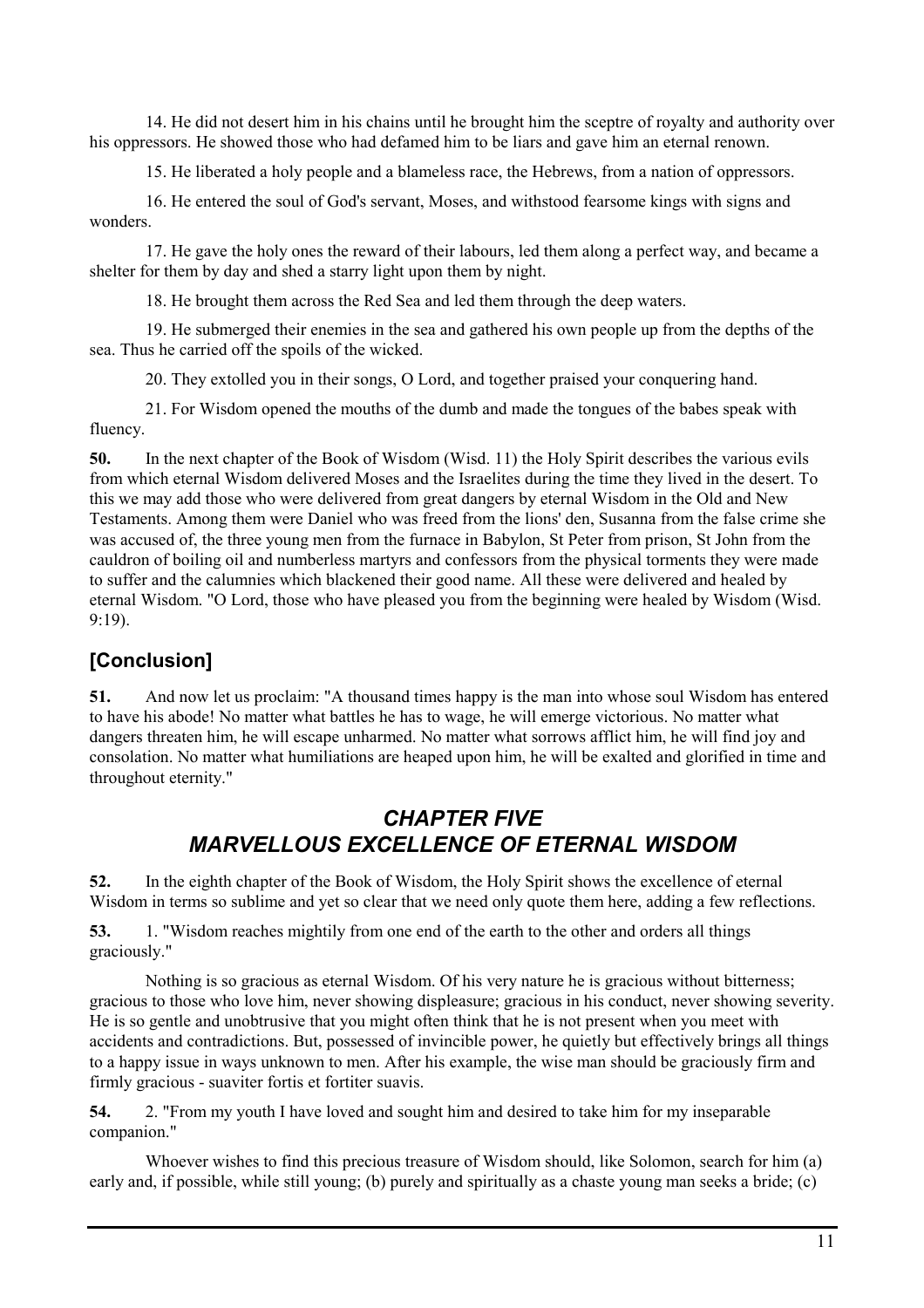unceasingly, to the very end, until he has found him. It is certain that eternal Wisdom loves souls so much that he even espouses them, contracting with them a true, spiritual marriage which the world cannot understand. History furnishes us with examples of this.

**55.** 3. "Wisdom shows his glorious origin by being so intimately in union with God and by being loved by him who is Lord of all."

 Wisdom is God himself - such is his glorious origin. God the Father has testified that he is pleased with him proving how much Wisdom is loved (Cf. Chapter One and No. 98).

**56.** 4. "Wisdom is the teacher of the knowledge of God and director of all his works."

 Eternal Wisdom alone enlightens every man that comes into this world (Jn. 1:9). He alone came from heaven to teach the secrets of God (Cf. Jn. 1:18; Mt. 11:27; 1 Cor. 2:10). We have no real teacher (Mt. 23:8,10) except the incarnate Wisdom, whose name is Jesus Christ. He alone brings all the works of God to perfection, especially the saints, for he shows them what they must do and teaches them to appreciate and put into practice all he has taught them.

**57.** 5. "If it is riches we seek in this life, who is richer than divine Wisdom who created all things?"

 6. "If the mind of man can produce things, who is more able than the fashioner of everything that exists?"

 7. "If someone loves holiness, again the great virtues are the handiwork of Wisdom, for he teaches temperance and prudence, justice and fortitude, and nothing in this life is more useful than these."

 Solomon clearly shows that since we should love Wisdom alone, then from Wisdom alone we should expect all things - material goods, knowledge of nature's secrets, all spiritual good, the theological and cardinal virtues.

**58.** 8. "If anyone desires knowledge, eternal Wisdom knows the past and can forecast the future. He understands the subtleties of speech and the lessons of parables. He recognises signs and wonders and knows all that is going to happen as seasons and ages pass by."

 If anyone desires to possess a deep, holy and special knowledge of the treasures of grace and nature, and not merely dry, common and superficial knowledge, he must make every effort to acquire Wisdom. Without him, man is nothing in the sight of God, no matter how learned he may appear in the eyes of men. "He will count for nothing" (Wisd. 3:17).

**59.** 9. "I therefore resolved to take him as my companion in life, knowing that he would share his goods with me and be my consolation in my cares and sorrows."

 Eternal Wisdom is so rich and generous; how can anyone who possesses him be poor? He is so gentle, attractive and tender; how can anyone who possesses him be unhappy? But among all those who seek eternal Wisdom how many can honestly say with Solomon, "I have resolved to possess him"? The majority of men do not make such a resolution with real sincerity. Their decisions are mere wishful thinking or at best weak and wavering resolves. That is why they never find eternal Wisdom.

**60.** 10. "Through him, I shall be acclaimed among the people and, although still a youth, honoured by the elders."

 11. "I shall be considered shrewd when I sit in judgement. The most powerful will be surprised when they see me and princes will show their admiration for me."

 12. "When I am silent, they will wait for me to speak; when I speak, they will pay attention to what I say. If I speak at some length, they will place their hands on their lips."

 13. "He it is who will give me immortality, and through him I shall leave an everlasting remembrance to those who come after me."

14. "I shall govern people through him and nations shall be my subjects."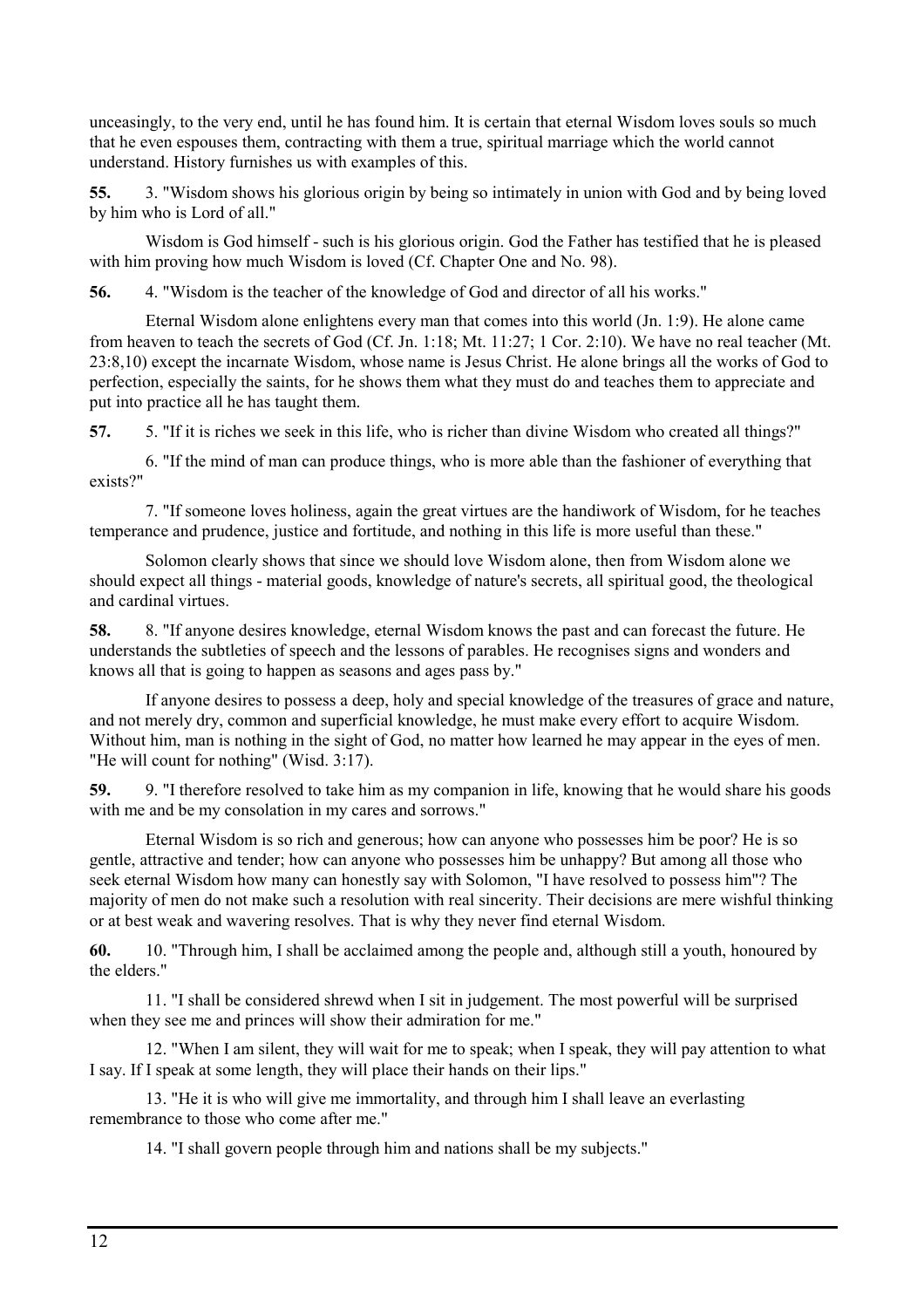St Gregory has this comment to make on Solomon's self- praise, " Those whom God has chosen to write his sacred words are filled with the Holy Spirit. In a way, they seem to rise above themselves and enter into the very one who possesses them. Thus they become mouthpieces of God himself, for they are concerned with God alone in everything they say, and they speak of themselves as though speaking of someone else."

**61.** 15. "The most formidable kings shall be afraid when they hear of me. I shall show myself kind to my people and valiant in war."

 16. "When I go home, I shall be at my ease with Wisdom, for his conversation is never disagreeable nor his company unpleasant. With him there is only contentment and joy."

 17. "I thought about these things and I reflected in my heart that immortality is found in union with Wisdom."

 18. "I found pure contentment in his friendship, inexhaustible wealth in his accomplishments, understanding in his teaching and conversation, and great joy listening to his counsels; and so I went about seeking him everywhere to make him my companion."

 After summing up his previous commentary, Solomon draws this conclusion: "I went about seeking for eternal Wisdom in all directions." To possess him we must seek ardently; in other words, we must be ready to give up everything, to suffer everything, in order to obtain possession of him. Only a few find him because only a few look for him in a manner worthy of him.

**62.** In the seventh chapter of the Book of Wisdom, the Holy Spirit speaks of the excellence of eternal Wisdom in these terms: "In Wisdom there is a spirit that is intelligent, holy, unique, fruitful, subtle, eloquent, active, unsullied, lucid, gentle, benevolent, keen, irresistible, beneficent, kindly, firm, unfailing, unperturbed, all-powerful, all-seeing, possessing every spirit, understandable, pure and subtle. For Wisdom is more active than any active thing. He is so pure he penetrates all things" (Wisd. 7:22-24).

 "Wisdom is an infinite treasure for men. Those who have utilised this treasure have become God's friends, and praiseworthy for their gifts of knowledge". 63 After reading such powerful but tender words which the Holy Spirit uses to show the beauty, the excellence and the treasures of eternal Wisdom, we cannot but love him and search for him with all our strength. All the more so since he is an inexhaustible source of riches for man who was made for him and infinitely eager to give himself to man.

## *CHAPTER SIX EARNEST DESIRE OF DIVINE WISDOM TO GIVE HIMSELF TO MEN*

**64.** The bond of friendship between eternal Wisdom and man is so close as to be beyond our understanding. Wisdom is for man and man is for Wisdom. "He is an infinite treasure for man," (Wisd. 7:14) and not for angels or any other creatures.

 Wisdom's friendship for man arises from man's place in creation, from his being an abridgement of eternal Wisdom's marvels, his small yet ever so great world, his living image and representative on earth (cf. Nos. 35-38). Since Wisdom, out of an excess of love, gave himself up to death to save man, he loves man as a brother, a friend, a disciple, a pupil, the price of his own blood and co-heir of his kingdom. For man to withhold his heart from Wisdom or to wrench it away from him would constitute an outrage.

## **[1. Eternal Wisdom's letter of love]**

**65.** This eternal beauty, ever supremely loving, is so intent on winning man's friendship that for this very purpose he has written a book in which he describes his own excellence and his desire for man's friendship. This book reads like a letter written by a lover to win the affections of his loved one, for in it he expresses such ardent desires for the heart of man, such tender longings for man's friendship, such loving invitations and promises, that you would say he could not possibly be the sovereign Lord of heaven and earth and at the same time need the friendship of man to be happy.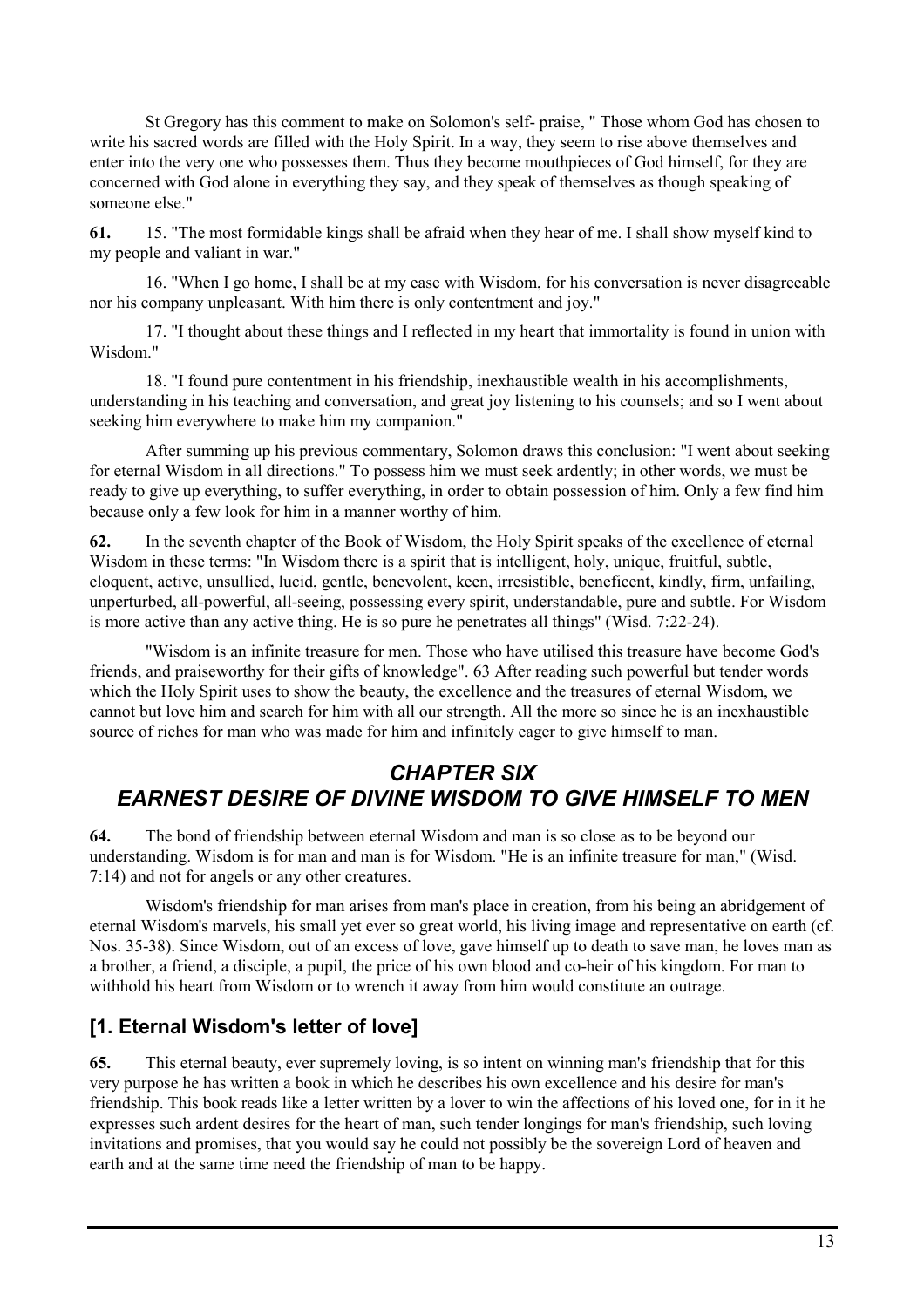**66.** In his pursuit of man, he hastens along the highways, or scales the loftiest mountain peaks, or waits at the city gates, or goes into the public squares and among the gatherings of people, proclaiming at the top of his voice, "You children of men, it is you I have been calling so persistently; it is you I am addressing; it is you I desire and seek; it is you I am claiming. Listen, draw close to me, for I want to make you happy" (Prov. 8:4).

 And the better to attract men, Wisdom says to them, "It is through me and through my grace that kings reign, princes rule, monarchs and sovereigns bear the sceptre and crown, I inspire legislators with the ability to enact just laws for the good of their people. I give magistrates the courage to administer justice fairly and fearlessly."

**67.** "I love those who love me and those who seek me diligently find me," and in finding me they will find good things in abundance. "For riches, glory, honours, dignities, real pleasure and true virtue are found in me; and it is far better for a man to possess me than to possess all the gold and silver, all the precious stones, and all the wealth of the whole universe. Those who come to me, I will lead along the paths of justice and prudence. I will enrich them with the inheritance due to rightful children and fulfil their greatest desires (cf. Prov. 8:15-21). Rest assured, it is my greatest pleasure and purest delight to converse and to abide with the children of men" (cf. Prov. 8:31).

**68.** "And now, my children, listen to me. Happy are those who keep my ways. Hear my instructions, be wise and do not ignore them. Happy is the man who listens to me, watching at my gates every day, waiting beside my door. He who finds me finds life and obtains salvation from the Lord, but he who sins against me, wounds his own soul. All who hate me love death" (Prov. 8:32-36).

**69.** Even though eternal Wisdom has spoken so kindly and so reassuringly to win the friendship of men, he still fears that they, filled with awe at his glorious state and sovereign majesty, will not dare approach him. That is why he tells them that "he is easily accessible, is quickly recognised by those who love him and is found by those who seek him; that he hastens to meet those who desire him and that anyone who rises early to look for him will have no trouble, for he will find him sitting at his door, waiting for him" (Wisd. 6:13b-15).

#### **[2. Incarnation, Death and the Eucharist]**

**70.** Finally, in order to draw closer to men and give them a more convincing proof of his love, eternal Wisdom went so far as to become man, even to become a little child, to embrace poverty and to die upon a cross for them.

 How many times while here on earth could he be heard pleading, "Come to me, come to me, all of you. Do not be afraid, it is I. Why are you afraid? I am just like you; I love you. Are you afraid because you are sinners? But they are the very ones I am looking for; I am the friend of sinners. If it is because you have strayed from the fold through your own fault, then I am the good shepherd. If it is because you are weighted down with sin, covered with grime and utterly dejected, then that is just why you should come to me for I will unburden you, purify you and console you."

**71.** Eternal Wisdom, on the one hand, wished to prove his love for man by dying in his place in order to save him, but on the other hand, he could not bear the thought of leaving him. So he devised a marvellous way of dying and living at the same time, and of abiding with man until the end of time. So, in order fully to satisfy his love, he instituted the sacrament of Holy Eucharist and went to the extent of changing and overturning nature itself.

 He does not conceal himself under a sparkling diamond or some other precious stone, because he does not want to abide with man in an ostentatious manner. But he hides himself under the appearance of a small piece of bread - man's ordinary nourishment - so that when received he might enter the heart of man and there take his delight. Ardenter amantium hoc est - Those who love ardently act in this way. "O eternal Wisdom," says a saint, "O God who is truly lavish with himself in his desire to be with man."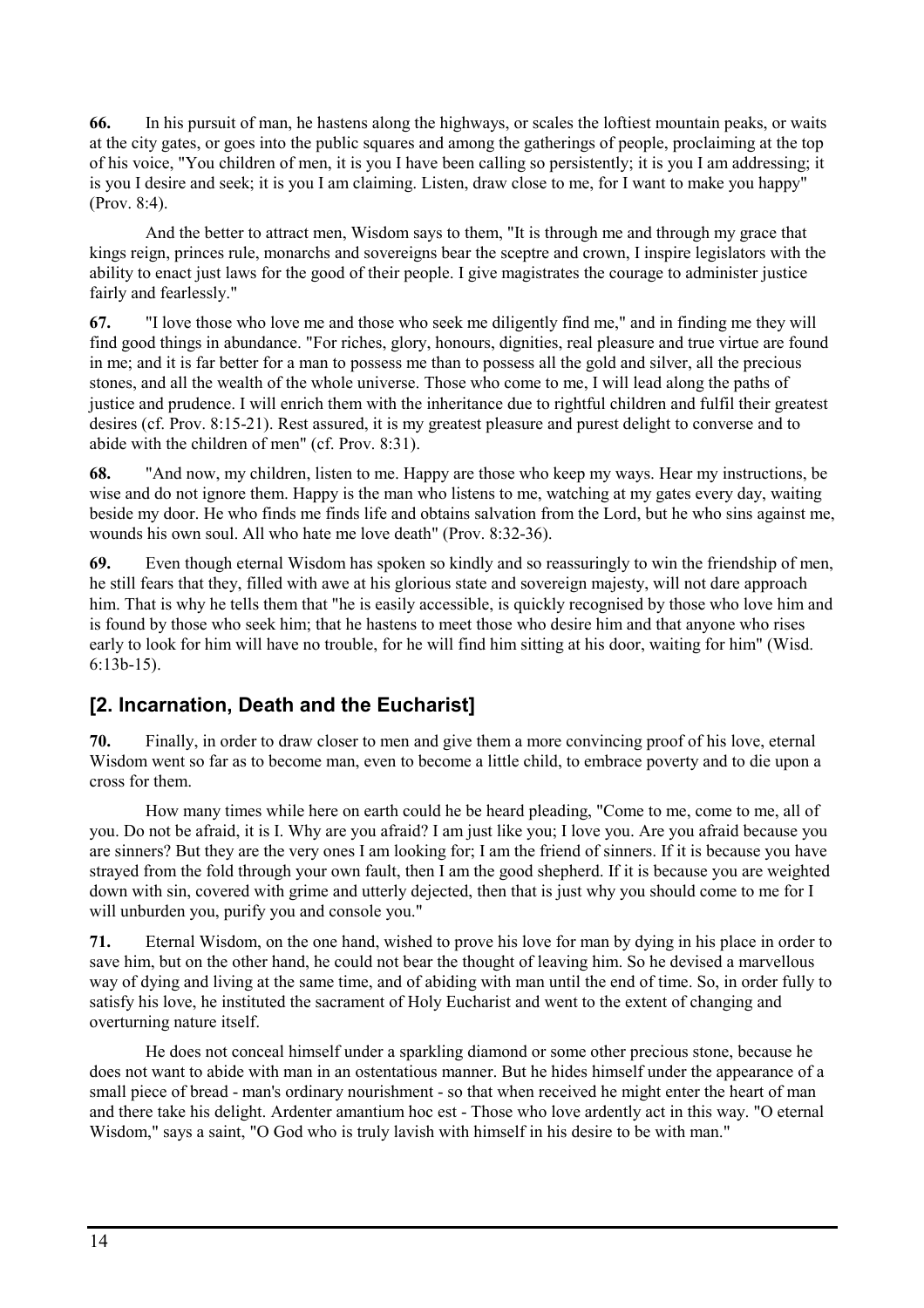#### **[3. The ingratitude of those who refuse]**

**72.** How ungrateful and insensitive we would be if we were not moved by the earnest desire of eternal Wisdom, his eagerness to seek us out and the proofs he gives us of his friendship!

 How cruel we would be, what punishment would we not deserve even in this world, if, instead of listening to him, we turn a deaf ear; if, instead of loving him, we spurn and offend him. The Holy Spirit tells us, "Those who neglected to acquire Wisdom not only inherited ignorance of what is good, but they actually left in the world a memorial of their folly in that their sins could not go unnoticed" (Wisd. 10:8).

 Those who during their lifetime do not strive to acquire Wisdom suffer a triple misfortune. They fall (a) into ignorance and blindness, (b) into folly, (c) into sin and scandal.

 But how unhappy they will be at the door of death when, despite themselves, they hear Wisdom reproach them, "I called you and you did not answer (Prov. 1:24). All the day long I held out my hands to you and you spurned me. Sitting at your door, I waited for you but you did not come to me. Now it is my turn to deride you (Prov. 1:26). No longer do I have ears to hear you weeping, eyes to see your tears, a heart to be moved by your sobs, or hands to help you."

 How great will be their misery in hell! Read what the Holy Spirit himself has to say about the miseries, the wailings, the regrets and the despair of the fools in hell who, all too late, realise their folly and misfortune in rejecting the eternal Wisdom of God. "They are now beginning to speak sensibly - but they are in hell" (Wisd. 5:14).

#### **[4. Conclusion]**

**73.** Above all else let us seek and long for divine Wisdom. "All other things that are desired are not to be compared with Wisdom" (Prov. 3:15). And again, "Nothing that you desire can be compared with him" (Prov. 8:11). You may desire the gifts of God and even heavenly treasures, but if you do not desire Wisdom you desire always something of far less worth.

 If only we could realise what Wisdom actually is, i.e. an infinite treasure made for man - and I must confess that what I have said about him really amounts to nothing at all - we would be longing for him night and day. We would fly as fast as we could to the ends of the earth, we would cheerfully endure fire and sword, if need be, to merit this infinite treasure.

But we must beware of choosing a wrong wisdom, because there is more than one kind.

#### *CHAPTER SEVEN CHOICE OF TRUE WISDOM*

**74.** God himself has his Wisdom, the one and only true Wisdom which we should love and seek as a great treasure. The corrupt world also has its wisdom which must be condemned and detested, for it is evil and destructive. Philosophers also have their wisdom which must be spurned as useless for it can often endanger our salvation.

 So far we have been speaking of God's wisdom to those who are spiritually mature, as the Apostle calls them (cf. 1 Cor. 2:6), but lest they be deceived by the false glitter of worldly wisdom, let us unmask its hypocrisy and malice.

#### **[1. Wisdom of the world]**

**75.** The wisdom of the world is that of which it is said, "I will destroy the wisdom of the wise (1 Cor. 1:19; cf. Is. 29:14), i.e. those whom the world calls wise." "The wisdom of the flesh is an enemy of God" (Rom. 8:7), and does not come from above. It is earthly, devilish and carnal (Jas. 3:15).

 This worldly wisdom consists in an exact conformity to the maxims and fashions of the world; a continual inclination towards greatness and esteem; and a subtle and endless pursuit of pleasure and self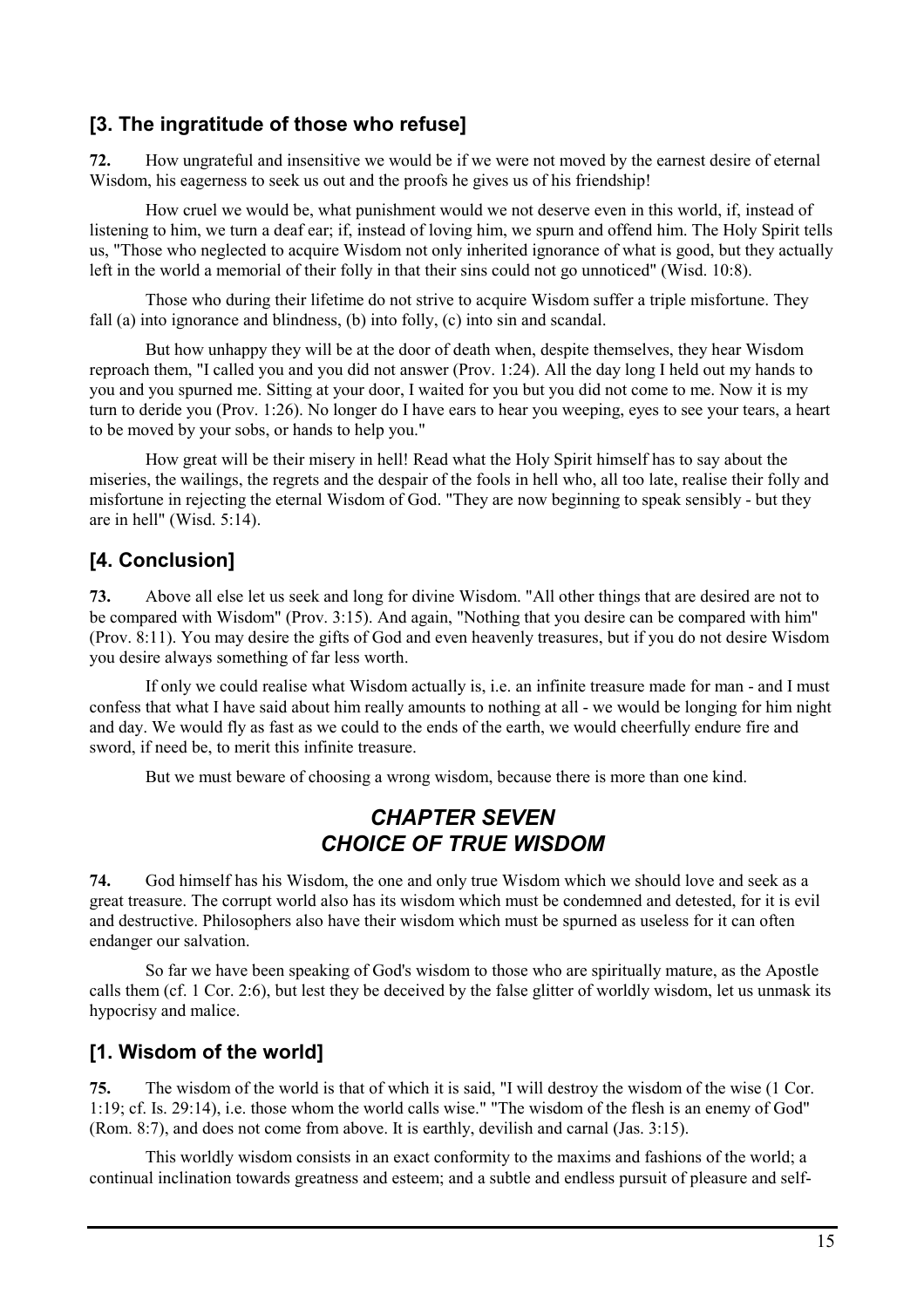interest, not in an uncouth and blatant way by scandalous sin, but in an astute, discreet, and deceitful way. Otherwise the world would no longer label it wisdom but pure licentiousness.

**76.** In the opinion of the world, a wise man is one with a keen eye to business; who knows how to turn everything to his personal profit without appearing to do so. He excels in the art of duplicity and wellconcealed fraud without arousing suspicion. He thinks one thing and says or does another. Nothing concerning the graces and manners of the world is unknown to him. He accommodates himself to everyone to suit his own end, completely ignoring the honour and interests of God. He manages to make a secret but fatal reconciliation of truth and falsehood, of the gospel and the world, of virtue and sin, of Christ and Belial. He wishes to be considered an honest man but not a devout man, and most readily scorns, distorts and condemns devotions he does not personally approve of. In short, a man is worldly-wise who, following solely the lead of his senses and human reasoning, poses as a good Christian and a man of integrity, but makes little effort to please God or atone by penance for the sins he has committed against him.

**77.** The worldly man bases his conduct on personal honour, on "What will people say?", on convention, on high living, on self-interest, on ceremonious manners, and on witty conversation. These seven principles are the irreproachable supports on which, he believes, he can safely depend to enjoy a peaceful life.

 The world will canonise him for such virtues as courage, finesse, tactfulness, shrewdness, gallantry, politeness and good humour. It stigmatises as serious offences, insensitiveness, stupidity, poverty, boorishness and bigotry.

**78.** He obeys as faithfully as he can the commandments which the world gives him:

You shall be well acquainted with the world. You shall be respectable. You shall be successful in business. You shall hold on to whatever is yours. You shall rise above your background. You shall make friends for yourself. You shall frequent fashionable society. You shall seek the good life. You shall not be a kill-joy. You shall not be singular, uncouth or over-pious.

**79.** Never has the world been so corrupt as it is now, for never has it been so cunning, so wise in its own way, and so crafty. It cleverly makes use of the truth to foster untruth, virtue to justify vice, and the very maxims of Jesus Christ to endorse its own so that even those who are wisest in the sight of God are often deceived.

 "Infinite is the number of these men, wise in the sight of the world but foolish in the eyes of God" (Eccles. 1:15).

**80.** Earthly wisdom of which St James speaks, is love for the things of this world. Worldly men secretly subscribe to this wisdom when they set their hearts on worldly possessions and strive to become rich. They institute court proceedings and engage in needless disputes to acquire wealth or hold on to it. Most of the time they are thinking, speaking, acting with the sole aim of acquiring or keeping some temporal possession. They pay little or no attention to their eternal salvation or to the means of saving their souls, such as Confession, Holy Communion, prayer, etc.; except in an offhand way out of routine, once in a while, and for the sake of appearances.

**81.** The wisdom of the flesh is the love of pleasure. This is the wisdom shown by the worldly-wise who seek only the satisfaction of the senses. They want to have a good time. They shun everything that might prove unpleasant or mortifying for the body, such as fasting, and other austerities. Usually they think only of eating, drinking, playing, laughing, enjoying life and having a good time. They must always be comfortable and insist on having entertaining pastimes, the best of food and good company.

 They regale themselves with all these pleasures without the least scruple, with no disapproval from the world and no inconvenience to their health. Then they can go looking for some broad-minded confessor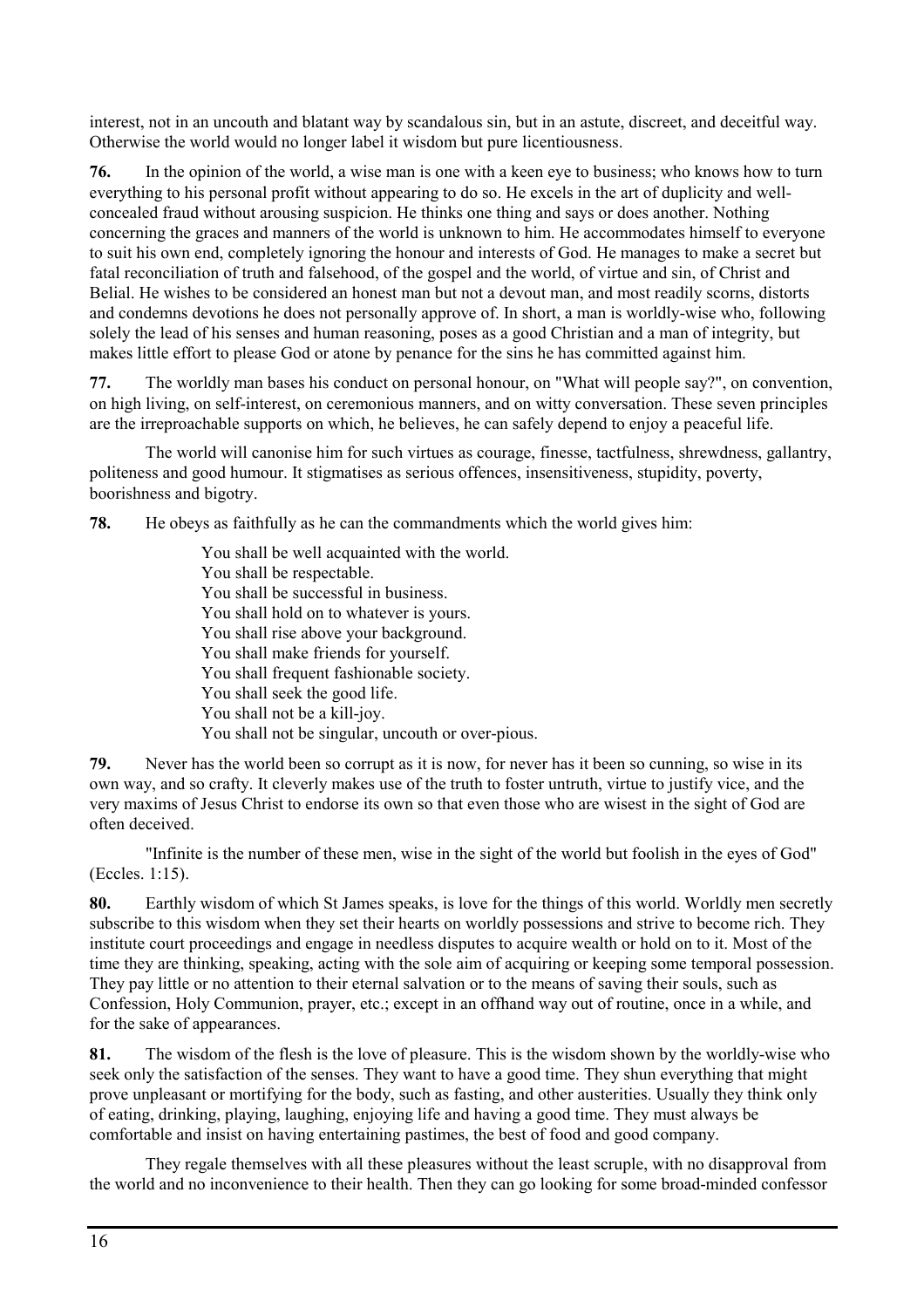(that is how they describe lax confessors who shirk their duty) to obtain from him on easy terms the peaceful sanction for their soft and effeminate way of living and a generous pardon for their sins. I say "on easy terms" because these worldly people usually want as a penance only a few prayers or a small offering to the poor. They detest anything that could possibly cause them any bodily discomfort.

**82.** Diabolical wisdom is the love and esteem of honours. This is the wisdom of the worldly-wise who, secretly, of course, long for distinctions, honours, dignities and high offices. They strive to be seen, esteemed, praised and applauded by men. In their studies, their work, their undertakings, their words and actions, all they want is the esteem and praise of men, to be reputed as devout or learned people, as great leaders, eminent lawyers, men of great and distinguished merit or deserving of high consideration. They cannot bear insult or blame and so they hide their shortcomings and parade their better qualities.

**83.** We must, like our Lord Jesus Christ, incarnate Wisdom, detest and condemn these three kinds of false wisdom if we are to possess the true one, which is not self-seeking, not found in the world nor in the heart of those who lead a comfortable life, and which loathes everything that men consider great and noble.

## **[2. Natural wisdom]**

**84.** Besides worldly wisdom, which is pernicious and must be condemned, there is the natural wisdom of philosophers.

 It was this natural wisdom that the Egyptians and Greeks eagerly sought for, "The Greeks look for wisdom" (1 Cor. 1:22). Those who had acquired this wisdom were called magi or wise men. This wisdom consists in an eminent knowledge of nature in its primary elements. It was given in full to Adam before the Fall. It was conferred on Solomon, and down through the ages many great men have received it, as history testifies.

**85.** Philosophers boast that their wisdom is acquired through philosophical argumentation. Alchemists boast of cabalistic secrets for finding the philosopher's stone in which, they imagine, this wisdom is to be found.

 It is true that scholastic philosophy, when studied in a truly Christian way, develops the mind and enables it to understand the higher sciences, but it will never confer that so-called natural wisdom which the ancients prided themselves on possessing.

**86.** The science of alchemists, which purports to teach that natural bodies can be reduced to their basic principles, is still more worthless and dangerous. This science, although valid in itself, has duped and deceived multitudes of people regarding the end it proposes to attain. Judging by my own experience, I am sure that the devil is using this false science to cause a loss of money and time, as well as grace, and even the soul itself, under the pretext of finding the philosopher's stone. No other science claims to accomplish such great effects by such obvious means.

 This science claims to produce the philosopher's stone or a powder (which they call "projection") which, when thrown upon any metal in a liquid state, will change it into silver or gold, which will restore health, cure illnesses, even prolong life, and effect countless marvels which ignorant people believe are divine and miraculous.

 There is a group of people who consider themselves experts in this science and who are called "Cabalists" and these keep such a close guard on the hidden mysteries of this science that they would rather lose their life than reveal its so-called secrets.

**87.** They justify what they teach by:

 (1) The history of Solomon, whom they firmly believe had been given the secret of the philosopher's stone, and as proof they produce a secret book which is false and insidious, entitled "The Clavicle of Solomon".

 (2) The history of Esdras, to whom God gave a heavenly liquid to drink and which gave him "wisdom", as is related in the seventh book of Esdras.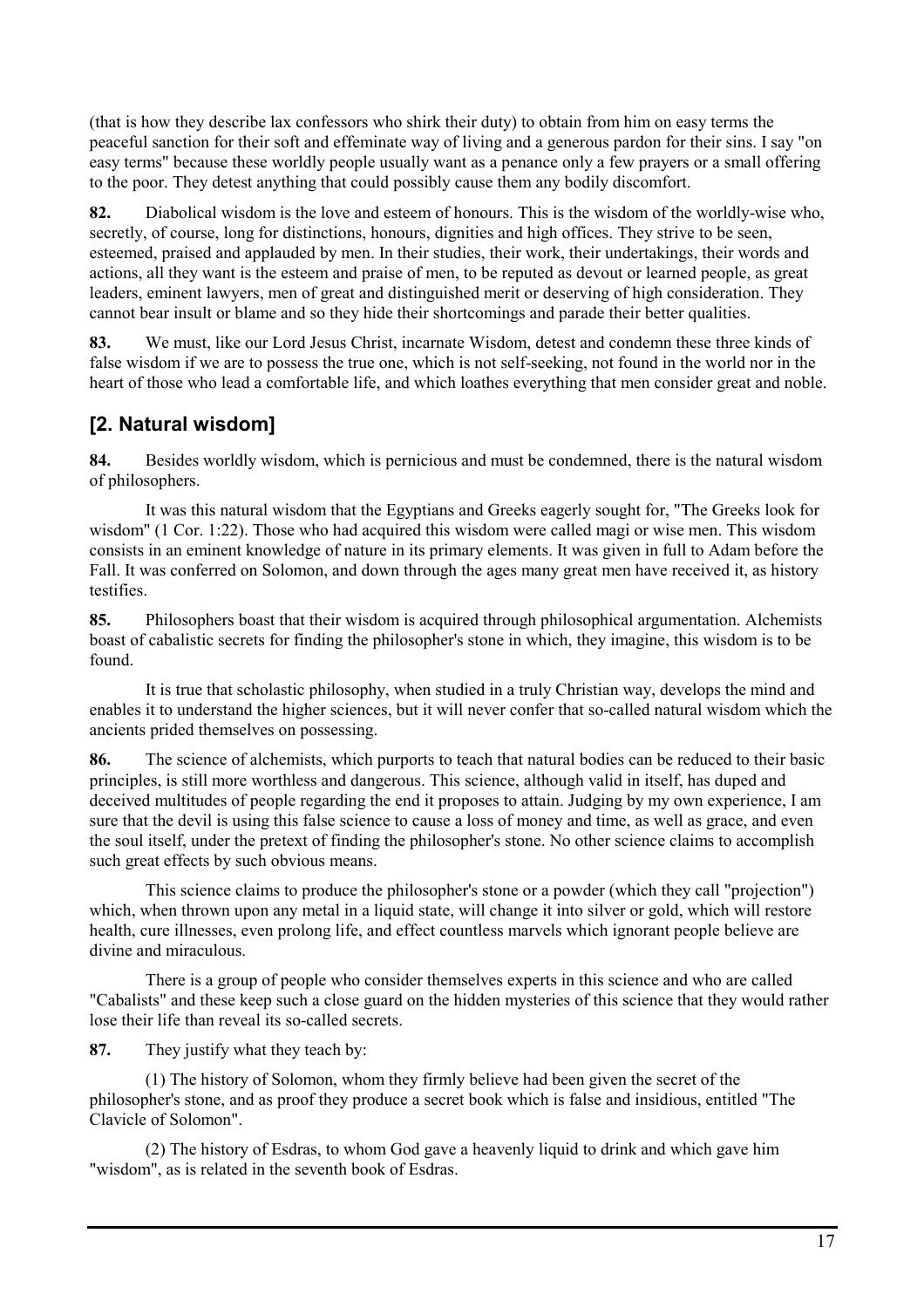(3) The history of Raymond Lully and of several great philosophers who say they have found this philosopher's stone.

 (4) Finally, the better to cover their imposture with a cloak of piety, they call it a gift of God, which is given only to those who have persevered in asking for it and who have merited it by their works and prayers.

**88.** I have given an account of the fantasies or illusions of this futile science so that like many others you may not be deceived. I know that some who, after having spent so much money and wasted so much time, under the most laudable and pious pretexts in the world and in a most devoted manner, have finally regretted everything and confessed their pretence and their delusions.

 I do not admit that the philosopher's stone is a possibility. A learned man named Del Rio is certain it is and has given proofs; others deny it. Be that as it may, it is not befitting, it is even dangerous, for a Christian to occupy himself in seeking it. It would be an insult to Jesus Christ, Wisdom incarnate, in whom are found all the treasures of wisdom and knowledge of God (Col. 2:3) as well as every gift of nature, grace and glory. It implies disobedience to the Holy Spirit who tells us in Ecclesiasticus 3: "Do not seek what is beyond your capabilities" (Sir. 3:22).

## **[3. Conclusion]**

**89.** So let us remain with Jesus, the eternal and incarnate Wisdom. Apart from him, there is nothing but aimless wandering, untruth and death. "I am the way, I am the truth, I am the life" (Jn. 14:6). Now let us see the effects of Wisdom in souls.

## *CHAPTER EIGHT MARVELLOUS EFFECTS OF WISDOM IN THE SOULS OF THOSE WHO POSSESS HIM*

**90.** Eternal Wisdom, ever transcendent in beauty, by nature loves everything that is good, especially the good of man (Wisd. 7:22), and consequently nothing gives him more pleasure than to communicate himself. That is why the Holy Spirit tells us that Wisdom is for ever seeking throughout the world for souls worthy of him (Wisd. 6:17), and he fills these holy souls with his presence making them "friends of God and prophets" (Wisd. 7:27).

 In former times he entered into the soul of God's servant Moses and filled him with abundant light to see great things, and endowed him with prodigious power to work miracles and gain victories. "He entered the soul of the servant of God and withstood fearsome kings with signs and wonders" (Wisd. 10:16).

 When divine Wisdom enters a soul, he brings all kinds of good things with him and bestows vast riches upon that soul. "All good things came to me along with him and untold riches from his hand" (Wisd. 7:11). This is Solomon's own testimony to the truth after he had received Wisdom.

**91.** Among the countless effects eternal Wisdom produces in souls, often in such a secret way that the soul is not aware of them, the most usual are the following:

**92.** (1) Eternal Wisdom communicates his Spirit of enlightenment to the soul that possesses him, "I prayed, and understanding was given to me. I pleaded and the spirit of wisdom came upon me" (Wisd. 7:7). This subtle and penetrating spirit (cf. Wisd. 7:22-24) enables a man, as it enabled Solomon, to judge all things with keen discernment and deep penetration. "Because of Wisdom, who communicated his spirit to me, I shall be found keen in judgement and even the great shall be surprised in my presence" (Wisd. 8:11).

**93.** Eternal Wisdom communicates to man the great science of holiness as well as the natural sciences, and even the most secret ones when they are needed. "If anyone desires deep knowledge, eternal Wisdom knows the past and can forecast the future. He understands the subtleties of speech and the lessons of parables" (Wisd. 8:8). To Jacob he gave the science of the saints (Wisd. 10:10). To Solomon he gave a true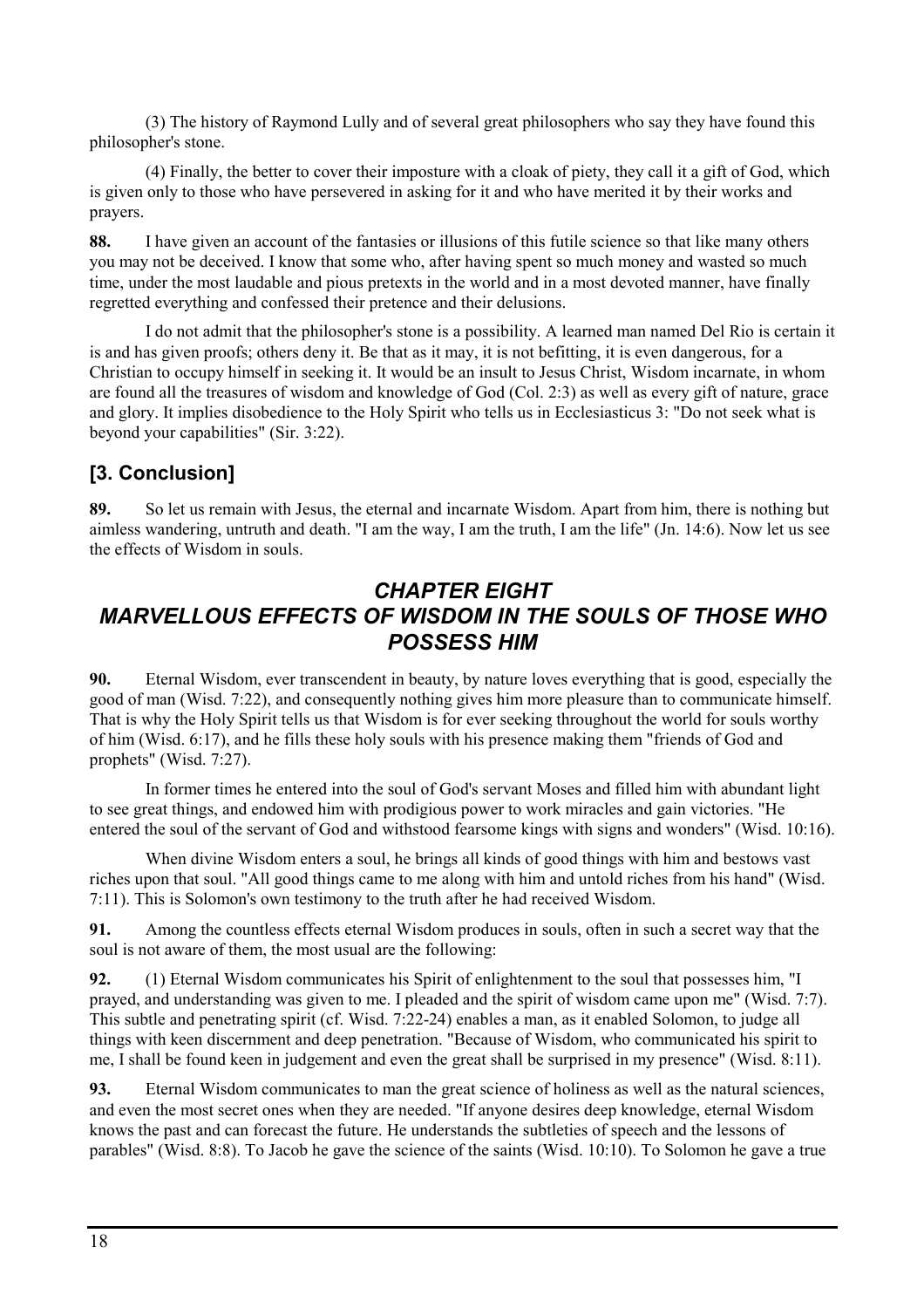knowledge of the whole of nature (Wisd. 7:17). He revealed to him countless secrets that no one before him had ever known (Wisd. 7:21).

**94.** From this infinite source of light the great Doctors of the Church, like St Thomas (as he himself testifies) drew that eminent knowledge for which they are renowned. Note that this enlightened understanding given by eternal Wisdom is not dry, barren and unspiritual, but radiating splendour, unction, vigour and devotion. It moves and satisfies the heart at the same time as it enlightens the mind.

**95.** (2) Wisdom gives man not only light to know the truth but also a remarkable power to impart it to others. "Wisdom has the voice to convey knowledge" (Wisd. 1:7). Wisdom knows what we want to say and communicates to us the art of saying it well, for "he opened the mouths of those who were dumb and made the tongues of babies eloquent" (Wisd. 10:21).

 He cured Moses of his impediment of speech (cf. Ex. 4:10- 12). He imparted his words to the prophets, enabling them "to root up and to pull down, to destroy and to demolish, to build and to plant" (Jer. 1:10), although they acknowledged that left to themselves they could speak no better than children (Jer. 1:6).

 It was eternal Wisdom who gave the apostles the facility they had to preach the gospel everywhere and to proclaim the wonderful works of God (Acts 2:11). "He made their mouths a real treasury of words."

 Since divine Wisdom is the Word of God throughout time and eternity, he has never ceased speaking and by his word everything was made and everything was restored (cf. Jn. 1:3- 13). He spoke through the mouths of the prophets and apostles (Cf. No. 47) and he will go on speaking through the mouths of those to whom he gives himself until the end of time.

**96.** But the words that divine Wisdom communicates are not just ordinary, natural, human words; they are divine, "truly the words of God" (1 Thess. 2:13). They are powerful, touching, piercing words, "sharper than a two-edged sword" (Heb. 4:12), words that go from the heart of the one through whom he speaks straight to the heart of the listener. Solomon is referring to this gift of Wisdom he himself had received when he said that God gave him the grace to speak according to the feelings of his heart (Wisd. 7:15).

**97.** These are the words which our Lord promised to his apostles, "I will give you an eloquence and a wisdom that none of your adversaries will be able to resist" (Lk. 21:15).

 How few preachers there are today who possess this most wonderful gift of eloquence and who can say with St Paul, "We preach the wisdom of God" (1 Cor. 2:7). Most of them speak according to the natural light of their minds, or from what they have taken from books. They do not speak under the impulse of divine Wisdom or from a heart filled to overflowing with wisdom (Mt. 12:34). That is why in these times we see so few conversions made through preaching. If a preacher had truly received from eternal Wisdom this gift of eloquence, his listeners would hardly be able to resist his words, as happened in the early days of the Church: "They could not resist the wisdom and the Spirit speaking in him" (Acts 6:10). Such a preacher would speak with so much unction and such authority (Mk. 1:22) that his words could never be ineffectual and void (cf. Is. 55:10-11).

**98.** (3) Eternal Wisdom, besides being the object of the eternal Father's delight, and the joy of angels (cf. Nos. 10,19,55), is also the source of purest joy and consolation for man who possesses him. He gives to man a relish for everything that comes from God and makes him lose his taste for things created. He enlightens his mind with the brightness of his own light and pours into his heart an indescribable joy, sweetness and peace even when he is in the midst of the most harrowing grief and suffering, as St Paul bears witness when he exclaims, "I exceedingly abound with joy in all our tribulations" (2 Cor. 7:4).

Whenever I go into my house, says Solomon, even though I am alone, I will take my rest with Wisdom because Wisdom's company is always pleasing, his companionship is never tedious but always satisfying and joyful (Wisd. 8:16). And not only at home did I find joy in conversing with him, but everywhere and in everything, because Wisdom went before me (Wisd. 7:12). There is a true and holy joy in Wisdom's friendship (Wisd. 8:18), while the joys and pleasures we find in created things are illusory, leading only to affliction of spirit.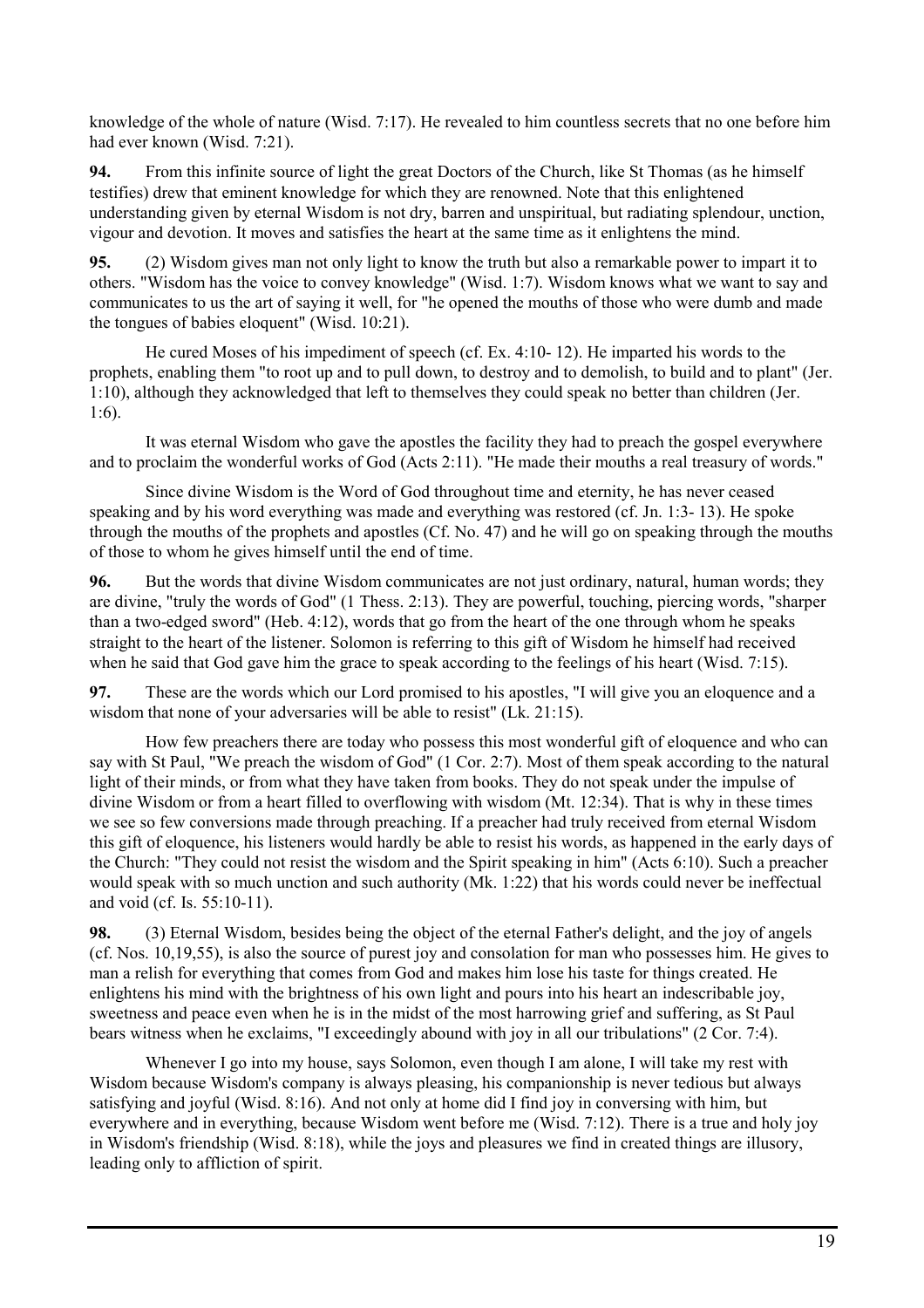**99.** (4) When eternal Wisdom communicates himself to a soul, he gives that soul all the gifts of the Holy Spirit and all the great virtues to an eminent degree. They are: the theological virtues - lively faith, firm hope, ardent charity; the cardinal virtues - well-ordered temperance, complete prudence, perfect justice, invincible fortitude; the moral virtues - perfect religion, profound humility, pleasing gentleness, blind obedience, complete detachment, continuous mortification, sublime prayer, etc. These are the wonderful virtues and heavenly gifts described briefly by the Holy Spirit when he says, "If anyone loves justice, great virtues are again Wisdom's handiwork, for he teaches temperance and prudence, justice and fortitude. Nothing in the world is more useful to man in this life than these" (Wisd. 8:7).

**100.** (5) Finally, as "nothing is more active than Wisdom" (Wisd. 7:24), he does not leave those who enjoy his friendship to languish in mediocrity and negligence. He sets them on fire, inspiring them to undertake great things for the glory of God and the salvation of souls. In order to discipline them and make them more worthy of himself, he permits them to engage in strenuous conflicts and in almost everything they undertake they encounter contradictions and disappointments.

 At times, he allows the devil to tempt them, the world to calumniate and scorn them, their enemies to defeat and crush them, their friends and relatives to forsake and betray them. Sometimes they may have to suffer illness or loss of possessions, and at other times endure insults, sadness and heartbreak. In short, Wisdom tests them thoroughly in the crucible of tribulation like god is tested in a furnace.

 "But their affliction", says the Holy Spirit, "was light and their reward will be great, for God has put them to the test and found them worthy of himself. He has tried them like gold in a furnace and accepted them as sacrificial victims. When the time comes, he will look upon them with favour" (Wisd. 3:4,6).

 It is Wisdom who enriched the virtuous man in his labours and enabled him to reap the fruit of his toil. He came to his aid against those who were trying to deceive him and made him prosperous. He protected him against his enemies, shielded him against seducers and engaged him in combat so that he might come through victorious and so convince him that Wisdom is more powerful than anything in the world (Wisd. 10:10).

**101.** We read in the life of Blessed Henry Suso, a Dominican friar, that in his eagerness to possess Wisdom, he often offered himself to undergo any torment in return for his friendship. One day he said to himself, "Do you not know that lovers endure suffering upon suffering for the sake of the one they love? For them wakeful nights are pleasant, fatigue is delightful, labour is restful, once they are assured that the one they love is pleased and grateful. If men go to such lengths to please a mere mortal, are you not ashamed to show weakness in your resolve to obtain Wisdom? No, eternal Wisdom, I will never falter in my love for you, even though I have to plunge through thicket and bush to reach you, even though I have to undergo a thousand torments in body and soul. I will always prize your friendship more than anything else on earth and you will always have the first place in my affections."

**102.** While travelling a few days later, he fell into the hands of robbers who beat him so unmercifully that they themselves could not help pitying him. Seeing himself in such a state, Henry Suso forgot his resolution to be brave no matter what might happen and gave way to deep depression, weeping and wondering why God had afflicted him in this way. As he pondered over his plight, he fell asleep. Early next morning he heard a voice reproaching him, "Look at this warrior of mine. He can scale mountains, climb over rocks, break into strongholds, cut to pieces his enemies when everything is going right for him. But when he meets with adversity his courage fades and he is helpless and useless. In time of consolation he is a fierce lion, but in time of tribulation he is a timid deer. Wisdom does not share his friendship with such faint-hearted cowards."

 At this reprimand, Blessed Henry confessed he was wrong in giving way to excessive discouragement, and went on to ask divine Wisdom to allow him to weep and so unburden his heart weighed down by grief.

 "No," replied the voice, "all the saints in heaven would lose their respect for you,. were you to cry like a baby or a woman. Wipe away your tears and show the world a cheerful face."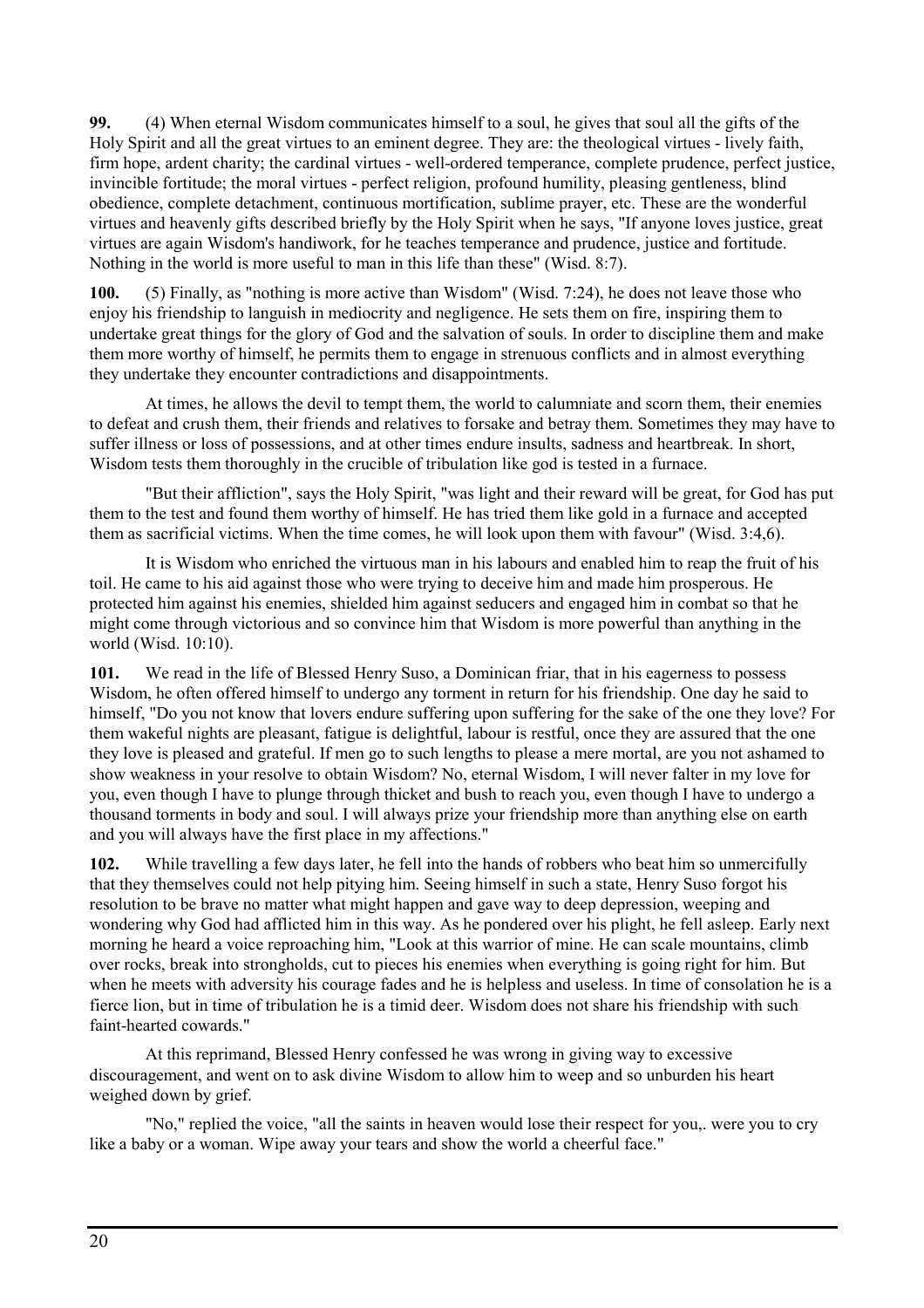**103.** The cross, then, is the portion and reward of those who desire or already possess eternal Wisdom. But our loving Saviour numbers, weighs and measures everything and sends crosses to his friends in proportion to their strength, and tempers them with divine unction to such an extent that their hearts are filled with joy.

## *CHAPTER NINE THE INCARNATION AND LIFE OF ETERNAL WISDOM*

#### **[1. The Incarnation]**

**104.** When the eternal Word, eternal Wisdom, decided in the grand council of the Blessed Trinity (cf. Nos. 41-46) to become man in order to restore fallen humanity, it is possible he made it known to Adam, and Scripture tells us he promised the patriarchs of the Old Law that he would become man in order to redeem the world.

 This explains why, during the 4,000 years since the creation of the world, all the holy people of the Old Law pleaded earnestly in their prayers for the coming of the Messiah. They groaned, they wept and cried out, "Clouds, rain forth the just one. Earth, bud forth the Saviour" (cf. Is. 45:8). "O Wisdom, who proceeded from the mouth of the Most High, come bring us deliverance."

 But their cries, their prayers, and their sacrifices had not the power to draw the Son of God, Wisdom Eternal, from the bosom of his Father. They reached out towards heaven but their arms were not long enough to reach the throne of the Most High. They offered the sacrifice of their hearts unceasingly to God but they were not worthy enough to obtain the greatest of all graces.

**105.** At last, when the time appointed for the redemption of mankind came, eternal Wisdom built himself a house worthy to be his dwelling-place (Prov. 9:1). He created the most holy Virgin, forming her in the womb of St Anne with even greater delight than he had derived from creating the universe. It is impossible on the one hand to put into words the gifts with which the Blessed Trinity endowed this most fair creature, or on the other hand to describe the faithful care with which she corresponded to the graces of her Creator.

**106.** The torrential outpouring of God's infinite goodness which had been rudely stemmed by the sins of men since the beginning of the world, was now released precipitately and in full flood into the heart of Mary. Eternal Wisdom gave to her all the graces which Adam and his descendants would have received so liberally from him had they remained in their original state of justice. The fullness of God, says a saint, was poured into Mary, in so far as a mere creature is capable of receiving it. O Mary, masterpiece of the Most High, miracle of eternal Wisdom, prodigy of the Almighty, abyss of grace! I join all the saints in the belief that only the God who created you knows the height, the breadth and the depth of the grace he has conferred on you.

**107.** During the first fourteen years of her life the most holy Virgin Mary grew so marvellously in the grace and wisdom of God and responded so faithfully to his love that the angels and even God himself were filled with rapturous admiration for her. Her humility, deep as an abyss, delighted him. Her purity so otherworldly drew him down to her. He found her lively faith and her ceaseless entreaties of love so irresistible that he was lovingly conquered by her appeals of love. "So great was the love of Mary," explains St Augustine, "that it conquered the omnipotent God" - O quantus amor illius qui vincit omnipotentem.

 Wondrous to relate, this divine Wisdom chose to leave the bosom of his Father and enter the womb of a virgin and there repose amid the lilies of her purity. Desiring to give himself to her by becoming man in her, he sent the archangel Gabriel to greet her on his behalf and to declare to her that she had won his heart and he would become man within her if she gave her consent. The archangel fulfilled his mission and assured her that she would still remain a virgin while becoming a mother. Notwithstanding her desire to be lowly, Mary wholeheartedly gave the angel that priceless consent which the Blessed Trinity, all the angels and the whole world awaited for so many centuries. Humbling herself before her Creator she said" "Behold the handmaid of the Lord. Let it be done to me according to your word" (Lk. 1:38).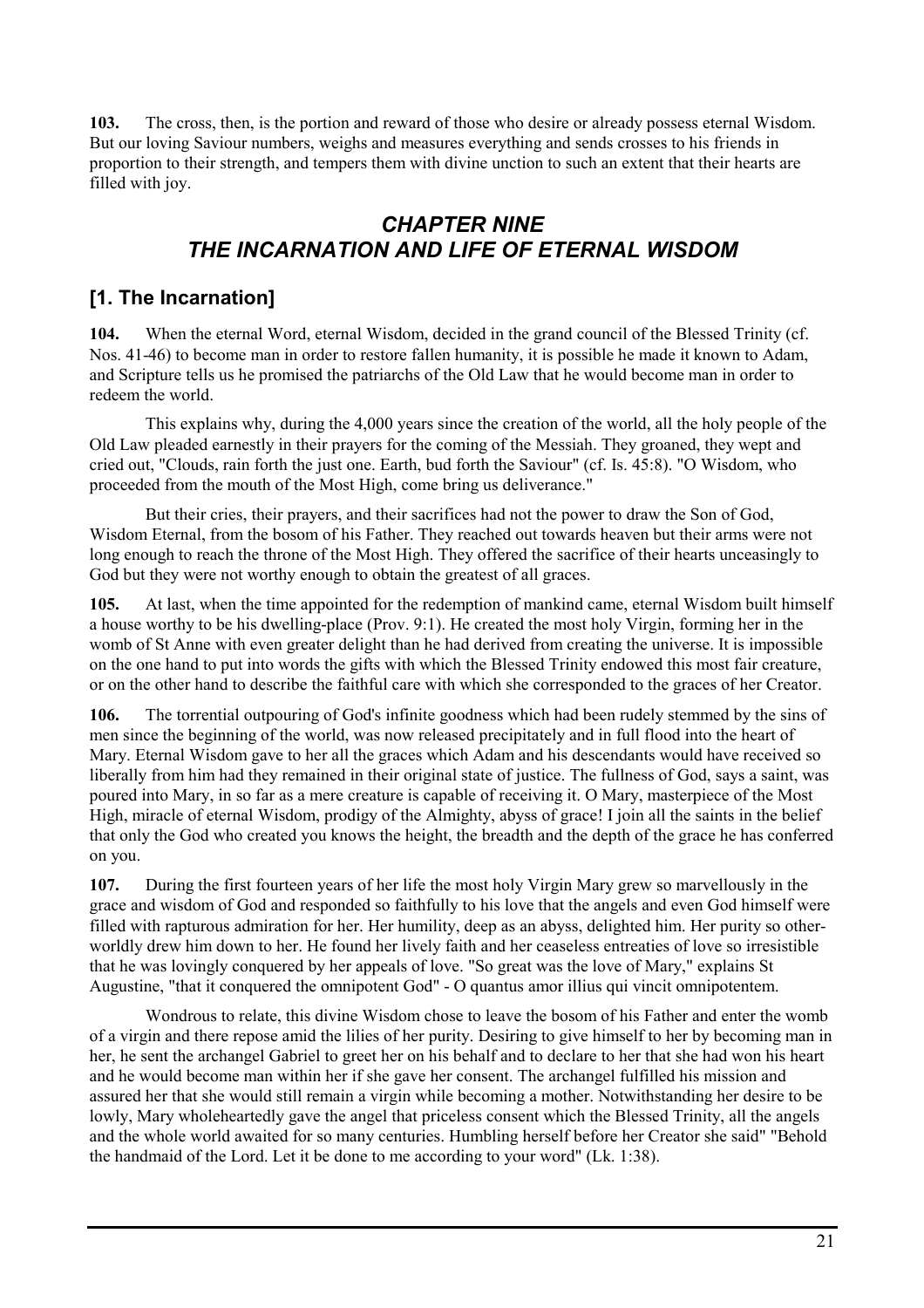**108.** Notice that at the very moment Mary consented to become the Mother of God, several miraculous events took place. The Holy Spirit formed from the most pure blood of Mary's heart a little body which he fashioned into a perfect living being: God created the most perfect soul that ever could be created. Eternal Wisdom, the Son of God, drew the body and soul into union with his person. Here we have the great wonder of heaven and earth, the prodigious excess of the love of God. "The Word was made flesh" (Jn. 1:14). Eternal Wisdom became incarnate. God became man without ceasing to be God. This God-man is Jesus Christ and his name means Saviour.

## **[2. Life of Wisdom Incarnate]**

**109.** Here is a summary of his divine life on earth:

 1. He wished to be born of a married woman, though she was indeed a virgin, lest he should be reproached as one born out of wedlock. Other important reasons are given by Fathers of the Church. His conception, as we have just said, was announced to the Blessed Virgin by the angel Gabriel. He became a child of Adam without inheriting Adam's sin.

**110.** 2. His conception took place on Friday, 25th March, and on 25th December the Saviour of the world was born at Bethlehem and was cradled in a manger in a poor stable. An angel brought the news of the Saviour's birth to shepherds who were keeping watch over their flocks in the fields. He invited them to go to Bethlehem to adore their Saviour. At the same time they heard celestial music, voices of angels singing, "Glory to God in the heavens and peace on earth to men who are God's friends" (Lk. 2:14).

111. 3. On the eighth day after his birth, as prescribed by the Law of Moses, he was circumcised, even though he was not subject to the law, and he was called Jesus, the name that came from heaven. Three wise men came from the east to adore him having learnt of his birth through the appearance of an extraordinary star which guided them to Bethlehem. This event is celebrated on 6th January, the feast of the Epiphany, that is, the manifestation of God.

**112.** 4. Forty days after his birth he chose to offer himself in the Temple, observing all that the Law of Moses prescribed for the redeeming of the first-born. Some time later the angel told St Joseph, spouse of the Blessed Virgin, to take the infant Jesus and his Mother into Egypt to escape the wrath of Herod. This he did. Some authors hold the opinion that our Lord stayed in Egypt for two years; others say for three, and others such as Baronius, think it was as many as eight years. He sanctified the whole of the country by his presence by making it worthy to be dwelt in by the holy hermits, as history has shown. Eusebius tells us that at the approach of Jesus the devils took to flight, and St Athanasius adds that the idols toppled over.

**113.** 5. At the age of twelve the Son of God, sitting among the doctors, questioned them with such wisdom that all his hearers were filled with admiration. After this incident the gospel makes no mention of him until his baptism when he was thirty years old. He then retired into the desert, abstaining from food and drink for forty days. There he fought the devil and vanquished him.

**114.** 6. After this he began to preach in Judea, choosing his apostles and working all the miracles related in the gospels. I need only mention that Jesus during the third year of his public preaching and at the age of thirty-three, raised Lazarus from the dead, made his triumphant entry into Jerusalem on the 29th day of March, and on the 2nd day of April which was Thursday, the fourteenth day of the month of Nisan, celebrated the Pasch with his disciples, washed the feet of the apostles and instituted the sacrament of the holy Eucharist under the species of bread and wine.

**115.** 7. On the evening of this day he was apprehended by his enemies with Judas the traitor at their head. The next day, 3rd April, even though it was a feast-day of the Jews, he was condemned to death after being scourged, crowned with thorns, and treated most shamefully.

 That same day he was led to Calvary and nailed to a cross between two criminals. The God of all innocence thus chose to die the most shameful of all deaths and undergo the torments which should have been incurred by a robber named Barabbas whom the Jews had preferred to him. The ancient Fathers believed that Jesus was attached to the cross by four nails and that there was in the middle of the cross a wooden support on which his body rested.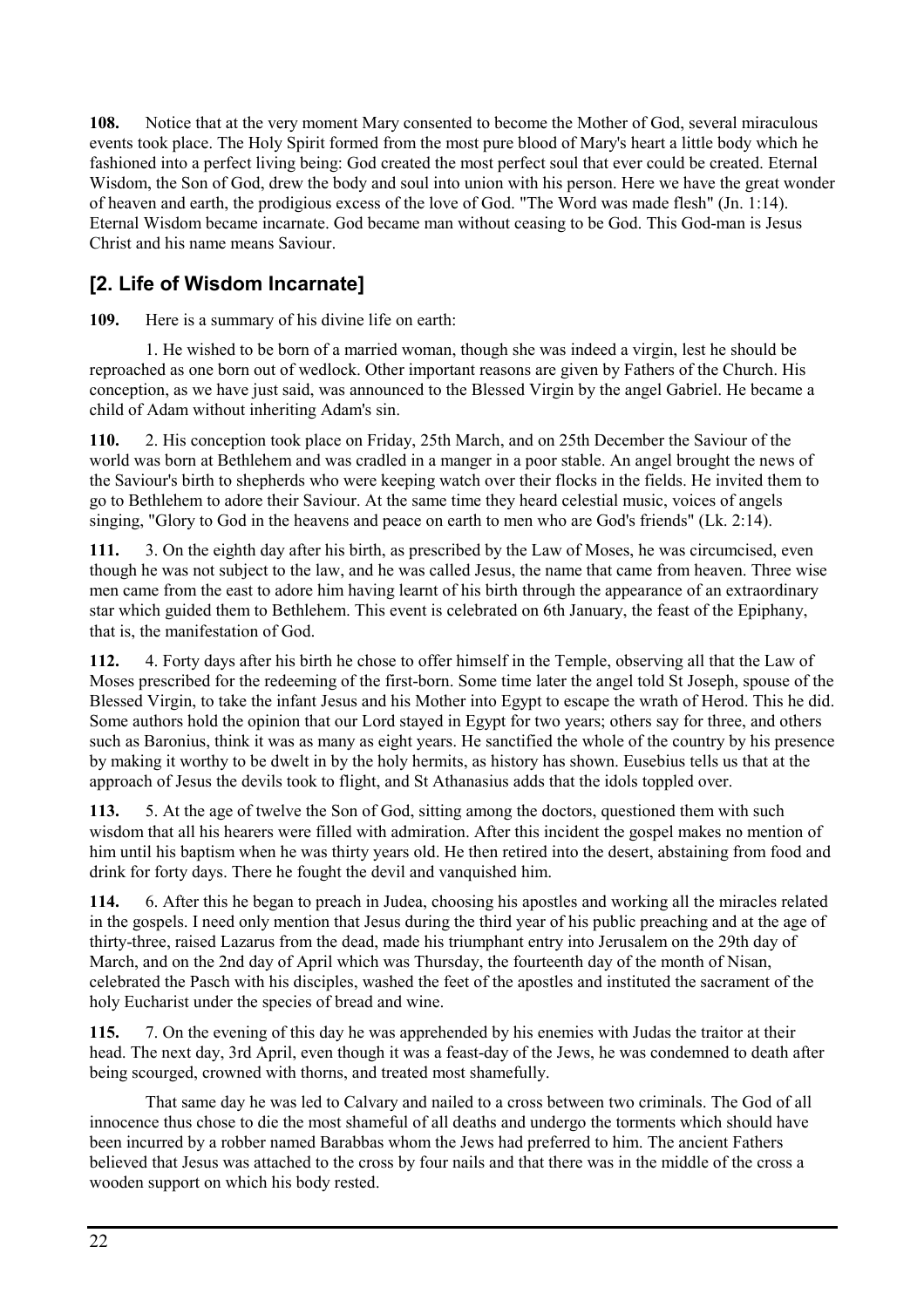**116.** 8. After languishing for three hours, the Saviour of the world died at the age of thirty-three. Joseph of Arimathea had the courage to ask Pilate for the body and laid it in a new sepulchre which he had built. We must not forget that nature showed its sorrow at the death of its maker by many marvellous happenings which took place at the moment of his death. He rose from the dead on the fifth day of April and appeared several times to his Mother and his disciples during forty days. On Thursday, 14th May, he took his disciples to Mount Olivet and there in their presence, by his own power he ascended into heaven to take his place at the right hand of his Father, leaving on this earth the imprint of his sacred feet.

## *CHAPTER TEN THE CAPTIVATING BEAUTY AND THE INEXPRESSIBLE GENTLENESS OF INCARNATE WISDOM*

**117.** As the divine Wisdom became man only to stir the hearts of men to love and imitate him, he took pleasure in gracing his human nature with every kind of quality, especially an endearing gentleness and a kindness without any defect or blemish.

## **[1. Wisdom is gentle in his origin]**

**118.** If we consider him in his origin he is everything that is good and gentle. He is a gift sent by the love of the eternal Father and a product of the love of the Holy Spirit. He was given out of love and fashioned by love (Jn. 3:16). He is therefore all love, or rather the very love of the Father and the Holy Spirit.

 He was born of the sweetest, tenderest and the most beautiful of all mothers, Mary, the divinely favoured Virgin. To appreciate the gentleness of Jesus we must first consider the gentleness of Mary, his Mother, whom he resembles by his pleasing nature. Jesus is Mary's child; consequently there is no haughtiness, or harshness, or unpleasantness in him and even less, infinitely less, in him than in his Mother, since he is the eternal Wisdom and therefore pure gentleness and beauty.

## **[2.He is declared gentle by the Prophets]**

**119.** The prophets, who had in advance been shown the incarnate Wisdom, referred to him as a sheep and a lamb because of his gentleness. They foretold that because of his gentleness "he would not break the bruised reed nor quench the smoking flax" (Is. 42:3). He is so full of kindness that even if a poor sinner be weighed down, blinded, and depraved by his sins, with already, as it were, one foot in hell, he will not condemn him unless the sinner compels him to do so.

 St John the Baptist for almost thirty years lived in the desert practising austerities to gain the knowledge and love of incarnate Wisdom. No sooner had he seen Jesus approaching than he pointed him out to his disciples, exclaiming, "Behold the Lamb of God. Behold him who takes away the sins of the world." (Jn. 1:29). He did not say, as seemingly he should, "Behold the Most High, behold the King of Glory, behold the Almighty." But knowing him more thoroughly than any man at any time, he said: Behold the Lamb of God, behold that eternal Wisdom who, to captivate our hearts and to take away our sins, has gathered into his person all that is meek in God and in man, in heaven and on earth.

## **[3. He is gentle in his name]**

**120.** But what does the name of Jesus, the proper name of incarnate Wisdom signify to us if not ardent charity, infinite love and engaging gentleness? The distinctive characteristic of Jesus, the Saviour of the world, is to love and save men. "No song is sweeter, no voice is more pleasing, no thought is more appealing, than Jesus Son of God." How sweet the name of Jesus sounds to the ear and the heart of a chosen soul! Sweet as honey to the lips, a delightful melody to the ears, thrilling joy to the heart.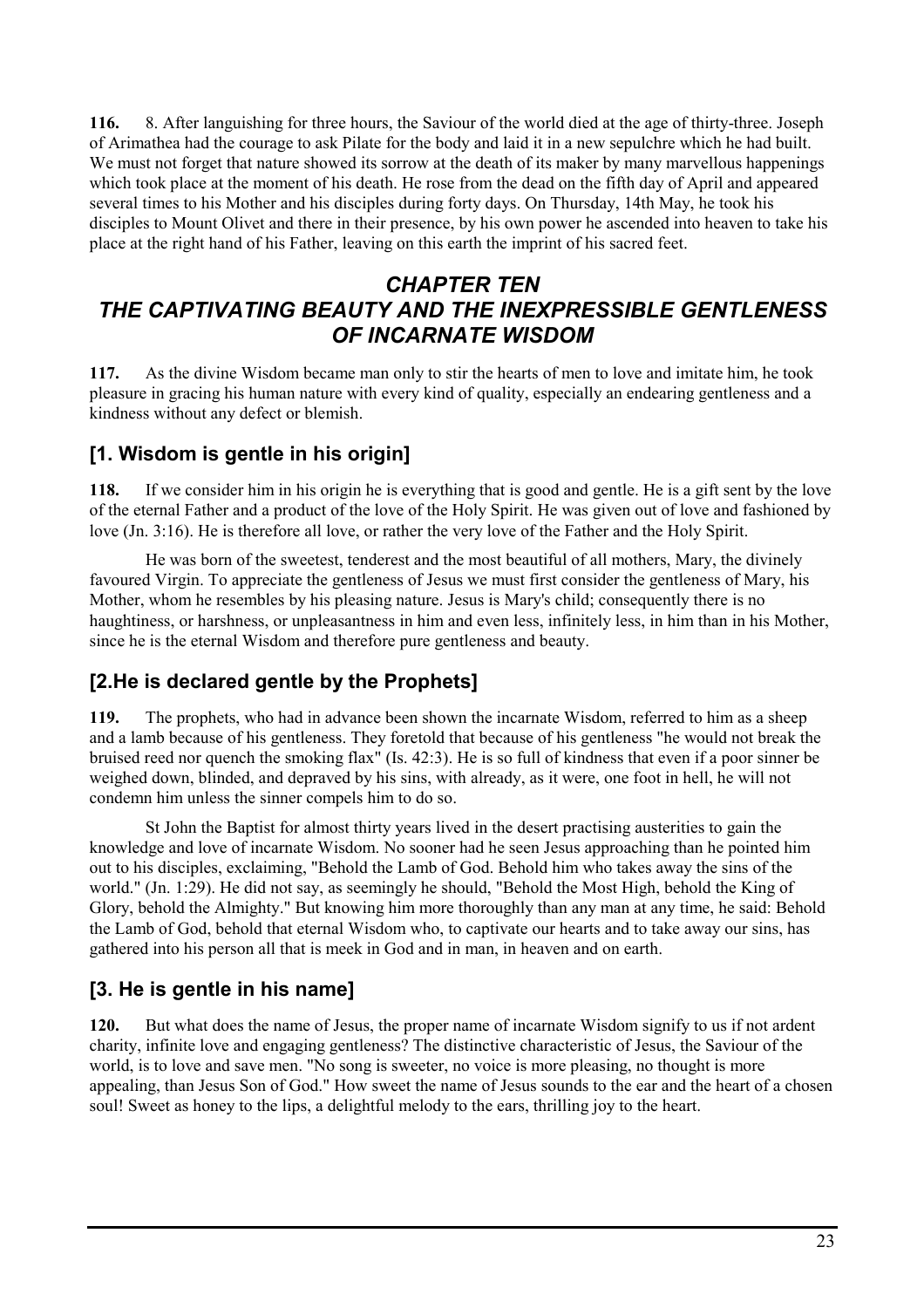#### **[4. He is gentle in his looks]**

**121.** "Gentle is Jesus in his looks, and in his words and actions." The face of our loving Saviour is so serene and gentle that it charmed the eyes and hearts of those who beheld it. The shepherds who came to the stable to see him were so spellbound by the serenity and beauty of his face that they tarried for many days gazing in rapture upon him. The three Kings, proud though they were, had no sooner seen the tender features of this lovely child than, forgetting their high dignity, they fell down on their knees beside his crib. Time and again they said to one another, "Friend, how good it is to be here! There are no enjoyments in our palaces comparable to those we are experiencing in this stable looking at this dear Infant-God."

 When Jesus was still very young, children and people in trouble came from the country around to see him and find comfort and joy. They would say to each other, "Let us go and see young Jesus, the lovely child of Mary." St John Chrysostom says, "The beauty and majesty of his face were at once so sweet and so worthy of respect that those who knew him could not prevent themselves from loving him, and distant kings, hearing of his beauty, desired to have a painting of him. It is even said that our Lord by special favour sent his portrait to King Abogare. Some writers tell us that the Roman soldiers and the Jews covered his face in order to strike and buffet him freely because there was in his eyes and face such a kindly and ravishing radiance as would disarm the most cruel of men.

#### **[5. He is gentle in his words]**

**122.** Jesus is also gentle in his words. When he dwelt on earth he won everyone over by his gentle speech. Never was he heard to raise his voice or argue heatedly. The prophets foretold this of him (Is. 42:2). Those who listened to him with good intentions were charmed by the words of life which fell from his lips and they exclaimed, "No man has ever spoken as this man" (Jn. 7:46). Even those who hated him were so surprised at his eloquence and wisdom that they asked one another, "Where did he get such wisdom?" (Mt. 13:54). No man has ever spoken with such meekness and unction. "Where did he acquire such wisdom in his speech?" they asked.

 Multitudes of poor people left their homes and families and went even as far as the desert to hear him, going several days without food or drink, for his gentle words were food enough for them. The apostles were led to follow him by his kindly manner of speaking. His words healed the incurable and comforted the afflicted. He spoke only one word, - "Mary" - to the grief-stricken Mary Magdalene and she was overwhelmed with joy and happiness.

## *CHAPTER ELEVEN THE GENTLENESS OF THE INCARNATE WISDOM IN HIS ACTIONS*

#### **[6. He is gentle in his actions]**

**123.** Finally, Jesus is gentle in his actions and in the whole conduct of his life. "He did everything well" (Mt. 7:37), which means that everything he did was done with such uprightness, wisdom, holiness and gentleness that nothing faulty or distorted could be found in him. Let us consider what gentleness our loving Saviour always manifested in his conduct.

**124.** Poor people and little children followed him everywhere seeing him as one of their own. The simplicity, the kindliness, the humble courtesy and the charity they witnessed in our dear Saviour made them press close about him. One day when he was preaching in the streets the children who were usually about him, pressed upon him from behind. The apostles who were nearest to our Lord pushed them back. On seeing this Jesus rebuked his apostles and said to them, "Do not keep the children away from me" (Mt. 19:14). When they gathered about him he embraced and blessed them with gentleness and kindness.

 The poor, on seeing him poorly dressed and simple in his ways, without ostentation or haughtiness, felt at ease with him. They defended him against the rich and the proud when these calumniated and persecuted him, and he in his turn praised and blessed them on every occasion.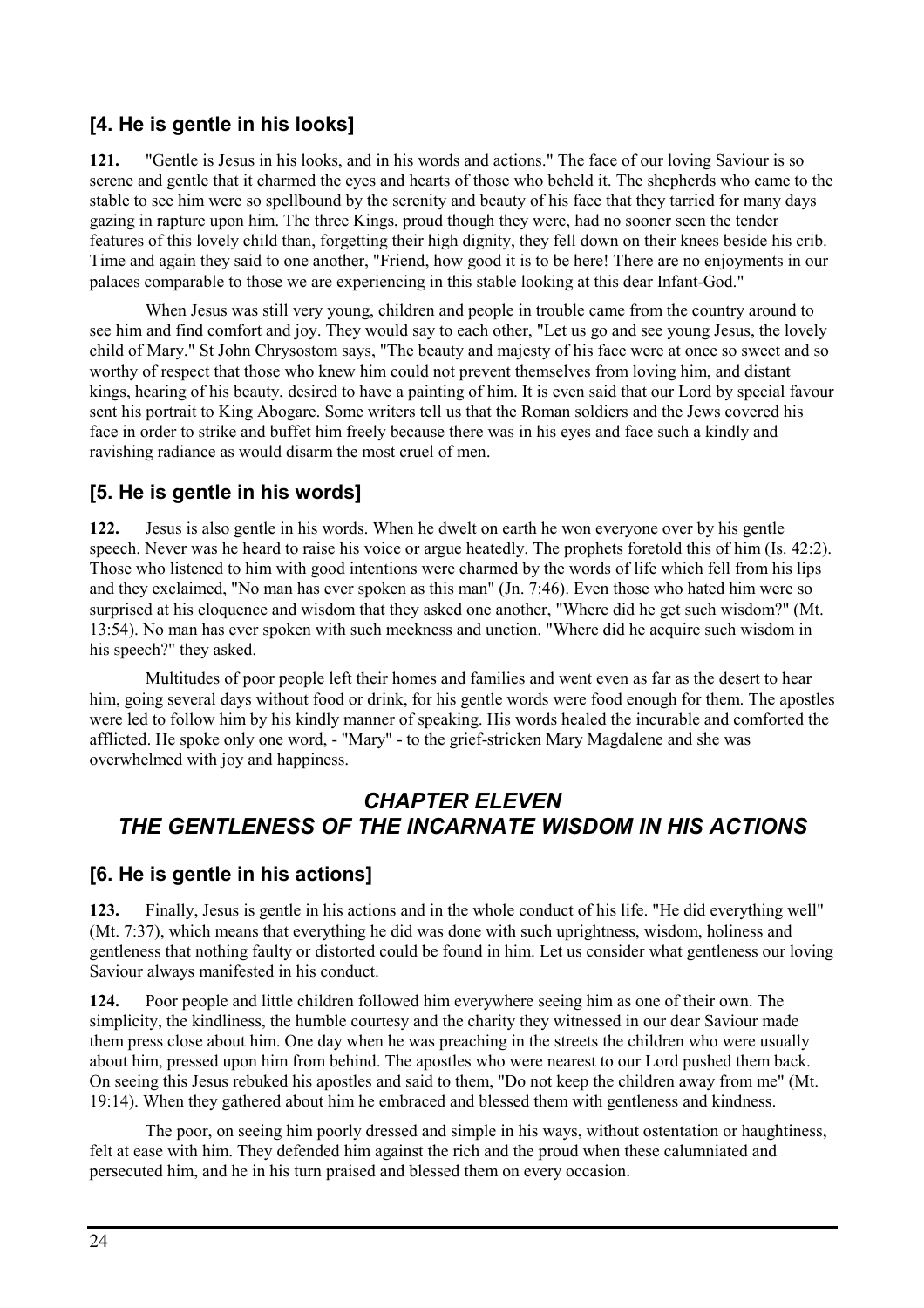**125.** But how describe the gentleness of Jesus in his dealings with poor sinners: his gentleness with Mary Magdalene, his courteous solicitude in turning the Samaritan woman from her evil ways, his compassion in pardoning the adulterous woman taken in adultery, his charity in sitting down to eat with public sinners in order to win them over? Did not his enemies seize upon his great kindness as a pretext to persecute him, saying that his gentleness only encouraged others to transgress the law of Moses, and tauntingly called him the friend of sinners and publicans? With what kindness and concern did he not try to win over the heart of Judas who had decided to betray him, even when Jesus was washing his feet and calling him his friend! With what charity he asked God his Father to pardon his executioners, pleading their ignorance as an excuse.

**126.** How beautiful, meek and charitable is Jesus, the incarnate Wisdom! Beautiful from all eternity, he is the splendour of his Father, the unspotted mirror and image of his goodness. He is more beautiful than the sun and brighter than light itself. He is beautiful in time, being formed by the Holy Spirit pure and faultless, fair and immaculate, and during his life he charmed the eyes and hearts of men and is now the glory of the angels. How loving and gentle he is with men, and especially with poor sinners whom he came upon earth to seek out in a visible manner, and whom he still seeks in an invisible manner every day.

## **[7. He continues to be gentle in heaven]**

**127.** Do you think that Jesus, now that he is triumphant and glorious, is any the less loving and condescending? On the contrary, his glory, as it were, perfects his kindness. He wishes to appear forgiving rather than majestic, to show the riches of his mercy rather than the gold of his glory.

**128.** Read the accounts of his apparitions and you will see that when Wisdom incarnate and glorified showed himself to his friends, he did not appear accompanied by thunder and lightning but in a kindly and gentle manner. He did not assume the majesty of a King or of the Lord of hosts, but the tenderness of a spouse and the kindliness of a friend. On some occasions he has shown himself in the Blessed Sacrament, but I cannot remember having read that he ever did so otherwise than in the form of a gentle and beautiful child.

**129.** Not long ago an unhappy man, enraged because he had lost all his money at gambling, drew his sword against heaven, blaming our Lord for the loss of his money. Then, instead of thunderbolts and fiery darts falling upon this man, there came fluttering down from the sky a little piece of paper. Quite taken aback, he caught the paper, opened it and read, "O God, have mercy on me." The sword fell from his hands, and, stirred to the depths of his heart, he fell on his knees and begged for mercy.

**130.** St Denis the Areopagite relates that a certain bishop, Carpas by name, had, after a great deal of trouble, converted a pagan. On hearing afterwards that a fellow-pagan had lost no time in making the new convert abjure the faith, Carpas earnestly prayed to God all night to wreak vengeance and punishment upon the guilty one for his attack on the supreme authority of God. Suddenly, when his fervour and his entreaties were reaching their peak, he saw the earth opening and on the brink of hell he saw the apostate and the pagan whom the demons were trying to drag into the abyss. Then lifting up his eyes, he saw the heavens open and Jesus Christ accompanied by a multitude of angels coming to him and saying, "Carpas, you asked me for vengeance, but you do not know me. You do not realise what you are asking for, nor what sinners have cost me. Why do you want me to condemn them? I love them so much that if it were necessary I would be ready to die again for each one of them." Then our Lord approached Carpas, and, uncovering his shoulders, said to him, "Carpas, if you want to take vengeance, strike me rather than these poor sinners."

**131.** With this knowledge of eternal Wisdom, shall we not love him who has loved us and still loves us more than his own life; and whose beauty and meekness surpass all that is loveliest and most attractive in heaven and on earth?

**132.** We read in the life of Blessed Henry Suso that one day the eternal Wisdom, whom he so ardently desired, appeared to him. It happened in this way. Our Lord appeared in human form surrounded by a bright transparent cloud and seated upon a throne of ivory. A brightness like the rays of the sun at noonday radiated from his eyes and face. The crown he wore signified eternity; his robe blessedness; his word meekness; his embrace the fullness of bliss possessed by all the blessed. Henry contemplated this spectacle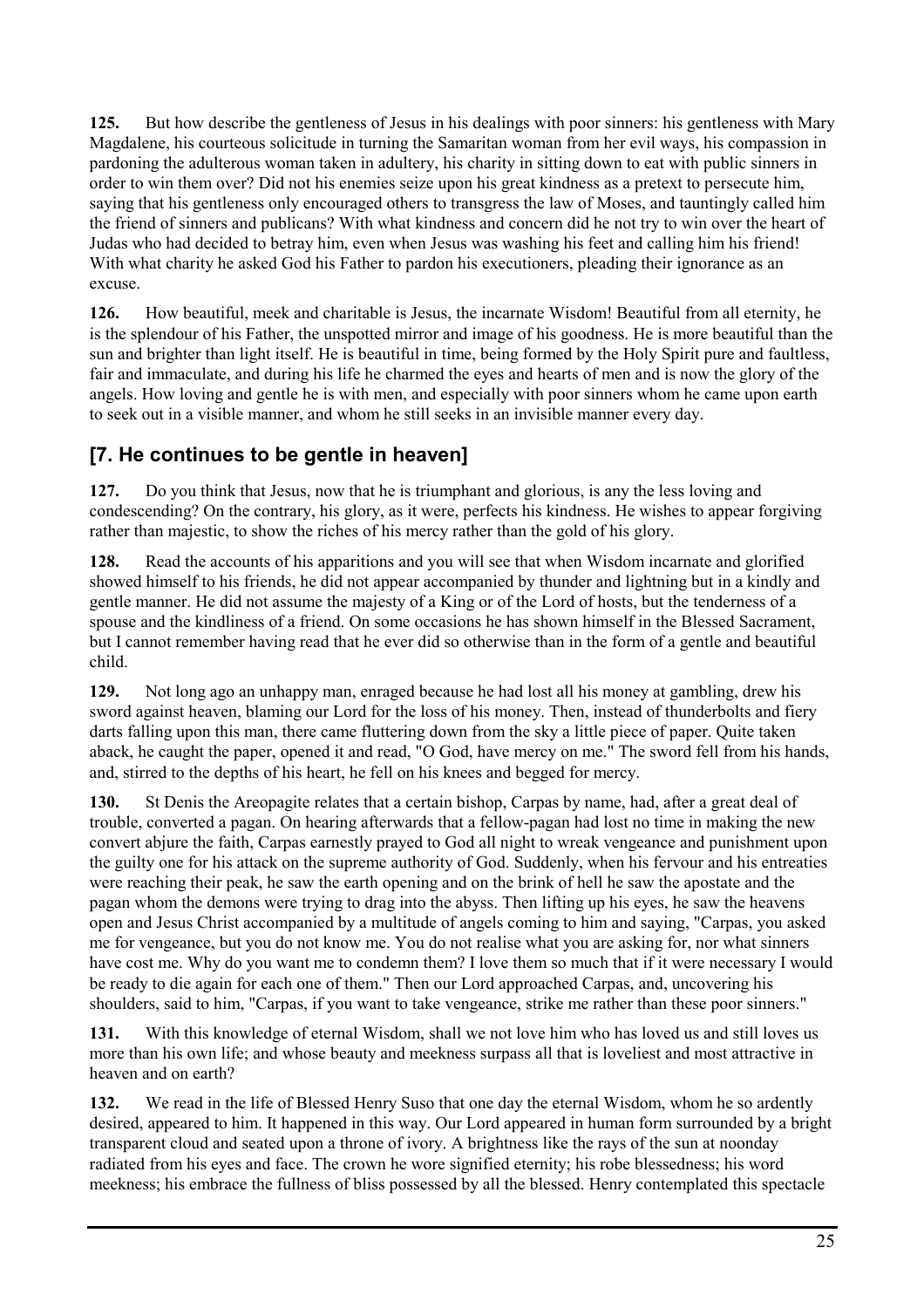of the divine Wisdom. What surprised him most was to see Jesus at one moment appearing as a young maiden of incomparable heavenly and earthly beauty and, at the next moment, appearing as a young man who, judging from his face, would seem to have espoused all that is beautiful in God's creation. Sometimes he saw him raise his head higher than the heavens and at the same time tread the chasms of the earth. Sometimes he looked wholly majestic and at other times condescending, gentle, meek and full of tenderness for those who came to him. Then he turned to Henry and said with a smile, "My son, give me your heart" (Prov. 23:26). At once Henry threw himself at his feet and offered him for all time the gift of his heart.

 Following the example of this holy man, let us offer eternal Wisdom for all time the gift of our heart. That is all he asks for.

#### *CHAPTER TWELVE THE PRINCIPAL UTTERANCES OF WISDOM INCARNATE WHICH WE MUST BELIEVE AND PRACTISE IF WE ARE TO BE SAVED*

**133.** 1. If anyone wishes to follow me, let him deny himself, take up his cross and follow me. Lk. 9:23.

 2. If anyone loves me, he will keep my commandments, and my Father will love him and we will come to him. Jn. 14:23.

 3. If you present your gift at the altar and you remember that your brother has something against you, leave your gift before the altar and go make peace with your brother. Mt. 23:24.

**134.** 4. If someone comes to me and does not hate his father, mother, wife, children, brothers and sisters and even his own life, he cannot be my disciple. Lk. 14:26.

 5. Whoever has left his house, or brothers or sisters, or children, or inheritance, out of love for me, will receive a hundredfold reward and will possess eternal life. Mt. 19:29.

 6. If you wish to be perfect, go sell what you possess and give to the poor and you will have treasure in heaven. Mt. 19:21.

**135.** 7. Not everyone who cries out to me, "Lord, Lord" will enter the kingdom of heaven, but only he who obeys the will of my heavenly Father will enter there. Mt. 7:21.

 8. Whoever hears my words and obeys them is like a wise man who builds upon solid rock. Mt. 7:24.

 9. I tell you solemnly, if you do not change and become as children you will not enter the kingdom of heaven. Mt. 18:3.

 10. Learn from me, for I am gentle and humble of heart and you will find rest for your souls. Mt.  $11.29$ 

**136.** 11. When you pray, beware of acting like those hypocrites who love to stand and pray in their synagogues so that men may notice them. Mt. 6:5.

 12. Of what use is it when you pray to use many words, since your heavenly Father knows your needs before you place them before him. Mt. 6:7.

 13. As you prepare to pray, forgive your neighbour the wrongs he may have committed against you so that your heavenly Father may show mercy to you. Mk. 11:25.

 14. When you ask God in prayer for anything, believe that you will receive it, and you will indeed receive it. Mk. 11:24.

**137.** 15. When you are fasting, do not imitate those gloomy hypocrites who go about looking worn out to show others they are fasting. I tell you solemnly, they have already received their reward. Mt. 6:16.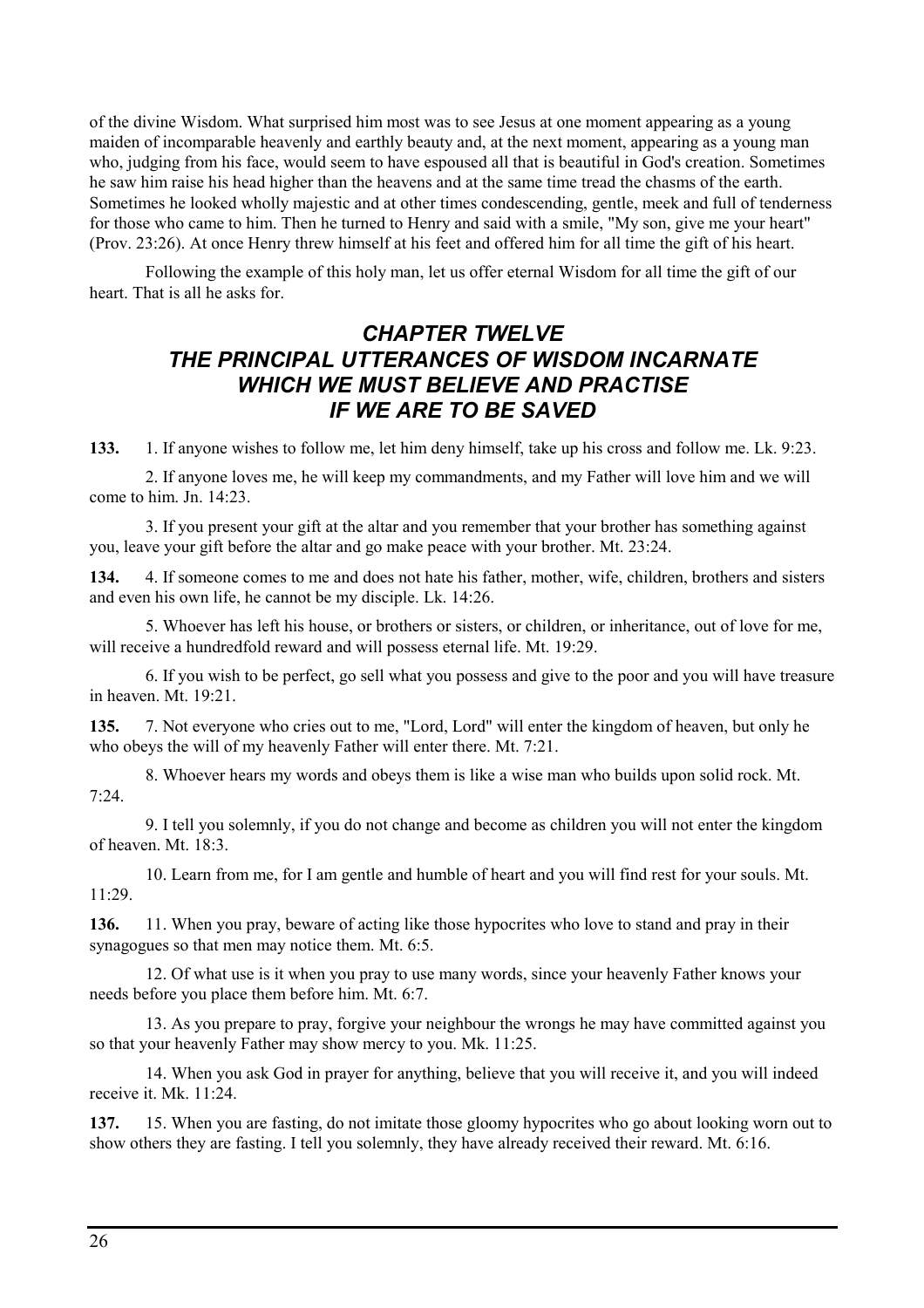**138.** 16. There will be greater rejoicing in heaven when one sinner is seen to be penitent than when ninety-nine just people show no repentance. Lk. 15:7.

17. I have not come to call the just, but to call sinners and draw them to repentance. Lk. 5:32.

**139.** 18. Blessed are they who suffer persecution for the sake of justice, for theirs is the kingdom of heaven. Mt. 5:10.

 19. Blessed are you when men hate you and reject you from their company because of the Son of man; rejoice, for your reward will be great in heaven. Lk. 6:22.

 20. If the world hates you and persecutes you, recall that it hated me before you. If you belonged to the world, the world would love you as its own; but because I have chosen you, it will hate you. Jn. 15:18.

**140.** 21. Come to me all you who are afflicted and heavily- burdened and I will refresh you. Mt. 11:28.

 22. I am the bread of life come down from heaven. If anyone eats of this bread he will live for ever, and the bread that I give is my flesh. Jn. 6:51.

 23. My food is the real food and my blood is the real drink. Whoever eats my flesh and drinks my blood lives in me and I live in him. Jn. 6:55,56.

**141.** 24. You will be hated by all men because of me, but I promise you, not a single hair of your head will be lost. Lk. 21:17-18.

**142.** 25. No one can serve two masters. Either he will hate one and love the other, or he will uphold one and despise the other. Mt. 6:24.

**143.** 26. Evil thoughts which come from the heart make a person unclean: but eating with unwashed hands does not make a person unclean. Mt. 15:19.

 27. A good man draws only what is good from his store of goodness; but the wicked man can only draw what is evil from his store. Mt. 12:35.

**144.** 28. No one is worthy of the kingdom of God, if, after putting his hand to the plough, he looks behind him. Lk. 9:62.

 29. Every hair of your head is counted; so never fear, you are worth more than many sparrows. Lk. 12:7.

 30. God did not send his son into the world to judge and condemn the world, but that he might save the world. Jn. 3:17.

**145.** 31. Every man who does evil avoids the light; he is afraid his evil deeds will be exposed. Jn. 3:20.

32. God is a spirit and those who adore him must do so in spirit and in truth. Jn. 4:24.

 33. It is the spirit that gives life to everything; the flesh has nothing to offer. The words I have spoken to you are words of life. Jn. 6:63.

 34. Whoever commits sin becomes the servant and slave of sin, and the servant does not remain in the house for ever. Jn. 8:34-35.

 35. Whoever is faithful in small things will be faithful in the greater; and whoever is dishonest in small things will be yet more dishonest in greater things. Lk. 16:10.

 36. It is more likely that heaven and earth should perish than that one detail of the law should not be accomplished. Lk. 16:17.

 37. Your light must shine before men so that they will see your good works and they will glorify your Father who is in heaven. Mt. 5:16.

**146.** 38. If your virtue is no better than that of the scribes and Pharisees, you will never enter the kingdom of heaven. Mt. 5:20.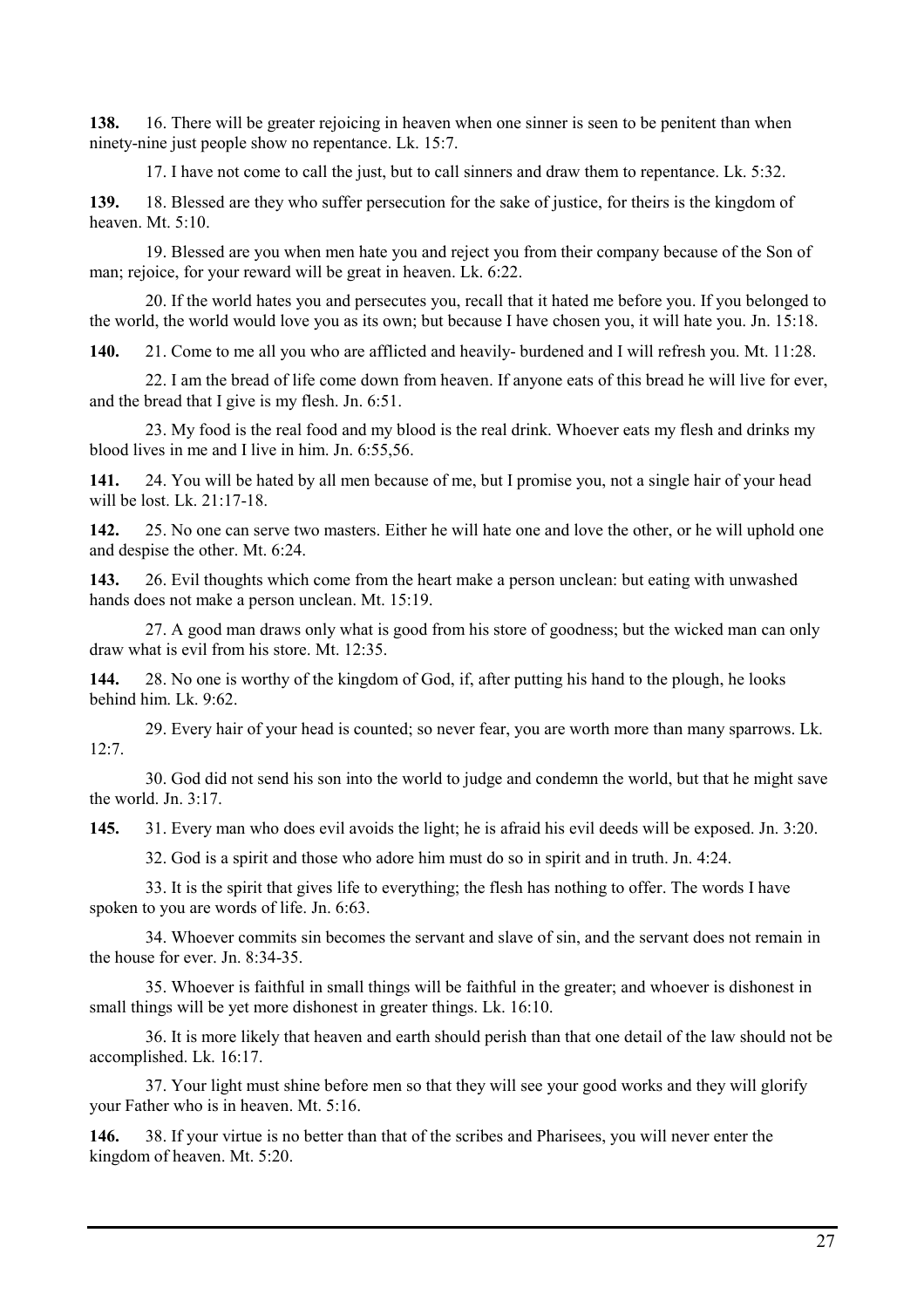39. If your eye causes you to sin, pluck it out; for it is better for you to lose one part of your body than to have your whole body thrown into hell. Mt. 5:29.

 40. The kingdom of heaven suffers violence and only those who are violent can take it by force. Mt. 11:12.

 41. Do not store up a treasure on earth to be destroyed by moths and rust or stolen by thieves; rather store up a treasure in heaven which no one can steal. Mt. 6:19.

 42. Do not judge, and you will not be judged; for God will judge you in the same way as you judge others. Mt. 7:1.

**147.** 43. Beware of false prophets who come to you in sheep's clothing but who in their hearts are ravenous wolves; you will recognise them by their fruits. Mt. 7:15.

 44. Beware of showing contempt for any of my little ones; their angels see the face of my Father who is in heaven. Mt.  $18:10$ .

45. Be on the watch, for you do not know the day or the hour when the Lord will come. Mt. 25:13.

**148.** 46. Do not be afraid of those who can kill the body; fear rather the one who can kill the body, and then is able to cast the soul into hell. Lk. 12:4,5.

 47. Do not worry over what you are to eat or how you are to clothe your body; your heavenly Father is well aware of all your needs. Lk. 12:22,30.

48. All that is hidden will be made known and all that is covered up will be revealed. Lk. 8:17.

**149.** 49. Anyone who aspires to be the greatest among you must become the servant of all, and anyone who wishes to be the first must serve as if he were the last. Mt. 20:26,27.

50. How difficult it is for those who have riches to enter the kingdom of heaven. Mk. 10:23.

 51. It is easier for a camel to pass through the eye of a needle than for a rich person to enter the kingdom of heaven. Lk. 18:25.

 52. And I say to you, love your enemies; do good to those who hate you, and pray for those who persecute and calumniate you. Mt. 5:44.

53. Alas for you who are rich; you have your consolation in this world. Lk. 6:24.

**150.** 54. Enter by the narrow gate, for the road that leads to perdition is broad and spacious and many pass along that way. But the gate and the road that lead to eternal life are narrow and only a few find them. Mt. 7:13,14.

55. The last will be first and the first will be last; for many are called but few are chosen. Mt. 20:16.

 56. If anyone strikes you on the right cheek turn to him the other, and if anyone takes you to court to claim your tunic, let him have your cloak as well. Mt. 5:39,40.

57. You must always pray and never become discouraged. Lk. 18:1.

Keep watch and pray, lest you fall into temptation. Mt. 26:41.

 58. Everyone who exalts himself will be humbled, and everyone who humbles himself will be exalted. Lk. 14:11.

59. Give alms and everything will be clean for you. Lk. 11:41.

 60. If your hand or your foot become a cause of sin for you, cut it off and cast it from you. If your eye is a cause of sin for you, pluck it out and cast it from you. It is better that you enter heaven with only one hand or foot or one eye than to enter hell with two hands, two feet, and two eyes. Mt. 18:8,9.

#### **151.** 61. *The eight beatitudes*

1. Blessed are the poor in spirit, for the kingdom of heaven is theirs.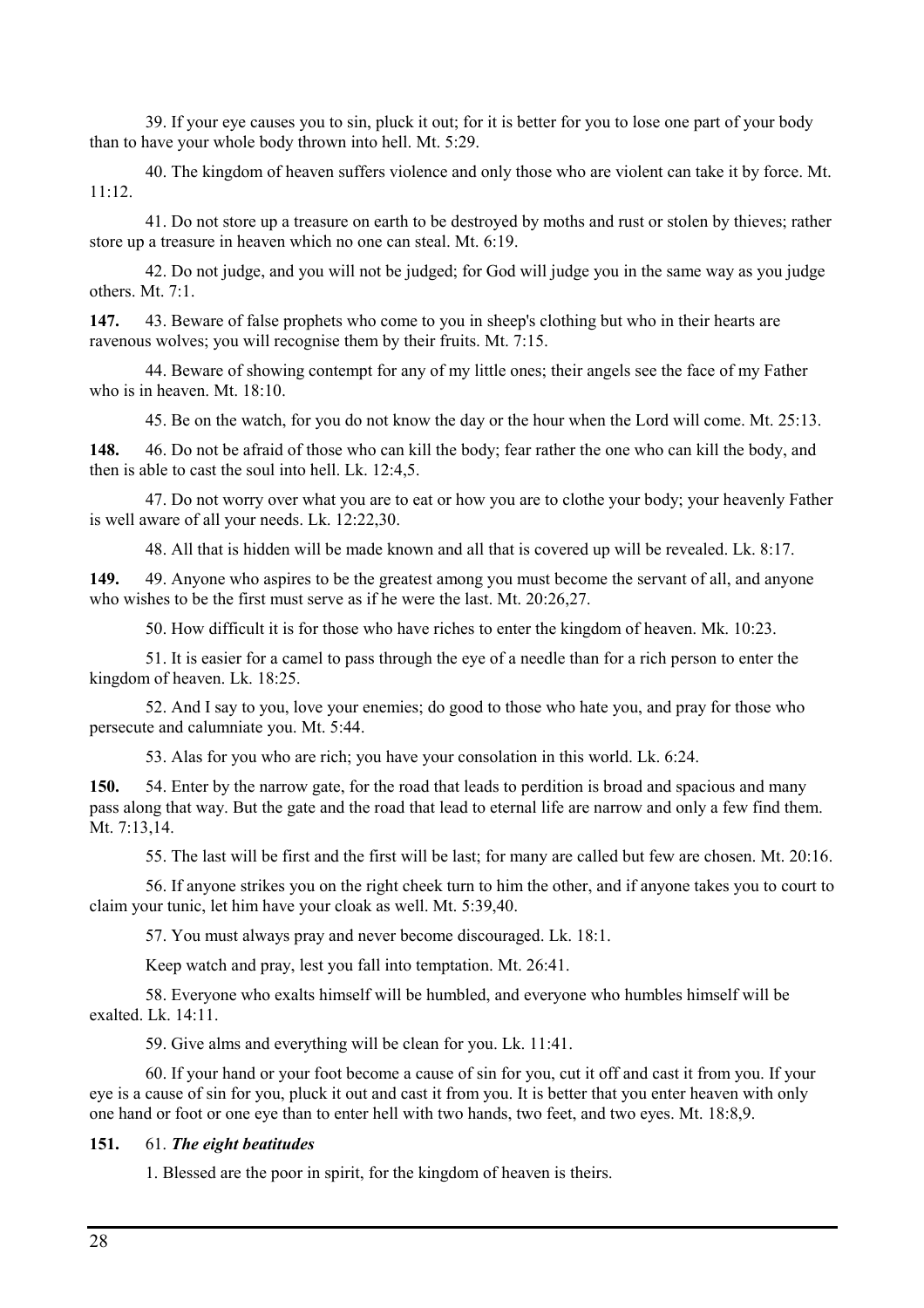2. Blessed are the meek, for they shall inherit the earth.

3. Blessed are those who mourn, for they shall find consolation.

4. Blessed are those who hunger and thirst for righteousness, for they will be fully satisfied.

5. Blessed are the merciful, for mercy shall be shown to them.

6. Blessed are the pure in heart, for they shall see God.

7. Blessed are the peacemakers, for they shall be called children of God.

8. Blessed are those who suffer persecution for the sake of righteousness, for the kingdom of heaven is theirs. Mt.  $5:3-10$ .

**152.** 62. I thank you, Father, Lord of heaven and earth, for having hidden these things from the wise and prudent of this world and for revealing them to humble and little ones; yes, Father, for that is what it has pleased you to do. Mt. 11:25.

**153.** Such is the summary of the great and important truths which eternal Wisdom came on earth to teach us, having first put them into practice himself. His aim was to rid us of the blindness and waywardness caused by our sins.

Blessed are those who understand these eternal truths.

Still more blessed are those who believe them.

 Most blessed of all are those who believe them, put them into practice and teach them to others; for they will shine in heaven like stars for all eternity (Dan. 12:13).

## *CHAPTER THIRTEEN SUMMARY OF THE UNBELIEVABLE SORROWS THE INCARNATE WISDOM CHOSE TO ENDURE OUT OF LOVE FOR US*

#### **[1. The most convincing reason for loving Wisdom]**

**154.** Among all the motives impelling us to love Jesus Christ, the Wisdom incarnate, the strongest, in my opinion, is the sufferings he chose to endure to prove his love for us.

 "There is," says St Bernard, "one motive which excels all others which I feel most keenly and which urges me to love Jesus. It is, dear Jesus, the bitter chalice which you drank for our sakes, and the great work of our Redemption which makes you so lovable to us. Indeed this supreme blessing and incomparable proof of your love makes us want to return your love. This motive attracts us more agreeably, makes most just demands upon us, moves us more pressingly and influences us more forcibly." And he gives the reason in a few words, "Our dear Saviour has laboured and suffered much to accomplish our redemption. What pain and anguish he has endured!"

#### **[2. The circumstances of his Passion]**

**155.** But what makes us realise more clearly the infinite love of eternal Wisdom for us is the circumstances surrounding his sufferings.

 (a) The first of these is the perfection of his person. Being infinite he gave infinite value to all the sufferings of his passion. Had God sent a seraph or an angel of the lowest order to become man and die for us, it would have been a stupendous thing and worthy of our eternal gratitude. But that the Creator of heaven and earth, the only Son of God, eternal Wisdom himself should come and offer up his life! This is inconceivable charity, for, compared with his life, the lives of all angels and all men and all creatures together are of infinitely less value than say, the life of a gnat when compared with the lives of the kings of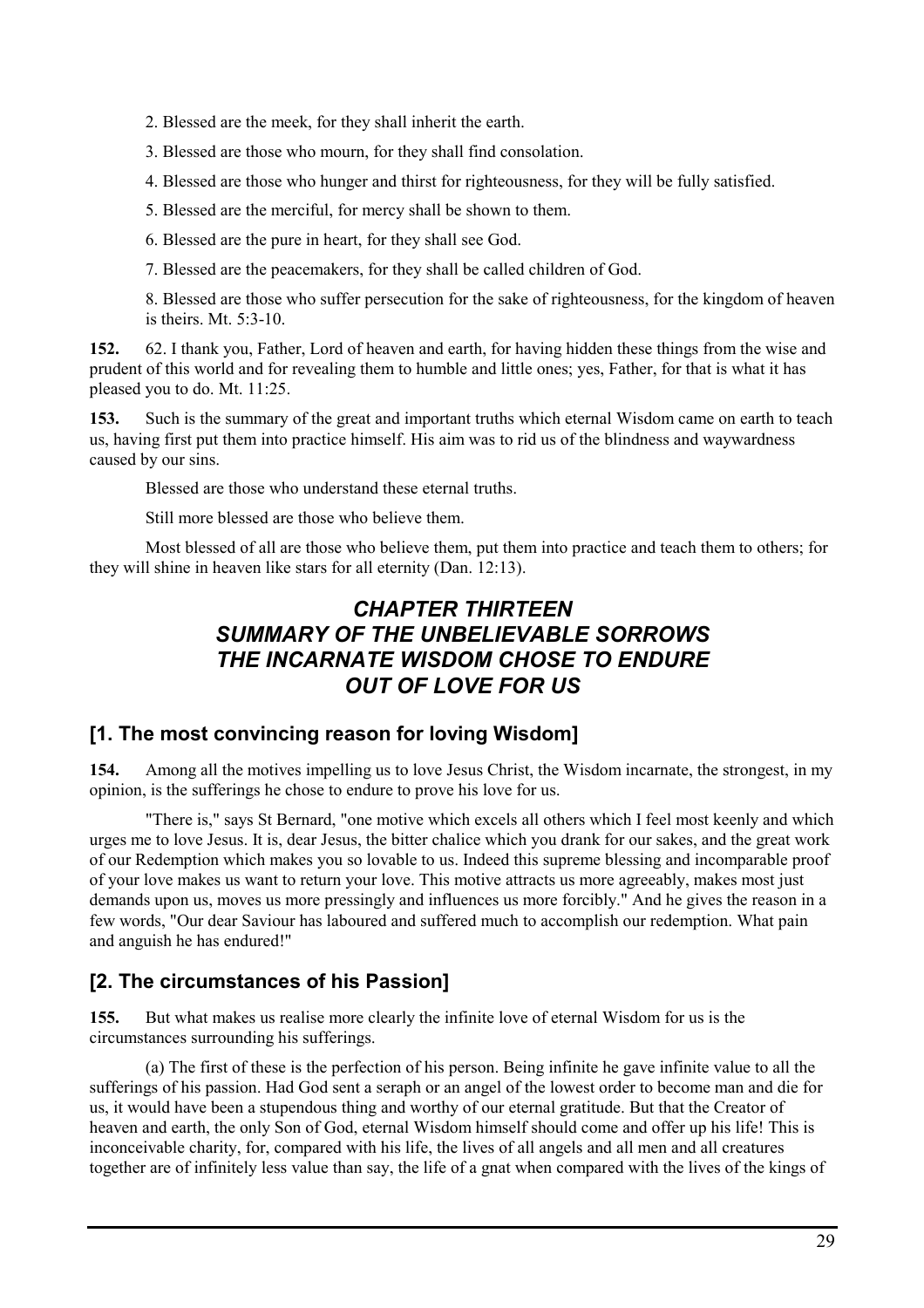this earth. Such an excess of love is shown to us in this mystery that our admiration and our gratitude should be great indeed.

**156.** (b) A second circumstance is the condition of the people for whom he suffered. They were human beings - unworthy creatures and his enemies, from whom he has nothing to fear nor anything to hope for. We sometimes hear of people dying for their friends; but are we ever likely to hear of anyone but the Son of God dying for his enemies?

 But Jesus Christ proved how well he loved us because though we were sinners - and consequently his enemies - he died for us.

**157.** (c) The third circumstance is the amount, the grievousness and the duration of his sufferings. Their extent was so great that he is called "Man of sorrows". "A man of every sorrow in whom there is no soundness from the sole of the foot to the top of the head." (Is 53.3)

This dear friend of our souls suffered in every way exteriorly and inwardly, in body and soul.

**158.** He suffered even in material things, apart from the poverty of his birth, of his flight into Egypt and his stay there, and the poverty of his entire life; during his passion he was stripped of his garments by soldiers who shared them among themselves, and then fastened him naked to a cross without as much as a rag to cover his body.

**159.** He suffered in honour and reputation, for he was overwhelmed with insults and called a blasphemer, a revolutionary, a drunkard, a glutton and a possessed person.

 He suffered in his wisdom when they classed him as an ignorant man and an impostor, and treated him as a fool and a madman. He suffered in his power, for his enemies considered him a sorcerer and a magician who worked false miracles through a compact with the devil.

 He suffered in his disciples, one of whom bartered him for money and betrayed him; another, their leader, denied him; and the rest abandoned him.

**160.** He suffered from all kinds of people; from kings, governors, judges, courtiers, soldiers, pontiffs, priests, officials of the temple and lay members; from Jews and gentiles, from men and women; in fact, from everyone. Even his Blessed Mother's presence added painfully to his sufferings for, as he was dying, he saw her standing at the foot of the cross engulfed in a sea of sorrow.

**161.** Moreover, our dear Saviour suffered in every member of his body. His head was pierced with a crown of thorns. His hair and beard were torn out; his cheeks were buffeted; his face covered with spittle; his neck and arms bound with cords; his shoulders weighed down and bruised by the weight of the cross. His hands and feet were pierced by the nails, his side and heart opened by a lance; his whole body lacerated by more then five thousand strokes of the scourge, so that his almost fleshless bones became visible.

 All his senses were almost immersed in a sea of sufferings. He suffered in his sight as he beheld the mocking faces of his enemies and the tears of grief of his friends. He suffered in his hearing as he listened to insulting words, false testimonies, calumnious statements and horrible blasphemies which evil tongues vomited against him. He suffered in his sense of smell by the foulness of the filth they spat into his face. He suffered in his sense of taste by a feverish thirst in which he was only given gall and vinegar to drink. He suffered in his sense of touch by the excruciating pain of the lashes, thorns and nails.

**162.** His most holy soul was grievously tormented because every sin committed by man was an outrage against his Father whom he loved infinitely; because sin was the cause of the damnation of so many souls who would be lost despite his passion and death; and because he had compassion not only for all men in general but for each one in particular, as he knew them all individually.

 All these torments were much increased by the length of time they lasted, that is, from the first instance of his conception to the moment of his death, because all the sufferings he was to endure were, in the timeless view of his wisdom, always distinctly present to his mind.

 To all these torments we must add the most cruel and the most fearful one, namely his abandonment upon the cross which caused him to cry out, "My God, my God, why have you forsaken me?"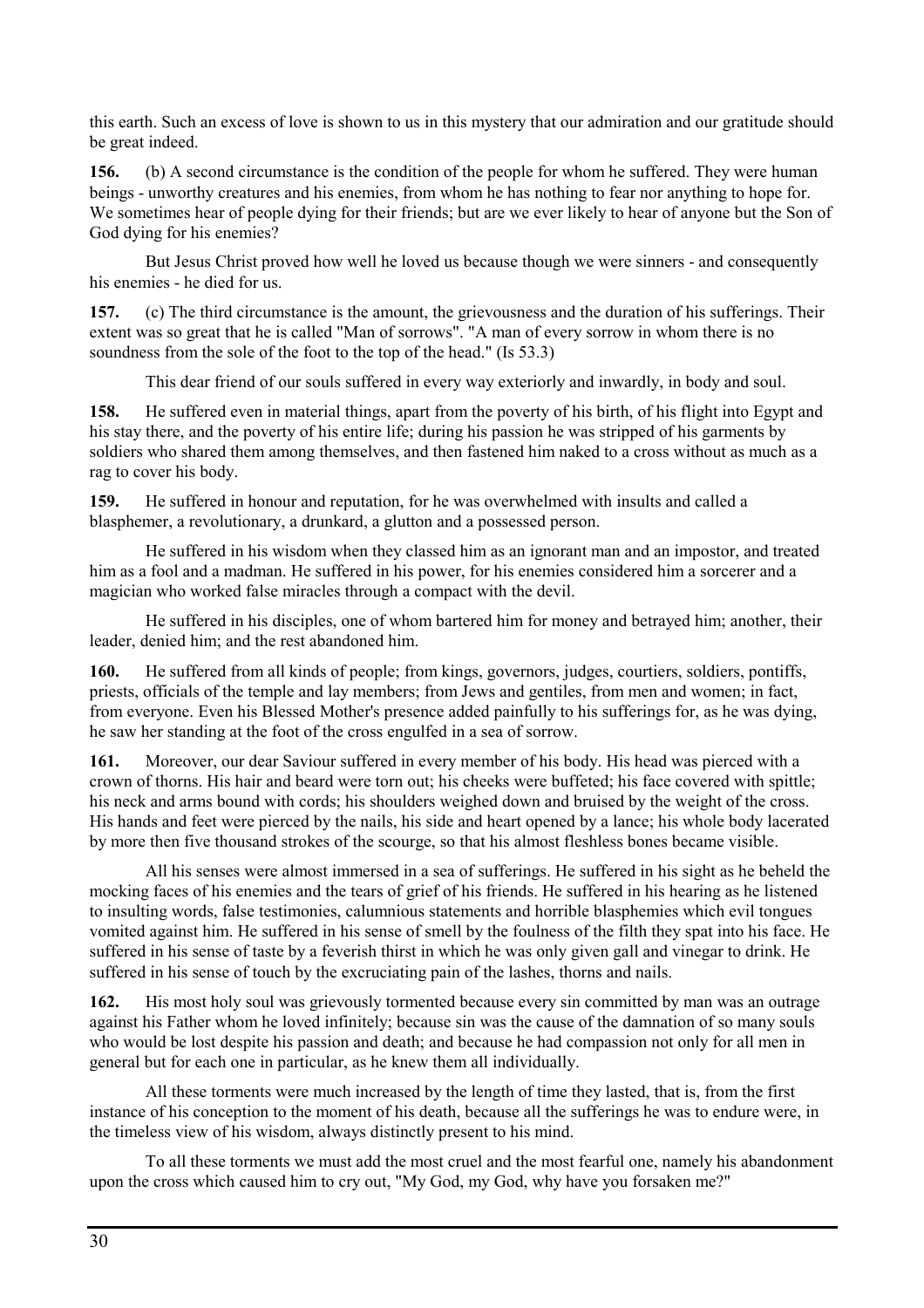#### **[3. The great love with which he suffered]**

**163.** From all this we must conclude with St. Thomas and the Fathers of the Church that our good Jesus suffered more than all the martyrs both those of past ages and those of the future up to the end of the world. Now if the smallest pain of the Son of God is more precious and more likely to stir our hearts than all the sufferings of angels and men together had they died and given up everything for us, how deep then should be our grief, our love and our gratitude for our Lord who endured for our sakes freely and with the utmost love all that a man could possibly suffer. "For the joy set before him, he endured the cross." (Heb 12.2) According to the Fathers of the Church, these words mean that Jesus Christ, Eternal Wisdom, could have remained in his heavenly glory, infinitely distant from our misfortunes. But he chose on our account to come down upon earth, take the nature of man and be crucified. Even when he had become man he could have imparted to his body the same joy, the same immortality, the same blessedness which he now enjoys. But he did not choose this because he wanted to be free to suffer.

**164.** Rupert adds to this that at the Incarnation, the eternal Father proposed to his Son the saving of the world either by joyful means or by suffering, by acquiring honours or by suffering contempt, by richness or by poverty, by living or by dying. Hence while remaining himself glorious and triumphant, he could have redeemed men and taken them with him along a way paved with joys, delights, honours and riches had he wished to do so. But he chose rather to endure the cross and sufferings in order to give to God his Father greater glory and to men a proof of greater love.

**165.** Further, he loved us so much that instead of shortening his sufferings he chose to prolong them and to suffer even more. That is why when he was hanging on the cross, covered with opprobrium and plunged deep in sorrow, as if not suffering enough, he cried out, "I thirst." For what was he thirsting? St. Laurence Justinian gives us the answer. "His thirst arose from the ardour of his love, from the depth and abundance of his charity. He was thirsting for us, thirsting to give himself to us and suffer for us."

## **[4. Conclusion]**

**166.** Knowing all this are we not right in exclaiming with St. Francis of Paula, "O God who is love, what excesses of love you have shown us in suffering and in dying!" Or with St. Mary Magdalene of Pazzi, kissing the crucifix, "O Love, how little are you known!" Or St. Francis of Assisi, trudging along the dusty streets, "Jesus, my crucified Love, is not loved."

 Holy Church makes us repeat every day, "The world does not know Jesus Christ," (Jn 1.10) incarnate Wisdom; and in truth, to know what our Lord has endured for us, and yet like the world not to love him ardently, is morally impossible.

#### *CHAPTER FOURTEEN THE TRIUMPH OF ETERNAL WISDOM IN AND BY THE CROSS*

**167.** The Cross is according to my belief the greatest secret of the King (Tob 12.7) - the greatest mystery of Eternal Wisdom.

## **[1. Wisdom and the Cross]**

 How remote and how different are the thoughts and the ways of eternal Wisdom from those of even the wisest of men. (cf. Is 55.8) This great God wished to redeem the world, to cast out and chain up the devils, to seal the gates of hell and open heaven to men, and give infinite glory to his eternal Father. Such was his purpose, his arduous task, his great undertaking. What means will be chosen by divine Wisdom, whose knowledge reaches from one end of the universe to the other and orders all things well? (cf. Wis 8.1) His arm is almighty; at a stroke he can destroy all that is opposed to him and do whatever he wills. By a single word he can annihilate and create. What more can I say? He has but to will and all is done.

**168.** But his power is regulated by his love. He wishes to become incarnate in order to convince men of his friendship; he wishes to come down upon earth to help men to go up to heaven. So be it! It would be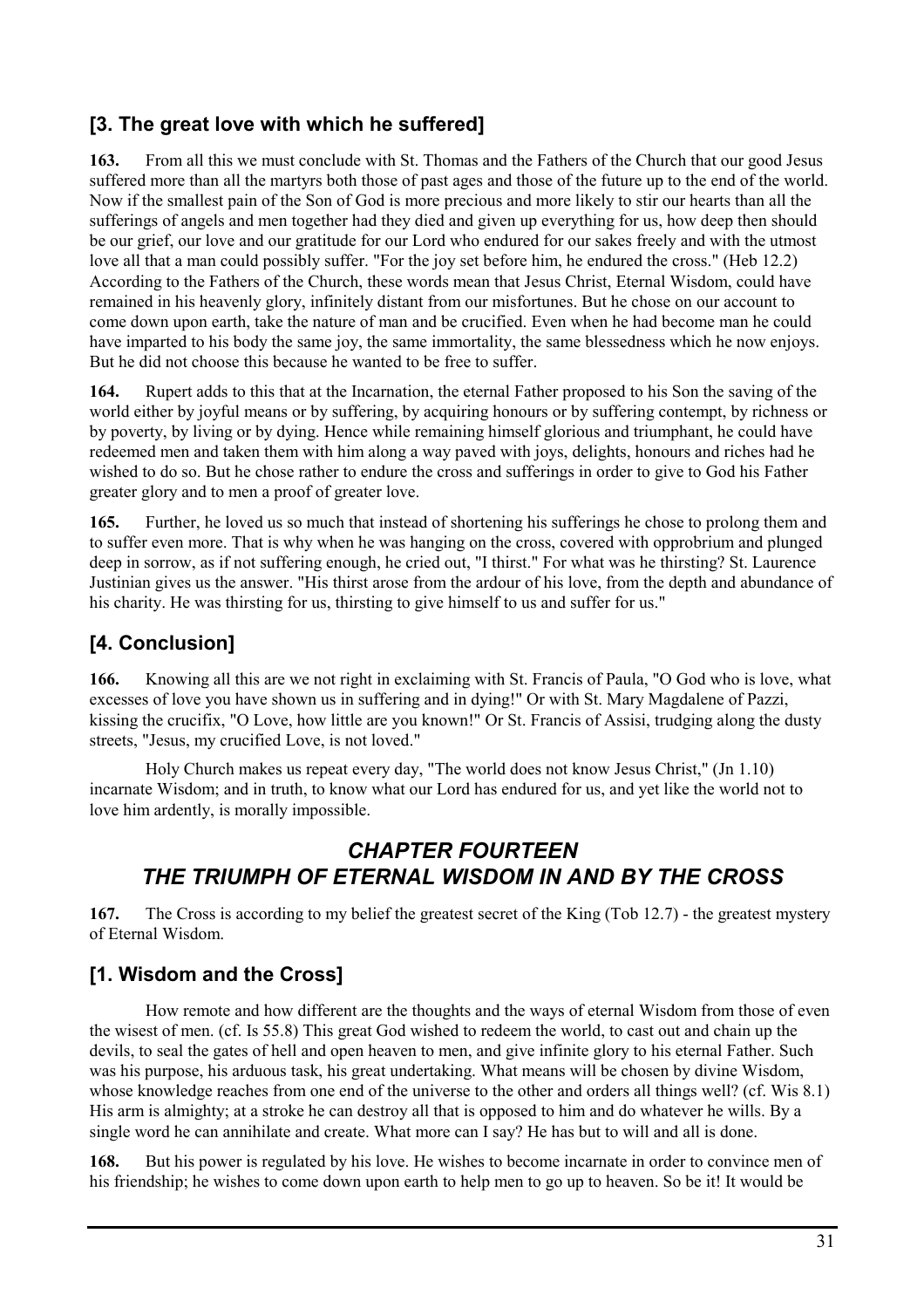expected then that this Wisdom incarnate would appear glorious and triumphant, accompanied by millions and millions of angels, or at least by millions of chosen men and women. With these armies, majestic in his splendour and untouched by poverty, dishonour, humiliations and weaknesses, he will crush all his enemies and win the hearts of men by his attractiveness, his delights, his magnificence and his riches.

 Surely nothing less than that. But O wonder! He perceives something which is a source of scandal and horror to Jews and an object of foolishness to pagans. (cf. 1 Cor 1.23) He sees a piece of vile and contemptible wood which is used to humiliate and torture the most wicked and the most wretched of men, called a gibbet, a gallows, a cross. It is upon this cross that he casts his eyes; he takes his delight in it; he cherishes it more than all that is great and resplendent in heaven and on earth. He decides that that will be the instrument of his conquests, the adornment of his royal state. He will make it the wealth and joy of his empire, the friend and spouse of his heart. O the depths of the wisdom and knowledge of God! How amazing is his choice and how sublime and incomprehensible are his ways! But how inexpressible his love for that cross! (Rom 11.33)

**169.** Incarnate Wisdom loved the cross from his infancy. (cf. Wis 8.2) At his coming into the world, while in his Mother's womb, he received it from his eternal Father. He placed it deep in his heart, there to dominate his life, saying, "My God and my Father, I chose this cross when I was in your bosom. (Ps 39.9) I choose it now in the womb of my Mother. I love it with all my strength and I place it deep in my heart to be my spouse and my mistress." (cf. Wis. 8.2)

**170.** Throughout his life he eagerly sought after the Cross. If, like a thirsting deer, (cf. Ps 41.2) he hastened from village to village, from town to town; if with giant strides (cf. Ps 18.6) he pursued his way towards Calvary; if he spoke so frequently of his sufferings and death to his apostles and disciples, (cf Mt 16.21; 17.12,22,23; 20.17-19) and even to his prophets during his Transfiguration; (cf Lk 9.31) if he so often exclaimed, "I have longed for it with an infinite desire" (Lk 22.15); it was because all his journeying, all his eagerness, all his pursuits, all his desires were directed towards the Cross and because to die in its embrace was for him the very height of glory and success.

 He espoused the Cross at his Incarnation with indescribable love. He sought it out and carried it with the utmost joy, throughout his whole life, which became but one continuous cross. After having made several efforts to embrace it in order to die upon it on Calvary, he asked, "How great is my distress until it is completed!" How am I hindered? What is delaying me? Why can I not embrace you yet, dear cross of Calvary? (Lk 12.50)

**171.** At last his wishes were fully satisfied. Bearing a stigma of shame he was attached to the cross, indissolubly joined to it, and died joyfully upon it as if in the arms of a dear friend and upon a couch of honour and triumph.

**172.** Do not think that, wanting to be more triumphant, he rejected the cross after his death. Far from it; he united himself so closely to it that neither angel nor man, nor any creature in heaven or on earth, could separate him from it. The bond between them is indissoluble, their union is eternal. Never the Cross without Jesus, or Jesus without the Cross.

 Through his dying upon it the Cross of ignominy became so glorious, its poverty and starkness so enriching, its sorrows so agreeable, its austerity so attractive, that it became as it were deified and an object to be adored by angels and by men. Jesus now requires that all his subjects adore it as they adore him. It is not his wish that the honour even of a relative adoration be given to any other creature however exalted, such as his most Blessed Mother. This special worship is due and given only to his dear Cross. On the day of the last judgement he will bring to an end all veneration to the relics of the saints, even those most venerable, but not to those of his Cross. He will command the chief Seraphim and Cherubim to collect from every part of the world all the particles of the true Cross. By his loving omnipotence he will re-unite them so well that the whole Cross will be re- formed, the very Cross on which he died. He will have his Cross borne in triumph by angels joyfully singing its praises. It will go before him, borne upon the most brilliant cloud that has ever been seen. And with this Cross and by it, he will judge the world.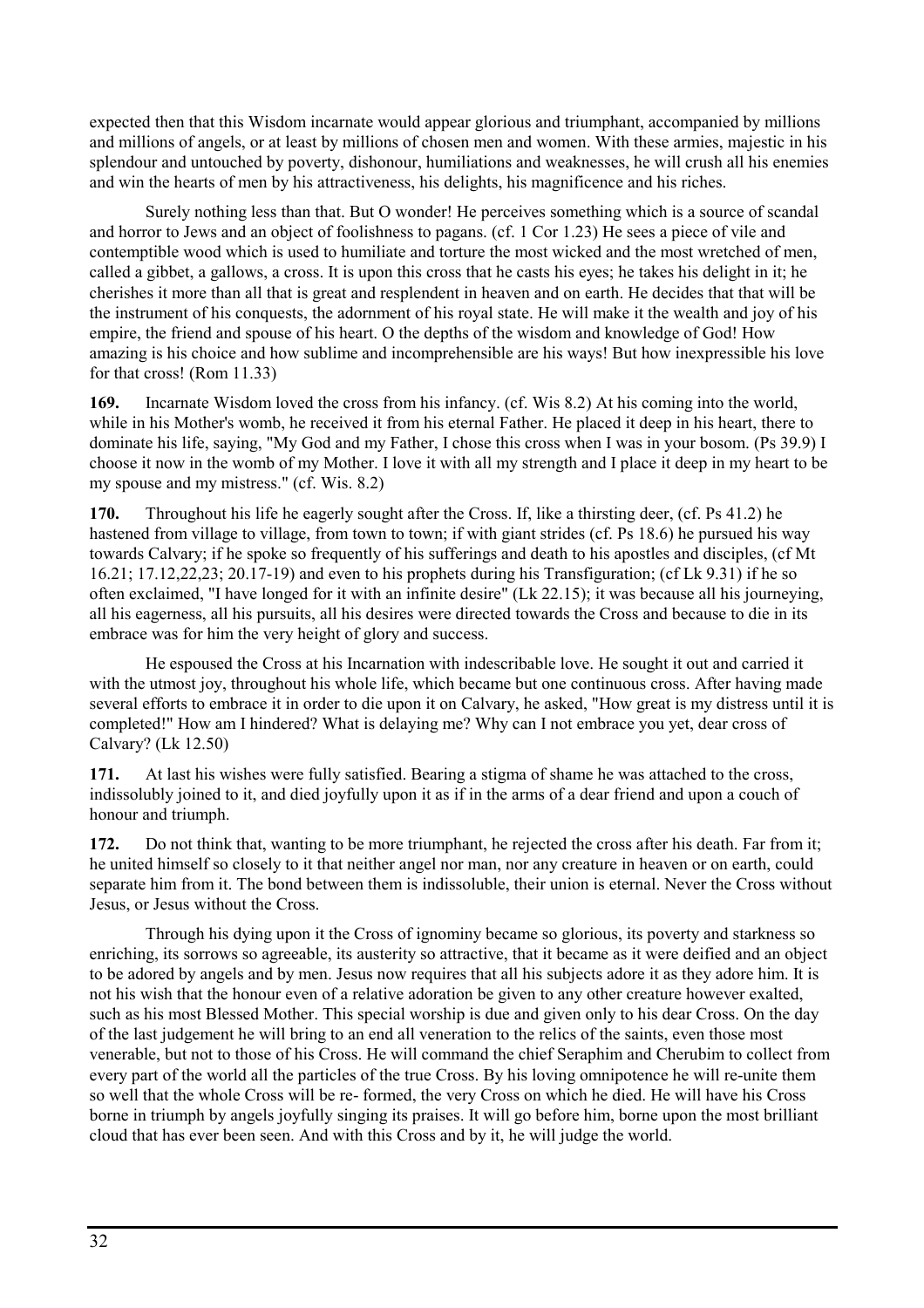Great will be the joy of the friends of the Cross on beholding it. Deep will be the despair of its opponents who, not being able to bear the brilliant and fiery sight of this Cross, will plead for the mountains to fall upon them and for hell to swallow them. (cf Lk 23.30)

#### **[2. The Cross and ourselves]**

**173.** While waiting for that great day of the last judgement, Eternal Wisdom has decreed the Cross to be the sign, the emblem and the weapon of his faithful people.

 He welcomes no child that does not bear its sign. He recognises no disciple who is ashamed to display it, or who has not the courage to accept it, or who either drags it reluctantly or rejects it outright. He proclaims, "If anyone wishes to come after me, let him renounce himself and take up his cross and follow me." (Mt 16.24; Lk 9.23)

 He enlists no soldier who does not take up the cross as the weapon to defend himself against all his enemies, to attack, to overthrow and to crush them. And he exclaims, "In this sign you will conquer. Have confidence, soldiers of mine, I am your leader; I have conquered my enemies by the cross (Jn 16.33), and by it you also will be victorious."

**174.** He has enclosed in the cross such an abundance of grace, life and happiness that only those who enjoy his special favour know about them. He often reveals to his friends his other secrets, as he did to his Apostles: "All things I have made known to you," (Jn 15.15) but he reveals the secrets of the Cross only to those who make themselves worthy by their great fidelity and great labours. One must be humble, little, self-disciplined, spiritual and despised by the world to learn the mystery of the Cross. The Cross even today is a source of scandal and an object of folly not only to Jews and pagans, Moslems and heretics, the worldly-wise and bad Catholics, but even to seemingly devout and very devout people. Yes, the Cross remains an object of scandal, folly, contempt and fear: not in theory, for never has so much been spoken or written about its beauty and its excellence than in these times; but in practice, because people lose courage, complain, excuse themselves, and run away as soon as a possibility of suffering arises.

 "Father," said this incarnate Wisdom, when beholding in joyful rapture the beauty of the Cross, "I thank you for having hidden these things - the treasures and graces of my cross - from the wise and prudent of this world and revealed them to the little ones." (Lk 10.21)

**175.** If the knowledge of the mystery of the Cross is such a special grace, how great must be the enjoyment when one actually possesses it? This is a favour Eternal Wisdom bestows only on his best friends and only after they have prayed for it, longed for it, pleaded for it. However excellent is the gift of faith by which we please God, draw near to him and overcome our enemies, and without which we would be lost, the Cross is an even greater gift.

 "It was a greater happiness for St. Peter," says St. John Chrysostom, "to be imprisoned for Jesus Christ than to be a witness of his glory on Mount Thabor; he was more glorious bound in chains than holding the keys of paradise in his hand." (Acts 12.3-7; Mt 16.19) St. Paul esteemed it a greater glory to wear a prisoner's chains for his Saviour than to be raised to the third heaven (Eph 3.1; 4.1; 2 Cor 12.2). God bestowed a greater favour on the Apostles and martyrs in giving them his Cross to carry in their humiliations, privations and cruel tortures than in conferring on them the gift of miracles or the grace to convert the world.

 All those to whom Eternal Wisdom gave himself have desired the Cross, sought after it, welcomed it. Whatever sufferings came their way, they exclaimed from the depths of their heart with St. Andrew, "O wonderful Cross, so long have I yearned for you!"

**176.** The Cross is precious for many reasons:

1. Because it makes us resemble Jesus Christ;

 2. Because it makes us worthy children of the eternal Father, worthy members of Jesus Christ, worthy temples of the Holy Spirit. "God the Father chastises every son he accepts;" (Heb 12.6) Jesus Christ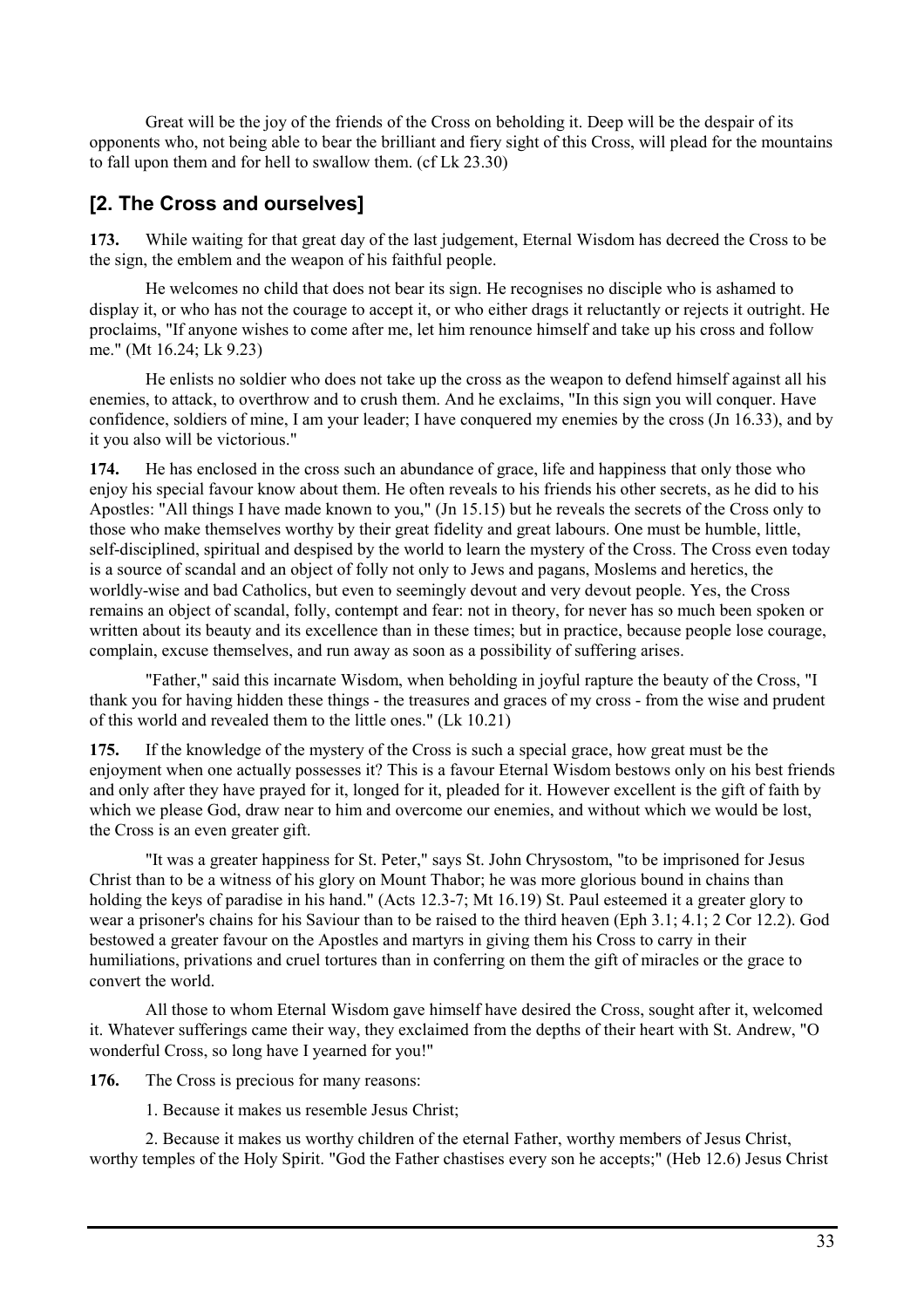accepts as his own only those who carry their crosses. The Holy Spirit cuts and polishes all the living stones of the heavenly Jerusalem, that is, the elect (cf 1 Pet 2.5; Apoc 21.2,10). These are revealed truths.

 3. The Cross is precious because it enlightens the mind and gives it an understanding which no book in the world can give. "He who has not been tried, what can he know?" (Sir 34.9)

 4. Because when it is well carried it is the source, the food and the proof of love. The Cross enkindles the fire of divine love in the heart by detaching it from creatures. It keeps this love alive and intensifies it; as wood is the food of flames, so the Cross is the food of love. And it is the soundest proof that we love God. The Cross was the proof God gave us of his love for us; and it is also the proof which God requires to show our love for him.

 5. The Cross is precious because it is an abundant source of every delight and consolation; it brings joy, peace and grace to our souls.

 6. The Cross is precious because it brings the one who carries it "a weight of everlasting glory." (2 Cor 4.17)

**177.** If we knew the value of the Cross, we would, like St. Peter of Alcantara, have novenas made in order to acquire such a delightful morsel of paradise. We would say, like St. Theresa, "Either to suffer or to die;" or with St. Mary Magdalene of Pazzi, "Not to die but to suffer." Like blessed John of the Cross we would ask only for the grace to suffer and be despised. Heaven esteems nothing in this world except the Cross, he said after his death to a saintly person. And our Lord said to one of his servants, "I have crosses of such great value that my Mother, most powerful as she is, can procure from me nothing more precious for her faithful servants."

**178.** Wise and honest people living in this world, you do not understand the mysterious language of the Cross. You are too fond of sensual pleasures and you seek your comforts too much. You have too much regard for the things of this world and you are too afraid to be held up to scorn or looked down upon. In short, you are too opposed to the Cross of Jesus. True, you speak well of the Cross in general, but not of the one that comes your way. You shun this as much as you can or else you drag it along reluctantly, grumbling, impatient and protesting. I seem to see in you the oxen that drew the Ark of the Covenant against their will, bellowing as they went, unaware that what they were drawing contained the most precious treasure upon earth. (1 Kgs 6.12)

**179.** The number of fools and unhappy people is infinite, says Wisdom (Ecc 1.15), because infinite is the number of those who do not know the value of the Cross and carry it reluctantly. But you, true disciples of Eternal Wisdom, if you have trials and afflictions, if you suffer much persecution for justice's sake, if you are treated as the refuse of the world, be comforted, rejoice, be glad, and dance for joy because the cross you carry is a gift so precious as to arouse the envy of the saints in heaven, were they capable of envy. All that is honourable, glorious and virtuous in God and in his Holy Spirit is vested in you, for your reward is great in heaven and even on earth, because of the spiritual favours it obtains for you.

#### **[3. Practical conclusion]**

**180.** Friends of Jesus Christ, drink of his bitter cup and your friendship with him will increase. Suffer with him and you will be glorified with him. Suffer patiently and your momentary suffering will be changed into an eternity of happiness.

 Make no mistake about it; since incarnate Wisdom had to enter heaven by the Cross, you also must enter by the same way. No matter which way you turn, says the Imitation of Christ, you will always find the Cross. Like the elect you may take it up rightly, with patience and cheerfulness out of love for God; or else like the reprobate you may carry it impatiently and unwillingly as those doubly unfortunate ones who are constrained to repeat perpetually in hell, "We have laboured and suffered in the world and after it all, here we are with the damned." (Wis 5.7)

 True wisdom is not to be found in the things of this world nor in the souls of those who live in comfort. He has fixed his abode in the Cross so firmly that you will not find him anywhere in this world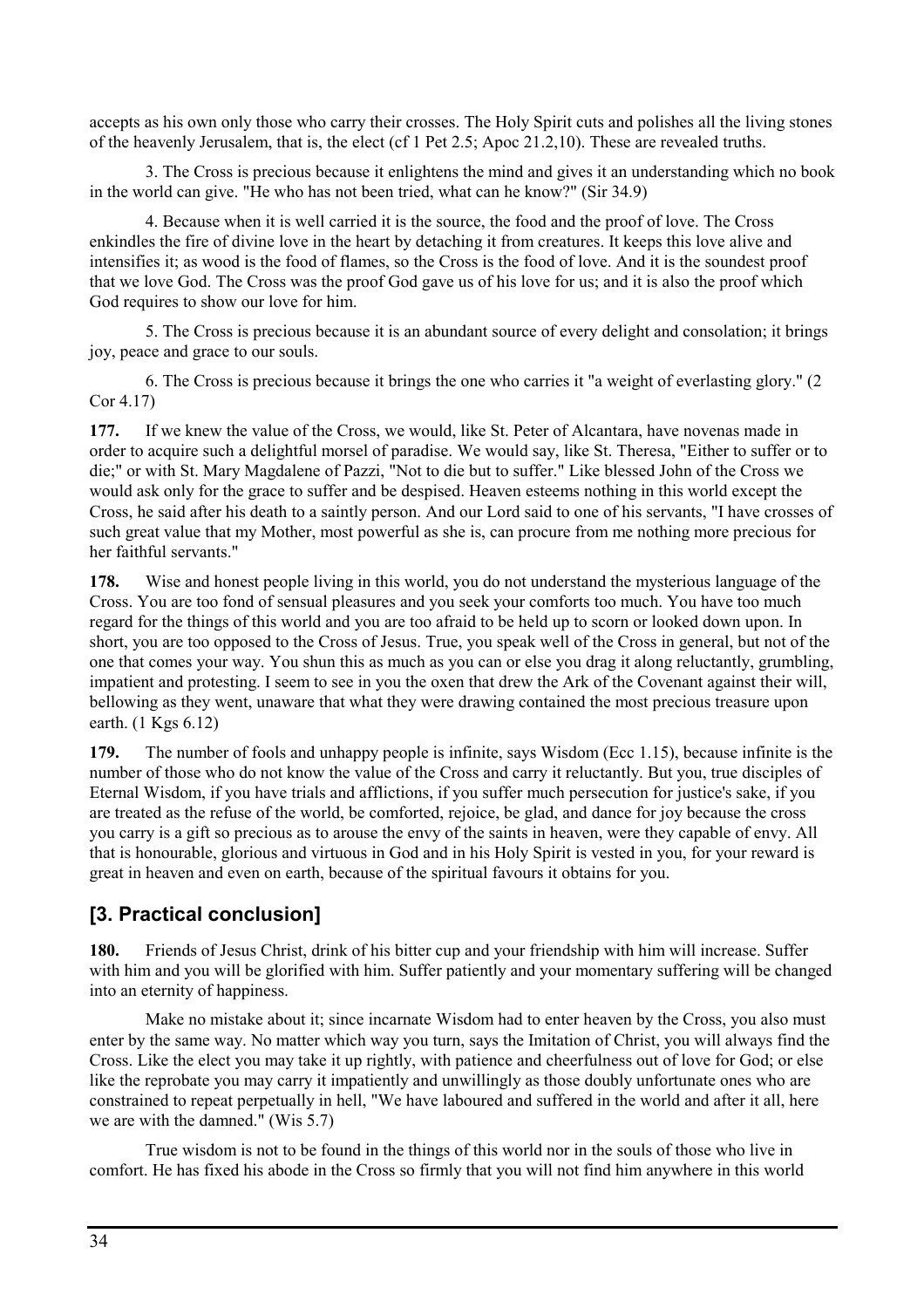save in the Cross. He has so truly incorporated and united himself with the Cross that in all truth we can say: Wisdom is the Cross, and the Cross is Wisdom.

## *CHAPTER FIFTEEN MEANS TO ACQUIRE DIVINE WISDOM*

#### **The First Means: An Ardent Desire**

**181.** Children of men, how long will your hearts remain heavy and earthbound? How long will you go on loving vain things and seeking what is false? (Ps 4.3) Why do you not turn your eyes and your hearts towards divine Wisdom who is supremely desirable and who, to attract our love, makes known his origin, shows his beauty, displays his riches, and testifies in a thousand ways how eager he is that we should desire him and seek him? "Be desirous, therefore, of hearing my words," (Wis 6.12) he tells us. "Wisdom anticipates those who want her. (Wis 6.14) The desire of Wisdom leads to the everlasting kingdom." (Wis 6.21)

**182.** The desire for divine Wisdom must indeed be a great grace from God because it is the reward for the faithful observance of his commandments. "Son, if you rightly desire wisdom, observe justice and God will give it to you. Reflect on what God requires of you and meditate continually on his commandments and he himself will give you insight, and your desire for wisdom will be granted." (Sir 1.26; 6.37) "For Wisdom will not enter into a deceitful soul, nor dwell in a body subject to sin." (Wis 1.4)

 This desire for Wisdom must be holy and sincere, and fostered by faithful adherence to the commandments of God. There are indeed an infinite number of fools and sluggards moved to be good by countless desires, or rather would-be desires, which, by not bringing them to renounce sin and do violence to themselves, are but spurious and deceitful desires which are fatal and lead to damnation. (Prov 21.25) The Holy Spirit, who is the teacher of true knowledge, shuns what is deceitful and withdraws himself from thoughts that are without understanding; iniquity banishes him from the soul. (Wis 1.5)

**183.** Solomon, the model given us by the Holy Spirit in the acquiring of Wisdom, only received this gift after he had desired it, sought after it and prayed for it for a long time. "I desired wisdom and it was given to me. I called upon God and the spirit of wisdom came to me." (Wis 7.7) "I have loved and sought wisdom from my youth, and in order to have her as my companion and spouse I went about seeking her." (Wis 8.2,18) Like Solomon and Daniel we must be men of desire if we are to acquire this great treasure which is wisdom. (cf Dan 9.23)

#### **The Second Means: Continuous Prayer**

**184.** The greater the gift of God, the more effort is required to obtain it. Much prayer and great effort, therefore, will be required to obtain the gift of Wisdom, which is the greatest of all God's gifts.

 Let us listen to the voice of Wisdom himself: "Seek and you shall find, knock and it shall be opened to you, ask and it shall be given you." (Mt 7.7; Lk 11.9) It is as if he said: If you wish to find me, you must seek me; if you wish to enter my palace, you must knock at my door; If you wish to receive me, you must ask for me. Nobody finds me unless he searches for me; nobody enters my house unless he knocks at my door; nobody possesses me unless he asks for me. We can only do this by prayer.

 Prayer is the usual channel by which God conveys his gifts, especially his Wisdom. The world was asking for the incarnation of divine Wisdom for four thousand years. For fourteen years Mary prepared herself by prayer to receive him in her womb. Solomon received Wisdom only after praying most fervently for a long time: "I went to the Lord and besought him, and I said with all my heart... Give me that Wisdom that sits by your throne." (Wis 8.21; 9.4) "If any of you lacks wisdom let him ask God, and it shall be given him, for God gives his gifts to all men abundantly and ungrudgingly." (Jas 1.5) Note here that the Holy Spirit does not say, "If anyone lack charity, humility, patience, etc.," although these are most excellent virtues, but he says, "If anyone lacks Wisdom." For by asking for Wisdom we ask for all the virtues possessed by incarnate Wisdom.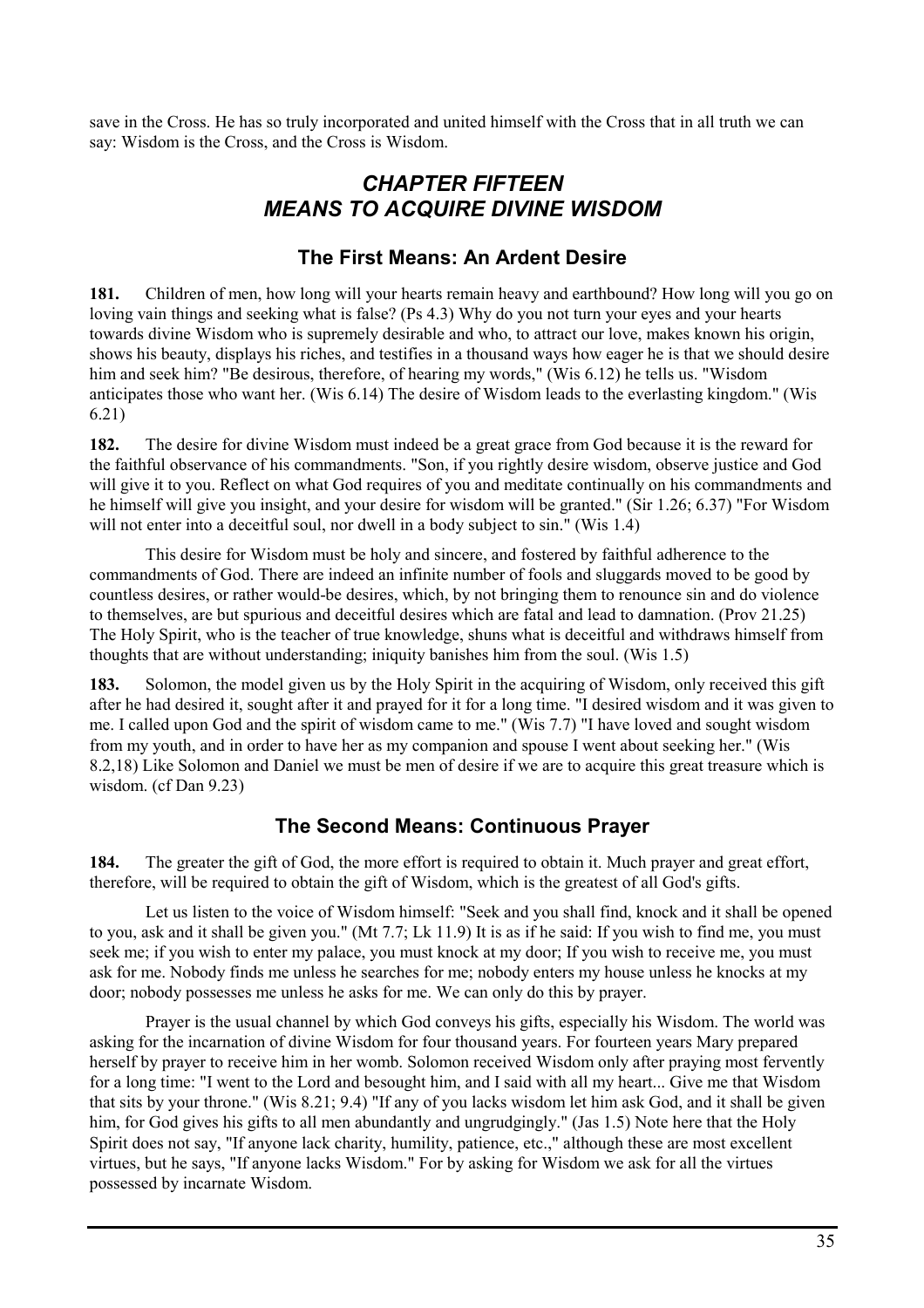**185.** Therefore to possess Wisdom we must pray. But how should we pray?

 First, we should pray for this gift with a strong and lively faith, not wavering, because he who wavers in his faith must not expect to receive any gift from the Lord. (Jas 1.6,7)

**186.** Secondly, we must pray for it with a pure faith, not counting on consolations, visions or special revelations. Although such things may be good and true, as they have been in some saints, it is always dangerous to rely on them. For the more our faith is dependent on these extraordinary graces and feelings, the less pure and meritorious it is. The Holy Spirit has revealed to us the grandeur and the beauty of Wisdom, and the desire of God to bestow this gift upon us, and our own need of it. Here we find motives strong enough to make us want it and pray God for it with unbounded faith and eagerness.

**187.** Simple faith is both the cause and the effect of Wisdom in our soul. The more faith we have, the more we shall possess wisdom. The more we possess it, the stronger our faith (cf Rom 1.17) without seeing, without feeling, without tasting and without faltering. "God has said it or promised it;" these words form the basis of all the prayers and actions of every wise man, although from a natural point of view it may seem that God is blind to his plight, deaf to his prayers, powerless to crush his enemies, seemingly empty-handed when help is needed, even though he may be troubled by distractions and doubts, by darkness of the mind, by illusions of the imagination, by weariness and boredom of the heart, by sadness and anguish of soul.

 The wise man does not ask to see extraordinary things such as saints have seen, nor to experience sensible sweetness in his prayers. He asks with faith for divine Wisdom. And he will feel surer that this Wisdom will be given him than if it were vouched for by an angel come down from heaven, because God has said that all who pray in the right manner will receive what they ask for. (Lk 11.10) "If you, then, being evil, know how to give good things to your children, how much more will your heavenly Father give the good spirit (of Wisdom) to those who ask him?" (Lk 11.13)

**188.** Thirdly, we must pray perseveringly to obtain this Wisdom. The acquisition of this precious pearl and infinite treasure requires from us a holy importunity in praying to God, without which we shall not obtain it. We ought not to act as so many do when praying for some grace: after they have prayed for a long time, perhaps for years, and God has not granted their request, they become discouraged and give up praying, thinking that God does not want to listen to them. Thus they deprive themselves of the benefit of their prayers and offend God, who loves to give and who always answers, in some way or another, prayers that are well said.

 Whoever then wishes to obtain Wisdom must pray for it day and night without wearying or becoming disheartened. Blessings in abundance will be his if, after ten, twenty, thirty years of prayer, or even an hour before he dies, he comes to possess it. And if he does obtain this treasure after having spent his whole life seeking for it and praying for it and meriting it with much toil and suffering, let him remind himself that it is not a gift due to him in justice, a recompense that he has earned, but rather a charitable alms given to him out of mercy.

**189.** No, it is not those who are careless and inconstant in their prayers and searchings who obtain Wisdom, but those rather who are like the man in the Gospel who goes during the night to knock at the door of a friend, wanting to borrow three loaves of bread (cf Lk 11.15). Note that it is divine Wisdom himself who in this parable or story teaches us how we should pray if we wish to be heard. This man knocked and repeated his knocking and entreaties four or five times with increased force and insistence, in spite of the untimely hour, near midnight, and his friend having already gone to bed; and in spite of having been rebuffed and told repeatedly to be off and not make himself a selfish nuisance. At length the friend became so annoyed by the persistence of the man that he got out of bed, opened the door and gave him all he asked for. (cf Lk 11.5-8)

**190.** That is how we must pray to obtain Wisdom. And assuredly God wants to be importuned, will sooner or later rise up, open the door of his mercy and give us the three loaves of Wisdom, that is, the bread of life, the bread of understanding and the bread of angels. (cf Sir 15.3; Jn 6.35)

Here is a prayer composed by the Holy Spirit to ask for divine Wisdom: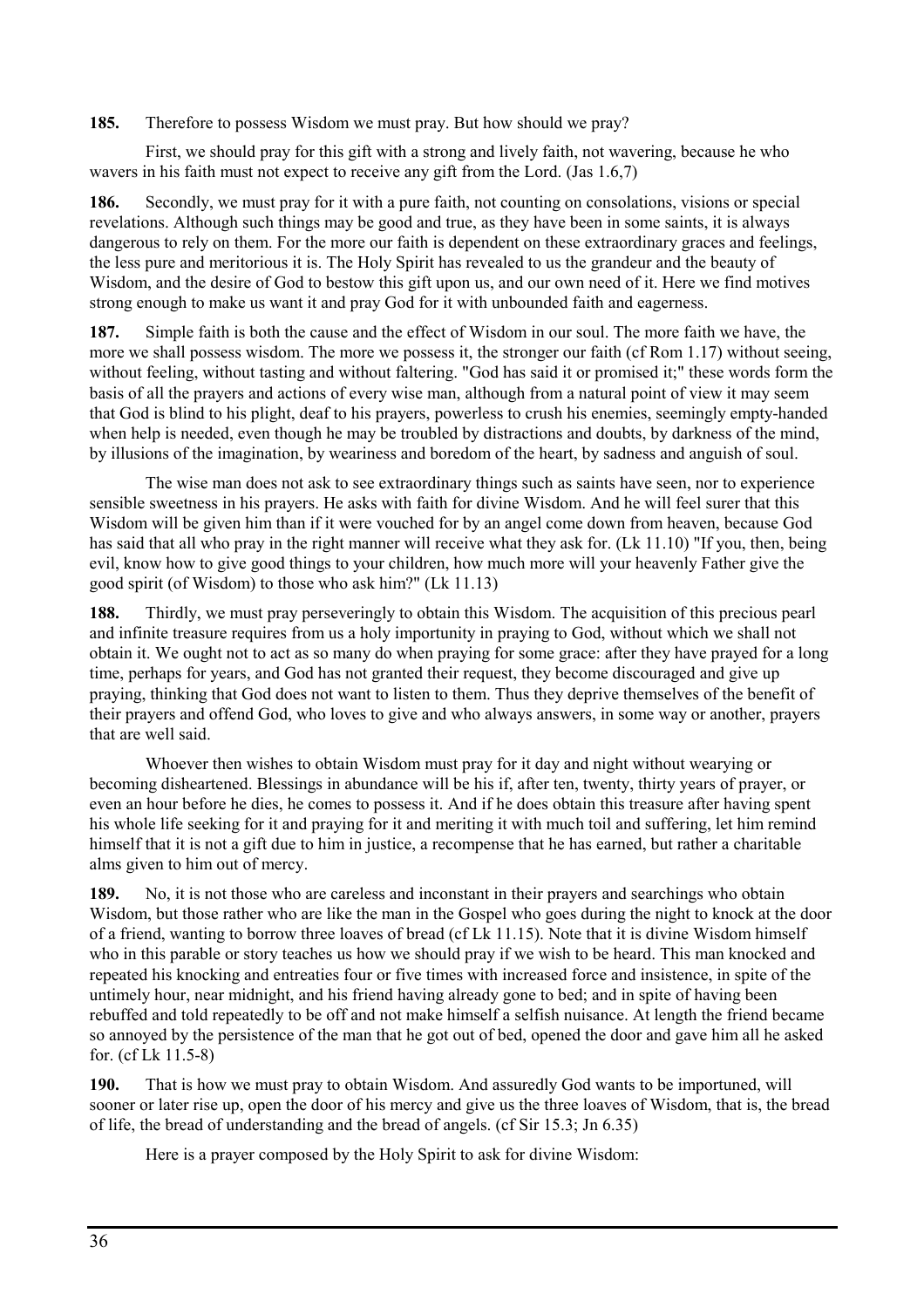## **[Prayer of Solomon]**

**191.** God of my fathers, God of mercy, you created all things by your word, and by your wisdom you formed man that he might have dominion over all the creatures you have made; that he might govern the world in fairness and justice and pronounce judgement with an upright heart; give me this Wisdom that sits with you on your throne.

 Do not exclude me from the number of your children for I am your servant and the son of your handmaid, a man who is weak and short-lived, with little understanding of judgement and laws. For even though a person be considered perfect among the children of men, he is nonetheless worthless if your Wisdom does not dwell in him.

**192.** It is your Wisdom who has knowledge of your works, who was with you when you made the world, and who knows what is pleasing in your sight and shows what is right according to your commandments.

 Send him then from your sanctuary in heaven and from the throne of your majesty, for him to be with me and work with me so that I may know what is pleasing to you; for he possesses the knowledge and understanding of all things. He will lead me in all my works with true perception, and by his power will guard me. My actions then will be pleasing to you and I will lead your people with justice and be worthy of the throne of my father; for what man can know the designs of God, or can discover what is his will?

 The thoughts of men are unsure and their plans uncertain, for a perishable body weighs heavily upon their soul, and the earthly dwelling depresses the spirit disturbed by many cares. We understand only with difficulty what is happening upon earth and we find it hard to discern even what is before our eyes. How can we know what is happening in heaven, and how can we know your thoughts unless you give us your Wisdom and send us your Holy Spirit from heaven so that he may straighten out the paths of those living on earth and teach us what is pleasing to you. Lord, it is through your Wisdom that all those who have been pleasing to you since the beginning of time have been saved. (Wis 9.1-6, 9-19)

**193.** To vocal prayer we must add mental prayer, which enlightens the mind, inflames the heart and disposes the soul to listen to the voice of Wisdom, to savour his delights and possess his treasures.

 For myself, I know of no better way of establishing the kingdom of God, Eternal Wisdom, than to unite vocal and mental prayer by saying the holy Rosary and meditating on its fifteen mysteries.

## *CHAPTER SIXTEEN THE THIRD MEANS: UNIVERSAL MORTIFICATION*

#### **1. Necessity of Mortification**

**194.** The Holy Spirit tells us that Wisdom is not found in the hearts of those who live in comfort, (Job 28.13) gratifying their passions and bodily desires, because "they who are of the flesh cannot please God," and "the wisdom of the flesh is an enemy to God." (Rom 8.8,7) "My spirit will not remain in man, because he is flesh." (Gen 6.3)

 All those who belong to Christ, incarnate Wisdom, have crucified their flesh with its passions and desires. They always bear about in their bodies the dying of Jesus. They continually do violence to themselves, carry their cross daily. They are dead and indeed buried with Christ. (Gal 5.24; 2 Cor 4.10; Lk 9.23; Rom 6.4,8)

 These words of the Holy Spirit show us more clearly than the light of day that, if we are to possess incarnate Wisdom, Jesus Christ, we must practice self-denial and renounce the world and self.

**195.** Do not imagine that incarnate Wisdom, who is purer than the rays of the sun, will enter a soul and a body soiled by the pleasures of the senses. Do not believe that he will grant his rest and ineffable peace to those who love worldly company and vanities. "To him that overcomes the world and himself, I will give the hidden manna." (Apoc 2.17)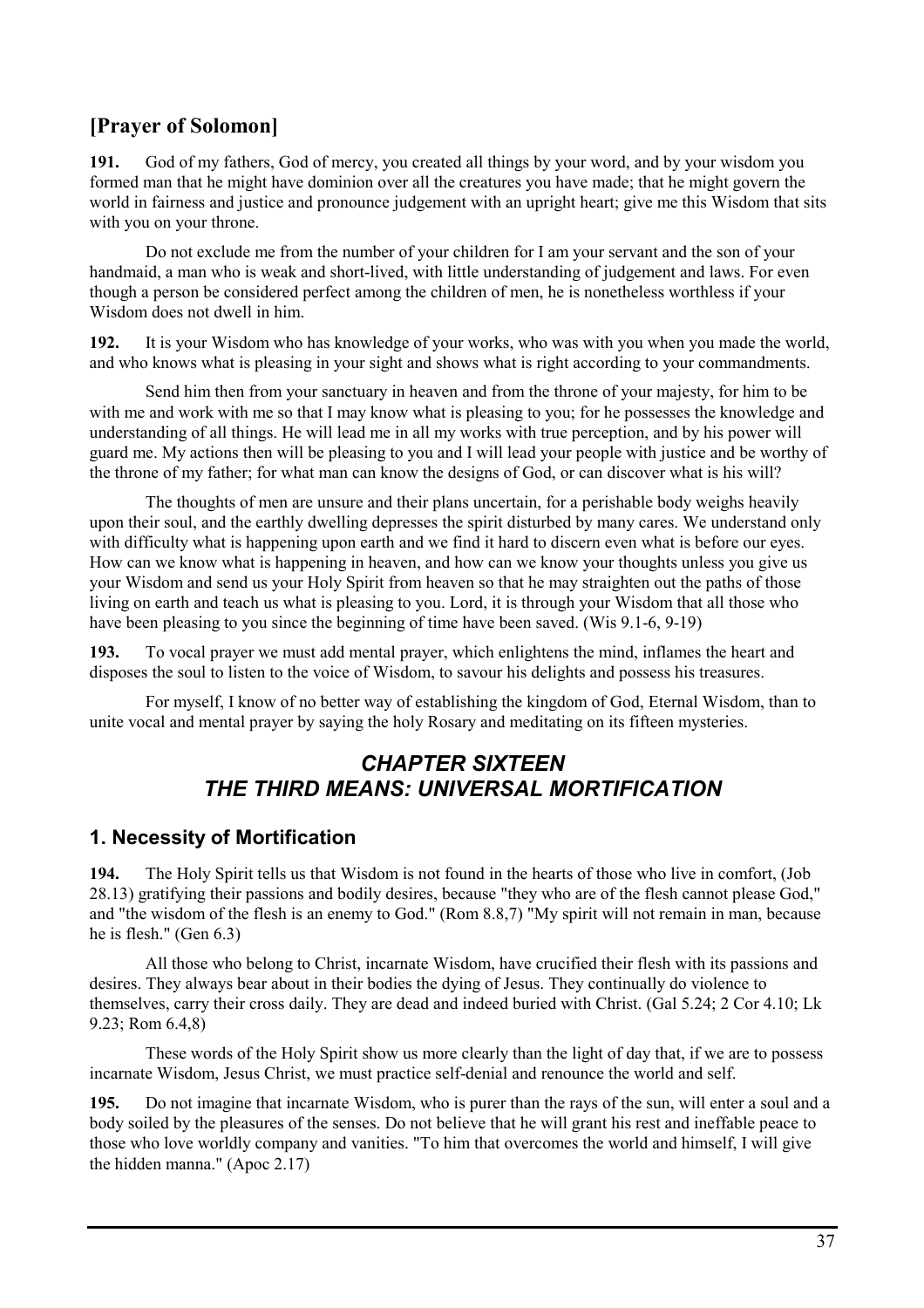Although this lovable prince knows and perceives all things in an instant by his own infinite light, he still looks for persona worthy of him. (Wis 6.17) He has to search because there are so few and he can scarcely find any sufficiently unworldly or sufficiently interior and mortified to be worthy of him, of his treasures, and of union with him.

#### **2. Qualities required for mortification**

**196.** Wisdom is not satisfied with half-hearted mortification or mortification of a few days, but requires one that is total, continuous, courageous and prudent if he is to give himself to us.

If we would possess Wisdom:

**197.** 1. We must either give up actually our worldly possessions as did the apostles, the disciples and the first Christians, and as religious do now - this is the quickest, the best and the surest means to possess Wisdom - or at least we must detach our heart from material things, and possess them as though not possessing them, (cf 1 Cor 7.30) not eager to acquire more or being anxious to retain any of them, and not complaining or worrying when they are lost. This is something very difficult to accomplish.

**198.** 2. We must not follow the showy fashions of the world in our dress, our furniture or our dwellings. Neither must we indulge in sumptuous meals or other worldly habits and ways of living. "Be not conformed to this world." (Rom 12.2) Putting this into practice is more necessary than is generally thought.

**199.** 3. We must not believe or follow the false maxims of the world or think, speak or act like people of the world. Their doctrine is as opposed to that of incarnate Wisdom as darkness is to light, and death to life. Look closely at their opinions and their words: they think and speak disparagingly of all the great truths of our religion. True, they do not tell brazen lies, but they cover their falsehood with an appearance of truth; they do not think they are being untruthful, but they lie nonetheless. In general, they do not teach sin openly, but they speak of it as if it were virtuous, or blameless, or a matter of indifference and of little consequence. This guile which the devil has taught the world in order to conceal the heinousness of sin and falsehood is the wickedness spoken of by St. John when he wrote, "The whole world lies in the power of evil" (1 Jn 5.19) and now more than ever before.

**200.** 4. We must flee as much as possible from the company of others, not only from that of worldly people, which is harmful and dangerous, but even from that of religious people when our association with them would be useless and a waste of time. Whoever wishes to become wise and perfect must put into practice these three golden counsels which eternal Wisdom gave to St. Arsenius, "Flee, hide, be silent." Flee as much as possible the company of men, as the greatest saints have done. Let your life be hidden with Christ in God. (Col 3.3) In short, be silent with others, so as to converse with divine Wisdom. "He who knows how to keep silent is a wise man." (Sir 20.5)

**201.** 5. If we would possess Wisdom, we must mortify the body, not only by enduring patiently our bodily ailments, the inconveniences of the weather and the difficulties arising from other people's actions, but also by deliberately undertaking some penances and mortifications, such as fasts, vigils and other austerities practised by holy penitents.

 It requires courage to do that because the body naturally idolises itself, and the world considers all bodily penances as pointless and rejects them. The world does and says everything possible to deter people from practising the austerities of the saints. Of every saint, it can be said, with due allowances, "the wise or the saintly man has brought his body into subjection by vigils, fasts and disciplines, by enduring the cold and nakedness and every kind of austerity, and he has made a compact not to give it any rest in this world" (cf Rom. Brev. St. Peter of Alcantara). The Holy Spirit says of all the saints, that they were enemies of the stained robe of the flesh (Jude 23).

**202.** 6. For exterior and voluntary mortification to be profitable, it must be accompanied by the mortifying of the judgement and the will through holy obedience, because without this obedience all mortification is spoiled by self-will and often becomes more pleasing to the devil than to God.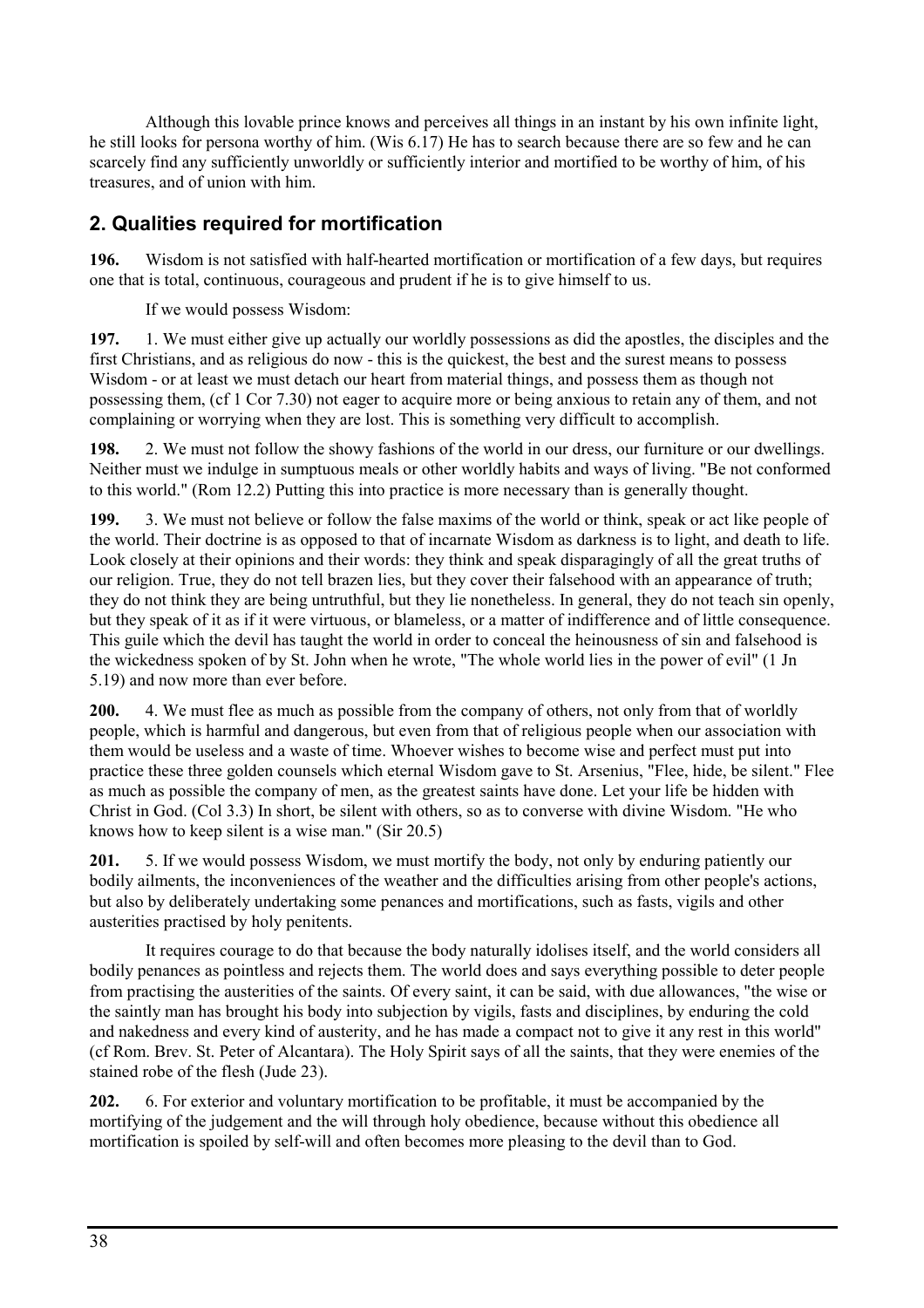That is why no exceptional mortification should be undertaken without seeking counsel. "I, Wisdom, dwell in counsel." (Prov 8.12) "He who trusts in himself, trusts in a fool." (Prov 28.26) "The prudent man does all things with counsel." (Prov 13.16) And the great counsel given by the Holy Spirit is this: Do nothing without counsel and you shall have nothing to regret afterwards. (Sir 32.24) Seek counsel always of a wise man. (Tob 4.19)

 By holy obedience we do away with self-love, which spoils everything; by obedience the smallest of our actions become meritorious. It protects us from illusions of the devil, enables us to overcome our enemies, and brings us surely, as though while sleeping, into the harbour of salvation.

 All that I have just said is contained in this one great counsel: "Leave all things and you will find all things by finding Jesus Christ, incarnate Wisdom." (Imitation of Christ, III, c. 32, No. 1)

## *CHAPTER SEVENTEEN FOURTH MEANS: A LOVING AND GENUINE DEVOTION TO THE BLESSED VIRGIN*

**203.** The greatest means of all, and the most wonderful of all secrets for obtaining and preserving divine Wisdom is a loving and genuine devotion to the Blessed Virgin.

#### **[1 Necessity of genuine devotion to Mary]**

 No one but Mary ever found favour with God (cf Lk 1.30) for herself and for the whole human race. To no other person was given the power to conceive and give birth to Eternal Wisdom. No one else had the power to "incarnate" him, so to speak, in the predestinate by the operation of the Holy Spirit.

 The patriarchs, prophets and saints of the Old Testament yearned and prayed for the incarnation of Eternal Wisdom, but none of them was able to merit it. Only Mary, by her exalted holiness, could reach the throne of the Godhead and merit this gift of infinite value.

She became the mother, mistress and throne of divine Wisdom.

**204.** Mary is his most worthy Mother because she conceived him and brought him forth as the fruit of her womb. "Blessed is the fruit of thy womb, Jesus." (Lk 1.42)

 Hence it is true to say that Jesus is the fruit and product of Mary wherever he is present, be it in heaven, on earth, in our tabernacles or in our hearts. She alone is the tree of life and Jesus alone is the fruit of that tree.

 Therefore anyone who wishes to possess this wonderful fruit in his heart must first possess the tree that produces it; whoever wishes to possess Jesus must possess Mary.

**205.** Mary is also mistress of divine Wisdom. Not that she is above him who is truly God, or even equal to him. To think or say such a thing would be blasphemous. But because the Son of God, Eternal Wisdom, by making himself entirely subject to her as his Mother, gave her a maternal and natural authority over himself which surpasses our understanding. He not only gave her this power while he lived on earth but still gives it now in heaven, because glory does not destroy nature but makes it perfect. And so in heaven Jesus is as much as ever the Son of Mary, and Mary the Mother of Jesus.

 As his Mother, Mary has authority over Jesus, who because he wills it, remains in a sense subject to her. This means that Mary by her powerful prayers and because she is the Mother of God, obtains from Jesus all she wishes. It means that she gives him to whom she decides, and produces him every day in the souls of those she chooses.

**206.** Happy are those who have won Mary's favours! They can rest assured that they will soon possess divine Wisdom, for as she loves those who love her (cf Prov 8.17), she generously shares her blessings with them, including that infinite treasure which contains every good, Jesus, the fruit of her womb.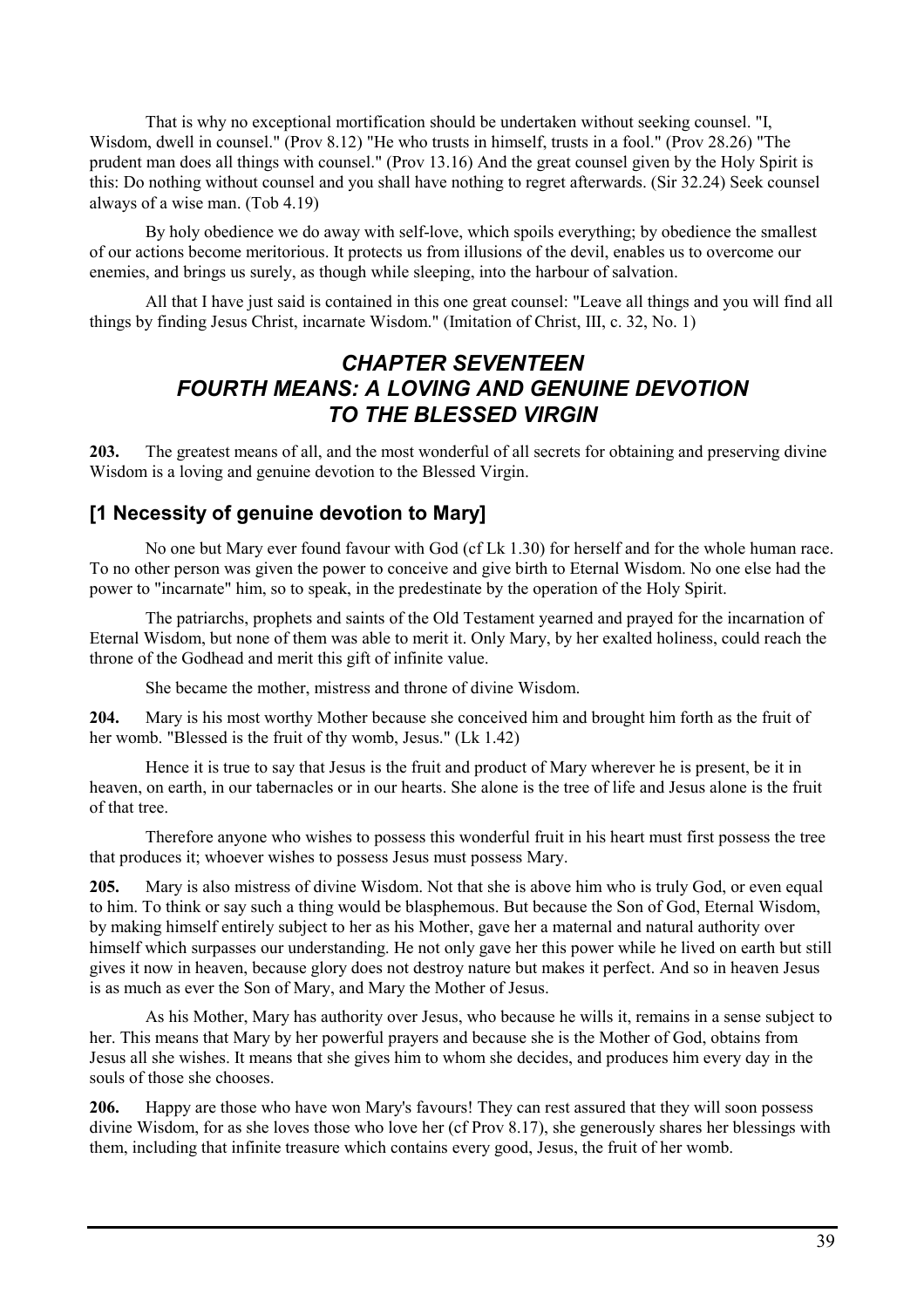**207.** If it is true to say that Mary is, in a sense, mistress of Wisdom incarnate, what control must she have over all the graces and gifts of God, and what freedom must she enjoy in giving them to whom she chooses.

 The Fathers of the Church tell us that Mary is an immense ocean of all the perfections of God, the great storehouse of all his possessions, the inexhaustible treasury of the Lord, as well as the treasurer and dispenser of all his gifts.

 Because God gave her his Son, it is his will that we should receive all gifts through her, and that no heavenly gift should come down upon earth without passing through her as through a channel.

 Of her fullness we have all received, and any grace or hope of salvation we may possess is a gift which comes to us from God through Mary. So truly is she mistress of God's possessions that she gives to whom she wills, all the graces of God, all the virtues of Jesus Christ, all the gifts of the Holy Spirit, every good thing in the realm of nature, grace and glory. These are the thoughts and expressions of the Fathers of the Church, whose words, for the sake of brevity, I do not quote in the Latin.

 But whatever gifts this sovereign and lovable Queen bestows upon us, she is not satisfied until she has given us incarnate Wisdom, Jesus her Son; and she is ever on the look- out for those who are worthy of Wisdom (Wis 6.17), so that she may give him to them.

**208.** Moreover, Mary is the royal throne of Eternal Wisdom. It is in her that he shows his perfection, displays his treasures, and takes his delight. There is no place in heaven or on earth where Eternal Wisdom shows so much magnificence or finds more delight than in the incomparable Virgin Mary.

 That is why the Fathers of the Church call her the tabernacle of the divinity, the place of rest and contentment of the Blessed Trinity, the throne of God, the city of God, the altar of God, the temple of God, the world of God and the paradise of God. All these titles are most correct with regard to the different wonders which the most high God has worked in Mary.

**209.** Only through Mary, then, can we possess divine Wisdom.

 But if we do receive this great gift, where are we to lodge him? What dwelling, what seat, what throne are we to offer this Prince who is so dazzling that the very rays of the sun are dust and darkness in his presence? No doubt we will be told that he has asked only for our heart, that it is our heart we must offer him, and it is there we must lodge him.

**210.** But we know that our heart is tainted, carnal, full of unruly inclinations and consequently unfit to house such a noble and holy guest. If we had a thousand hearts like our own and offered him the choice of one of them as his throne, he would rightly reject our offer, turn a deaf ear to our entreaties, and even accuse us of boldness and impertinence in wanting to house him in a place so unclean and so unworthy of his royal dignity.

**211.** What then can we do to make our hearts worthy of him? Here is the great way, the wonderful secret. Let us, so to speak, bring Mary into our abode by consecrating ourselves unreservedly to her as servants and slaves. Let us surrender into her hands all we possess, even what we value most highly, keeping nothing for ourselves. This good mistress who never allows herself to be surpassed in generosity will give herself to us in a real but indefinable manner; and it is in her that Eternal Wisdom will come and settle as on a throne of splendour.

**212.** Mary is like a holy magnet attracting Eternal Wisdom to herself with such power that he cannot resist. This magnet drew him down to earth to save mankind, and continues to draw him every day into every person who possesses it. Once we possess Mary, we shall, through her intercession, easily and in a short time possess divine Wisdom.

 Mary is the surest, the easiest, the shortest, and the holiest of all the means of possessing Jesus Christ. Were we to perform the most frightful penances, undertake the most painful journeys, or the most fatiguing labours, were we to shed all our blood in order to acquire divine Wisdom, all our efforts would be useless and inadequate if not supported by the intercession of the Blessed Virgin and a devotion to her. But if Mary speaks a word in our favour, if we love her and prove ourselves her faithful servants and imitators, we shall quickly and at little cost possess divine Wisdom.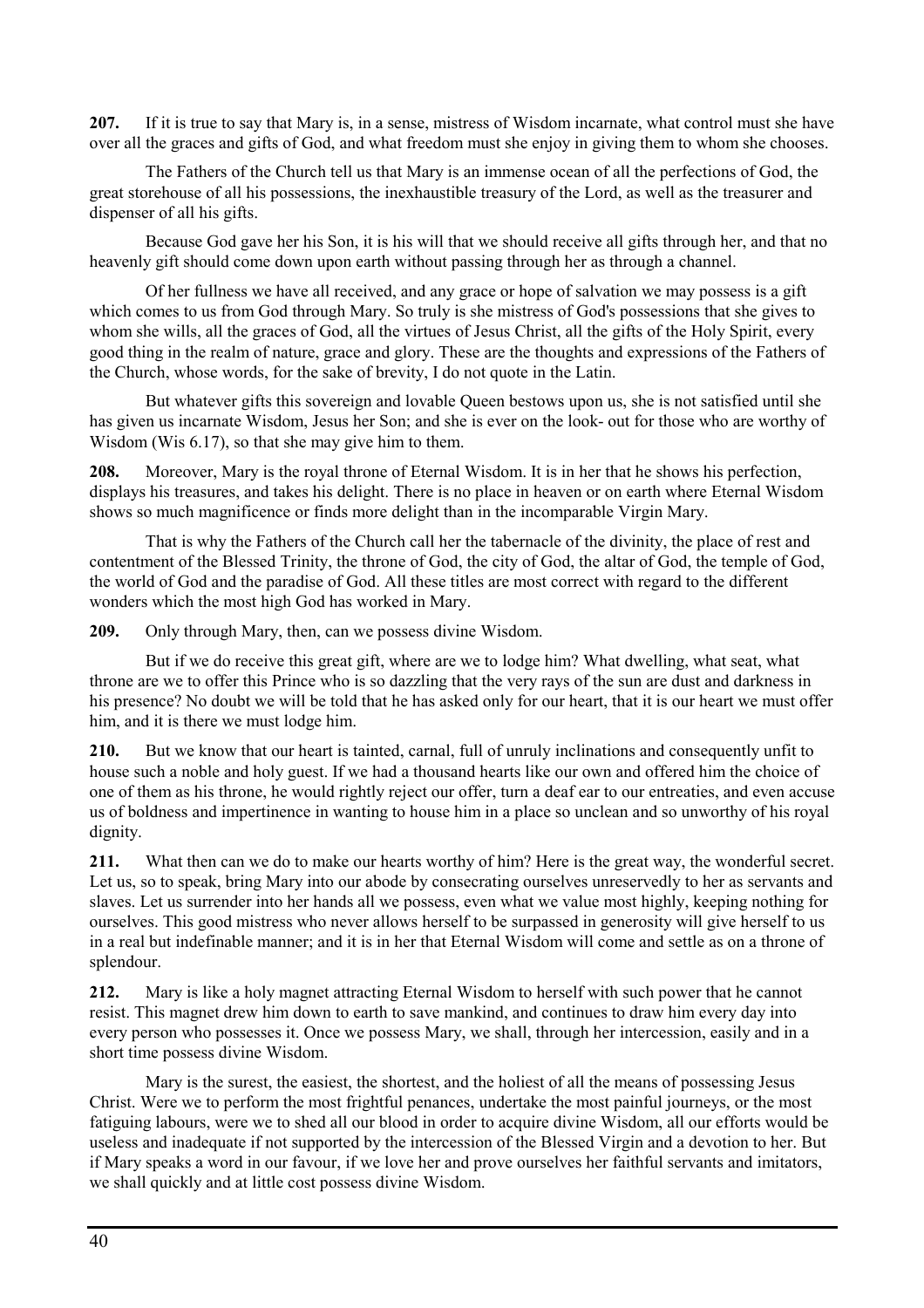**213.** Note that Mary is not only the Mother of Jesus, Head of all the elect, but is also Mother of all his members. Hence she conceives them, bears them in her womb and brings them forth to the glory of heaven through the graces of God which she imparts to them. This is the teaching of the Fathers of the Church, and among them St. Augustine, who says that the elect are in the womb of Mary until she brings them forth into the glory of heaven. Moreover, God has decreed that Mary should dwell in Jacob, make Israel her inheritance and place her roots in his elect and predestinate (cf Sir 24.13).

**214.** From these truths we must conclude:

 1. that it is futile for us to compliment ourselves on being the children of God and disciples of Wisdom, if we are not children of Mary;

 2. that to be numbered among the elect we must have a loving and sincere devotion to our Lady, so that she may dwell in us and plant the roots of her virtues in us;

 3. that Mary must beget us in Jesus Christ and Jesus Christ in us, nurturing us towards the perfection and the fullness of his age (Eph 4.13), so that she may say more truthfully than St. Paul, "My dear children, I am in travail over you afresh until Jesus Christ my Son is perfectly formed in you" (Gal 4.19).

## **[2 What genuine devotion to Mary consists in]**

**215.** If I were asked by someone seeking to honour our Lady, "What does genuine devotion to her involve?" I would answer briefly that it consists in a full appreciation of the privileges and dignity of our Lady; in expressing our gratitude for her goodness to us; in zealously promoting devotion to her; in constantly appealing for her help; in being completely dependent on her; and in placing firm reliance and loving confidence in her motherly goodness.

**216.** We must beware of those false devotions to our Lady which the devil makes use of to deceive and ruin many souls.

 I shall not describe them here. I shall only say that genuine devotion to Mary must be sincere, free from hypocrisy and superstition; loving, not lukewarm or scrupulous; constant, not fickle or unfaithful; holy, without being presumptuous or extravagant.

**217.** We must avoid joining those whose devotion is false and hypocritical, being only on their lips and in their outward behaviour.

 Neither must we be among those who are critical and scrupulous, who are afraid of going too far in honouring our Lady, as if honour given to our Lady could detract from her Son.

We must not be among those who are lukewarm or self-interested, who have no genuine love for our Lady or filial confidence in her, and who only pray to her to obtain or keep some temporal benefit.

We must not be like those who are inconstant and casual in their devotion to the Blessed Virgin, who serve her in fits and starts, honour her for a short time and fall away when temptation comes.

 Lastly, we must avoid joining those whose devotion is presumptuous, who under the cloak of some exterior practices of devotion to Mary, conceal a heart corrupted by sin, and who imagine that because of such devotion to Mary they will not die without the sacraments but will be saved, no matter what sins they commit.

**218.** We must not neglect to become members of our Lady's confraternities, especially the Confraternity of the Holy Rosary, fulfilling faithfully the duties prescribed which can only make us holy.

**219.** But the most perfect and most profitable of all devotions to the Blessed Virgin consists in consecrating ourselves entirely to her, and to Jesus through her, as their slaves. It involves consecrating to her completely and for all eternity our body and soul, our possessions both spiritual and material, the atoning value and the merits of our good actions and our right to dispose of them. In short, it involves the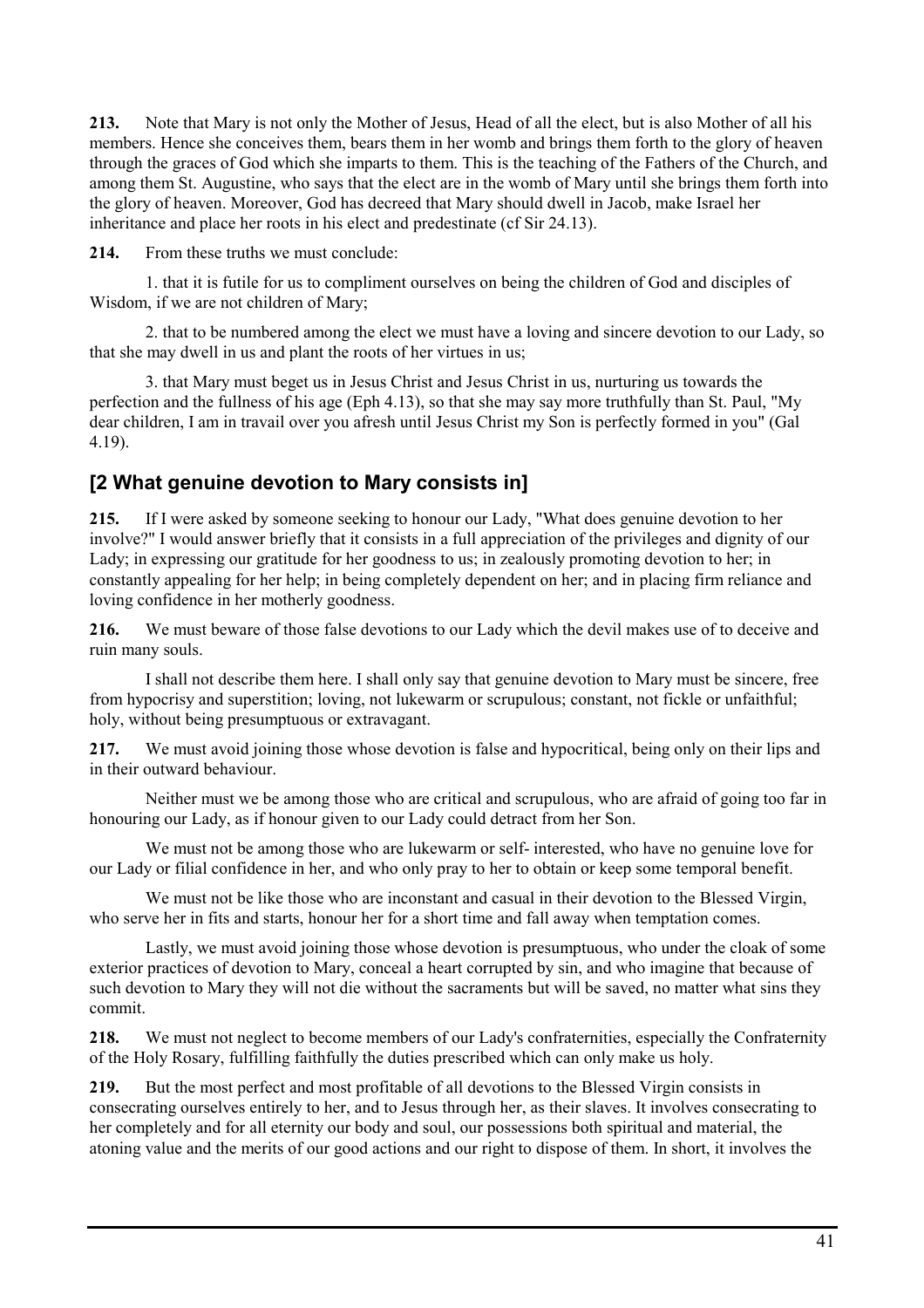offering of all we have acquired in the past, all we actually possess at the moment, and all we will acquire in the future.

 As there are several books treating of this devotion, I will content myself with saying that I have never found a practice of devotion to our Lady more solid than this one, since it takes its inspiration from the example of Jesus Christ. Neither have I found any devotion which redounds more to God's glory, is more salutary to the soul, and more feared by the enemies of our salvation; nor, finally, have I found a devotion that is more attractive and more satisfying.

**220.** This devotion, if well practised, not only draws Jesus Christ, Eternal Wisdom, into our soul, but also makes it agreeable to him and he remains there to the end of our life. For, I ask you, what would be the good of searching for secrets of finding divine Wisdom and of making every effort to possess this treasure, if after acquiring it, we were, like Solomon, to have the misfortune to lose it by our unfaithfulness? Solomon was wiser than we perhaps shall ever be, and consequently stronger and more enlightened. He went astray, was overcome by temptation, and fell into sin and folly. Thus he left to all those who came after him a double source of wonderment, that he should be so enlightened and still not see; so wise and still be so foolish in his sins. We can say that, if his example and writings have moved so many who came after him to desire and seek Wisdom, the example of his fall - a fact, as far as we can judge - has kept multitudes of souls from effectively going after something which, although priceless, could easily be lost.

**221.** To be then in some way wiser than Solomon, we should place in Mary's care all that we possess and the treasure of all treasures, Jesus Christ, that she may keep him for us. We are vessels too fragile to contain this precious treasure, this heavenly manna. We are surrounded by too many cunning and experienced enemies to trust in our own prudence and strength. And we have had too many sad experiences of our fickleness and natural thoughtlessness. Let us be distrustful of our own wisdom and fervour.

**222.** Mary is wise: let us place everything in her hands. She knows how to dispose of us and all that we have for the greater glory of God.

 Mary is charitable: she loves us as her children and servants. Let us offer everything to her and we will lose nothing by it; she will turn everything to our gain.

 Mary is liberal: she returns more than we give her. Let us give her unreservedly all that we own without any reservation; she will give us a hundredfold in return.

 Mary is powerful: nothing on earth can take from her what we have placed in her keeping. Let us then commit ourselves to her care; she will defend us against our enemies and help us to triumph over them.

 Mary is faithful: she will not permit anything we give her to be lost or wasted. She stands alone as the Virgin most faithful to God and to men. She faithfully guarded and kept all that God entrusted to her, never allowing the least bit to be lost; and she still keeps watch every day, with a special care, over all those who have placed themselves entirely under her protection and guidance.

 Let us, then, confide everything to the faithful Virgin Mary, binding ourselves to her as to a pillar that cannot be moved, as to an anchor that cannot slip, or, better still, as to Mount Sion which cannot be shaken.

 Thus whatever may be our natural blindness, our weakness, and our inconstancy, however numerous and wicked our enemies may be, we shall never go wrong or go astray or have the misfortune to lose the grace of God and that infinite treasure which is Eternal Wisdom.

## *CONSECRATION OF ONESELF TO JESUS CHRIST, WISDOM INCARNATE, THROUGH THE HANDS OF MARY*

**223.** Eternal and incarnate Wisdom, most lovable and adorable Jesus, true God and true man, only Son of the eternal Father and of Mary always Virgin, I adore you profoundly, dwelling in the splendour of your